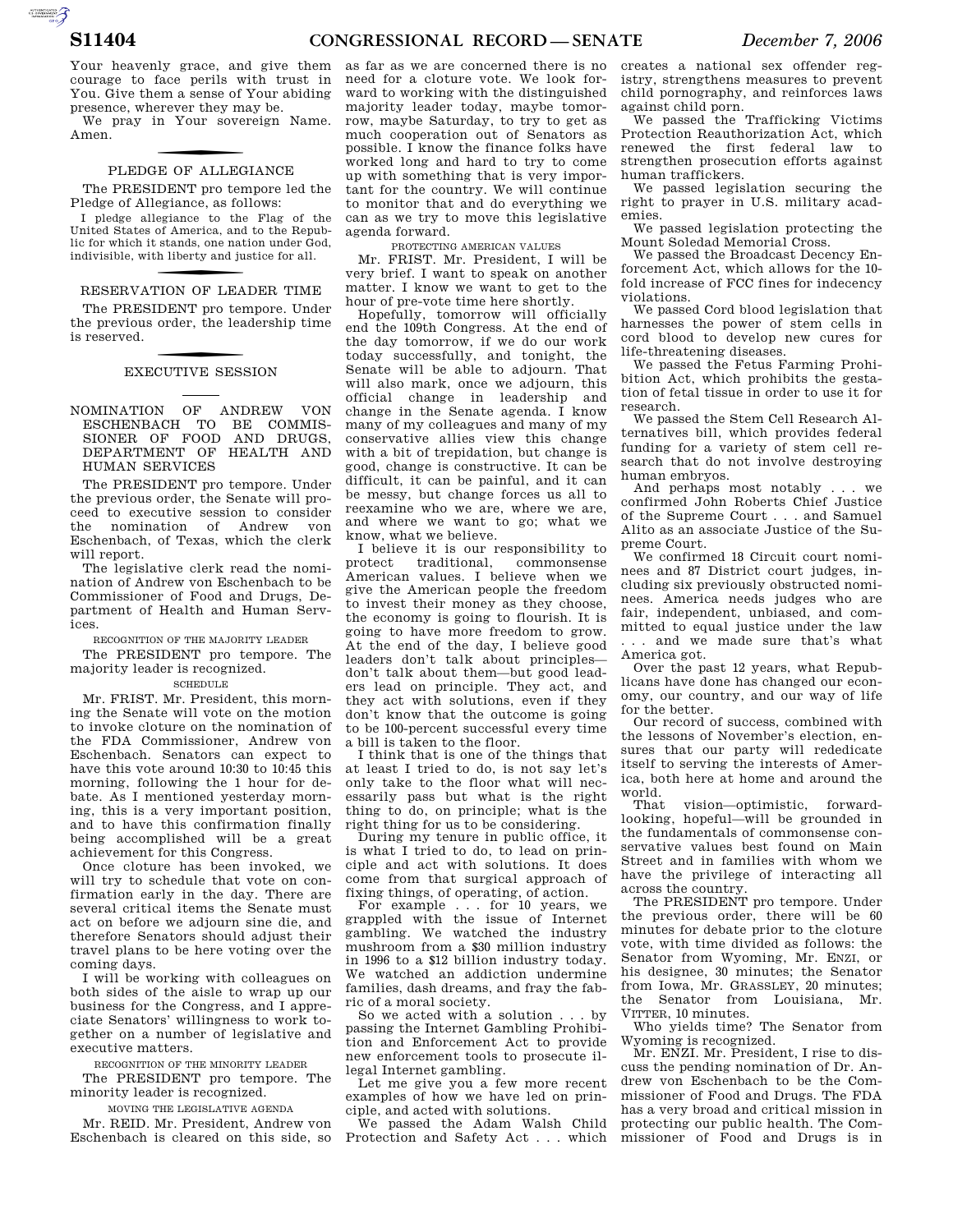charge of an agency that regulates \$1 trillion worth of products a year. The FDA ensures the safety and effectiveness of all drugs, biological products such as vaccines, medical devices, and animal drugs and feed. Let me repeat that: the safety and effectiveness of all drugs, biological products such as vaccines, medical devices, animal drugs and feed. It also oversees the safety of a vast variety of food products, as well as medical and consumer products including cosmetics.

As Commissioner of Food and Drugs, Dr. von Eschenbach would be responsible for advancing the public health by helping to speed innovations in its mission areas, and by helping the public get accurate, science-based information on medicines and food. Dr. von Eschenbach has a strong record. He is an accomplished scientist, a proven manager, and a man with a vision. He is also a cancer survivor, and he has brought that perspective, and the compassion that goes with it, to his Government service. He gave up a job he loved, a challenging but rewarding post directing the National Cancer Institute, to offer his service for what I believe is a much more challenging and definitely thankless job of leading the FDA.

The FDA has been without a confirmed Commissioner for all but 18 months of the last 51⁄2 years. Have you ever seen a business that can run for  $5\frac{1}{2}$  years without a boss except for 18 months? And that was a tenuous 18 months. I believe we can all agree that we need a strong leader at the FDA now, and one who has a mandate to act. He needs full authority to bring back the morale of the Department and get the job done. We must be forward looking. There are many items before the FDA that require the immediate attention of an FDA Commissioner vested with full authority. But that authority flows directly from the act of Senate confirmation. Without a Senate-confirmed leader, we can't expect the FDA to be as effective as we need it to be. I urge my colleagues to consider this.

I know some of my colleagues on and off the committee are not completely satisfied with their interactions with the FDA during Dr. von Eschenbach's tenure. Some would urge that the Food and Drug Administration move quickly on certain matters before it. However, I am not sure that holding up a nomination over single products or single issues is the right way to achieve faster action and to ensure that agency processes are free from the pressure of politics. In fact, I strongly believe the opposite would occur. I think this is a position that has more Catch-22s than any other position in Government.

I do respect the right of my colleagues to disagree with the President's choice for this position or the policies a President's nominee might pursue. If our disagreements with the President's choice are so strong, we ought to vote against the nominee.

But, in light of the trillion dollars worth of drugs and products overseen by the FDA and hundreds of drug approvals reviewed every year, I think we would be setting a dangerous precedent if any of us hold up the President's choice for FDA Commissioner over decisions made involving one product or one issue or something extraneous, even, to the Food and Drug Administration. It would be an especially dangerous precedent at this point.

We have a lot on our plate with respect to the FDA during the 110th Congress. We have to reauthorize both the drug and device user fee programs, address two expiring pediatric programs, and improve our drug safety system.

The FDA needs a leader with the backing and mandate that Senate confirmation provides in order to be our partner in these efforts. Dr. von Eschenbach has received significant support from the HELP Committee. This man could serve patients in many different ways, and has offered to serve them by running this critically important agency. I am talking about a doctor with cancer expertise, management expertise, and vision, who has agreed to run this agency at what we pay because he wants to give back to his country.

I urge my colleagues who are not on our committee to give Dr. von Eschenbach a chance to effectively run the FDA with full statutory authority, so I urge my colleagues to accept the President's nominee, Dr. Andrew von Eschenbach, and vote to confirm him as the next Commissioner of Food and Drugs. Voting yes on this cloture vote will be the first step voting on a permanent head to oversee our Nation's food and drug system.

I reserve the remainder of my time.

The PRESIDENT pro tempore. The Senator from Iowa.

Mr. GRASSLEY. Mr. President, my opposition to the cloture motion is as much about whether we are going to be able to fulfill our constitutional responsibilities of oversight of the administrative branch of Government as it is about the particular qualifications of the nominee. I intend to vote against cloture and I hope that Democrats who are listening—particularly those Democrats in the last election who were bellyaching because there wasn't any oversight on the part of Republicans toward the executive branch of Government—would pay attention to the fact that this nominee has something to do with and is an illustration of the lack of cooperation on the part of the executive branch, failure to cooperate with Congress on the issue of congressional oversight.

I have serious concerns about what this cloture vote means, then, to congressional oversight of the executive branch now and in the future, and what it means for Members such as me, who placed a hold on this nominee. This was not a secret hold. I made this hold public.

I am voting against cloture and ask my colleagues to join me because I believe we need to send a message to the executive branch that it is not OK to impede congressional investigations. It is not OK to limit the Senate's access to documents, information, and employees of the executive branch. In his book on congressional government, Woodrow Wilson, before he was President, when he was a professor at Princeton, wrote, in 1885: ''Quite as important as lawmaking is vigilant oversight of the administration.''

Our work as lawmakers does not end with the passage of a bill. This body has a responsibility to the American people to make sure that laws work and that they are being implemented effectively, efficiently, and economically. Congressional oversight serves very important goals, and we should not lose sight. They include reviewing actions taken and regulations adopted by executive agencies to make sure that the agencies are executing law according to the intent of Congress, and, second, ensuring that the Federal Government is not wasting taxpayers' dollars. Oversight work allows us to evaluate the ability of agencies and managers to carry out program objectives and improve the efficiency, effectiveness, and economy of Government programs; next, ensuring that executive policies reflect the public interest and that public interest is expressed in the laws of Congress; and, lastly, protecting the rights and liberties of the American people.

Woodrow Wilson also said in his book that:

It is the proper duty of a representative body to look diligently into every affair of Government and to talk much about what it sees. It is meant to be the eyes, the voice and embody the wisdom and the will of its constituents.

In America, with our Government, the public's business ought to be public. But when you have coverups and the lack of information going to Congress, as demonstrated by this request for documents, and when we get a document back with practically 57 pages removed, what is in those 57 pages that we ought to have access to? That is just one example of lack of information and the lack of cooperation from this agency.

Throughout history, Congress has engaged in oversight of the executive branch. The right to congressional oversight has been asserted from the earliest days of our Republic. In 1792, the House invoked its authority to conduct oversight when it appointed a committee to investigate the defeat of General St. Clair and his Army by Indians in the Northwest and empowered the ''call for such persons, papers, and records as may be necessary'' for that inquiry

In fact, the Constitution grants Congress extensive authority to oversee and investigate executive branch activities.

Congressional oversight was also recognized explicitly in the passage of the Legislative Reorganization Act of 1946,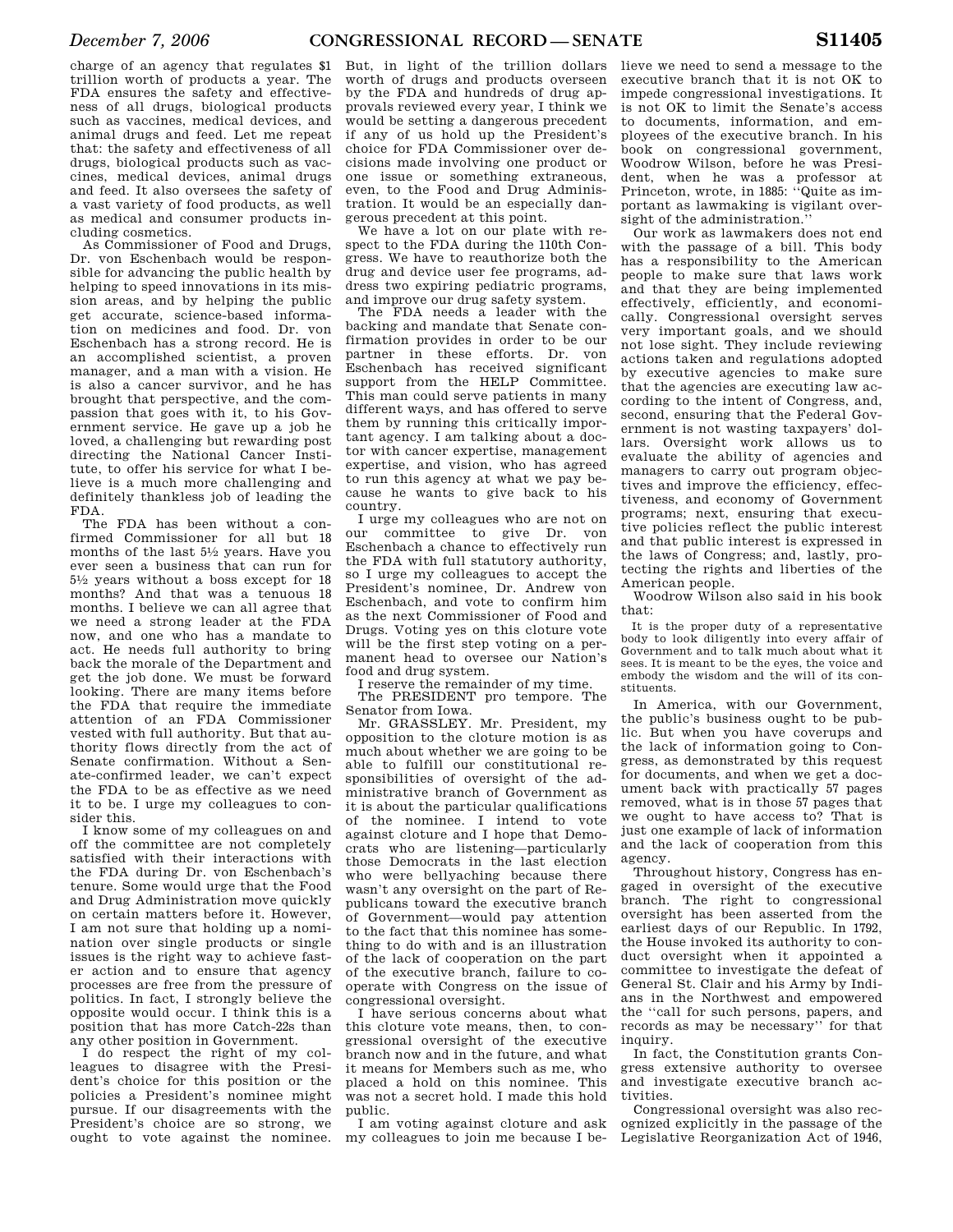which required the standing committees of Congress to exercise continuous watchfulness over programs of agencies in their jurisdiction. Numerous Supreme Court decisions will support all the precedents for Congress to see all aspects of the Federal Government.

In 1927, in McGrain v. Daugherty, the Supreme Court upheld congressional authority to conduct oversight of the Teapot Dome scandal. Justice Van Devanter writing for the unanimous Court stated:

We are of the opinion that the power of inquiry with the process to enforce it is an essential and appropriate auxiliary to the legislative function.

To do oversight, Congress needs access to information and people in the executive branch. And that is what I did not, and still may not, be getting from the FDA under the leadership of Dr. Von Eschenbach—as an example, 47 pages removed; another example, 43 pages removed.

How are you going to conduct oversight when you get answers such as that from the Food and Drug Administration?

I take exception to the statement made in support of the cloture motion. People ought to be ashamed of saying Dr. Andrew von Eschenbach has done a superb job in the position he is currently occupying with an answer such as that to the Congress of the United States. That is an insult. Before you cast your vote in favor of cloture, consider what is at stake—and particularly Members on the other side of the aisle who, during the campaign, in campaign commercial after campaign commercial after campaign commercial, said Congress is not doing its job of oversight, implying that Republicans were covering up wrongdoing by the administration. If you want to preserve your access to information and do the oversight that you think you are going to do, when you are in the majority and you get answers such as that, do you think you are going to be able to do the job of oversight?

In my interactions with the Department of Health and Human Services and the FDA these last 8 months, I have seen a complete and utter disrespect for congressional authority and hence the law. The department and the Food and Drug Administration have repeatedly failed to act in good faith in responding to congressional investigations—and the lack of 43 pages is just one example.

Although the Director's leadership at the FDA has failed to fully comply with two congressional subpoenas that were issued 7 months ago, efforts to accommodate the agency's concerns fall on deaf ears, and I wonder if I am dealing with dysfunction by design. Not only has the NEDA withheld documents that do not appear to be privileged, but it also says what has been withheld and why. The subpoenas compel a privilege log, but the FDA has not provided us with that privilege log.

For Democrats in the majority next year doing the oversight that they said

they were going to do because Republicans weren't doing it—they didn't let me—let me ask you this: Are you going to be able to conduct oversight when you get answers such as that? Are you going to be able to conduct oversight when, for 7 months, you don't get your subpoenas responded to? What is the agency's explanation? The FDA has said that many documents have been withheld, that it is unduly burdensome to provide a privilege log. Even in the FDA, general counsel, as recently as Tuesday of this week, could not see why the agency needed to comply with the law and the terms of the subpoena which was issued by the committee.

In denying the committee access to the documents responsive to the subpoena, which the department and the FDA administration have claimed ''prosecutorial deliberative process'' or ''confidential communications'' or ''agency prerogatives'' to determine who will be interviewed and testify before a jurisdictional committee, when those on the other side of the aisle get answers such as that when you are going to be in the majority, what are you going to do about it? Are you going to keep your commitment to the American people when you won the majority? And are you going to be able to do the oversight when you get rationales such as ''prosecutorial deliberative process'' or ''confidential communications'' or ''agency prerogatives?''

I could not talk to a line agent named West because you can't talk to line agents, when 3 months before I talked to line agents? There was someone from the Justice Department before the Judiciary Committee, when Senator KENNEDY said, ''I want access to line agents,'' unrelated to what I am talking about: Line Agent West, whom I wanted to talk to and I was told I couldn't talk to because you can't talk to line agents, the official at the Justice Department said to Senator KEN-NEDY:

You can talk to line agents. We will get them for you.

I do not know whether that ever happened. But that was the answer.

When I went around doing my questioning of Justice Department officials, I said: What about my ability to talk to Line Agent West? It just seemed as if I was going to be able to talk to Line Agent West. But yet this very day the Justice Department is advising the Secretary of the Interior that we can't talk to Line Agent West, which is key to whether some of these investigations are allowing dangerous drugs on the market. In Cedar Rapids, IA, I have a family that lost an 18-yearold because of a drug that was on the market then and which is not on the market now.

It seems to me that if you are concerned about the safety of drugs, this information is important, and if you are going to have it covered up in the FDA, you aren't protecting the public. If Congress knows about it, you are not doing your job of oversight.

This past summer I asked the Congressional Research Service to look into the department's policies regarding this matter. And the Congressional Research Service told me that there is ''no legal basis'' for the department's executive branch assertion. The legal analysis provided by Congressional Research Service supports the committee's position that these executive agencies' claims have been consistently rejected and compliance with congressional requests in the past has been forthcoming. The CRS cites numerous court cases which establish and support Congress's power to engage in oversight and investigate activities and its access to executive branch personnel and documents in carrying out our powers of oversight.

The Department of Health and Human Services, the FDA within Health and Human Services, says it has been responsive because the agency made available hundreds of thousands—even millions—of pages of documents to the Finance Committee in response to its subpoena. But the agency can give me all of the books and all the documents housed at the Library of Congress and it won't matter if it is not what I have asked for and the pages are removed.

It is this type of cooperation that I am getting under this Director that you are now going to confirm. I am very concerned about the cooperation, if any, that we have once he becomes a permanent commissioner. Every Member of Congress should be equally concerned if they take their constitutional duty of conducting oversight of the executive branch seriously, and most importantly to the new majority when you are going to carry out your campaign promises to make sure that there is proper oversight, checks and balances against an executive branch of Government you think is exceeding authority. Every Member should be concerned. I cannot emphasis this enough.

A vote for cloture today is a vote against oversight, and that is not what this Senate should be doing. It is not what the American people sent us here to do. We need to step up congressional oversight to protect our Nation's system of checks and balances and not reward those who seek to impede our constitutional authority.

This body should not walk hand in hand with the executive branch and sit idly by as instances of abuse and fraud continue to endanger the health and safety of American people. This Senate needs to make it clear to the executive branch that Congress takes its oversight responsibilities seriously and to vote against cloture. If we do have cloture, I will have other remarks during postcloture debate.

The PRESIDING OFFICER (Ms. MUR-KOWSKI). The Senator from Wyoming.

Mr. ENZI. Madam President, I want to briefly comment.

I understand the frustration. I have been working with him trying to get documents, trying to get the interview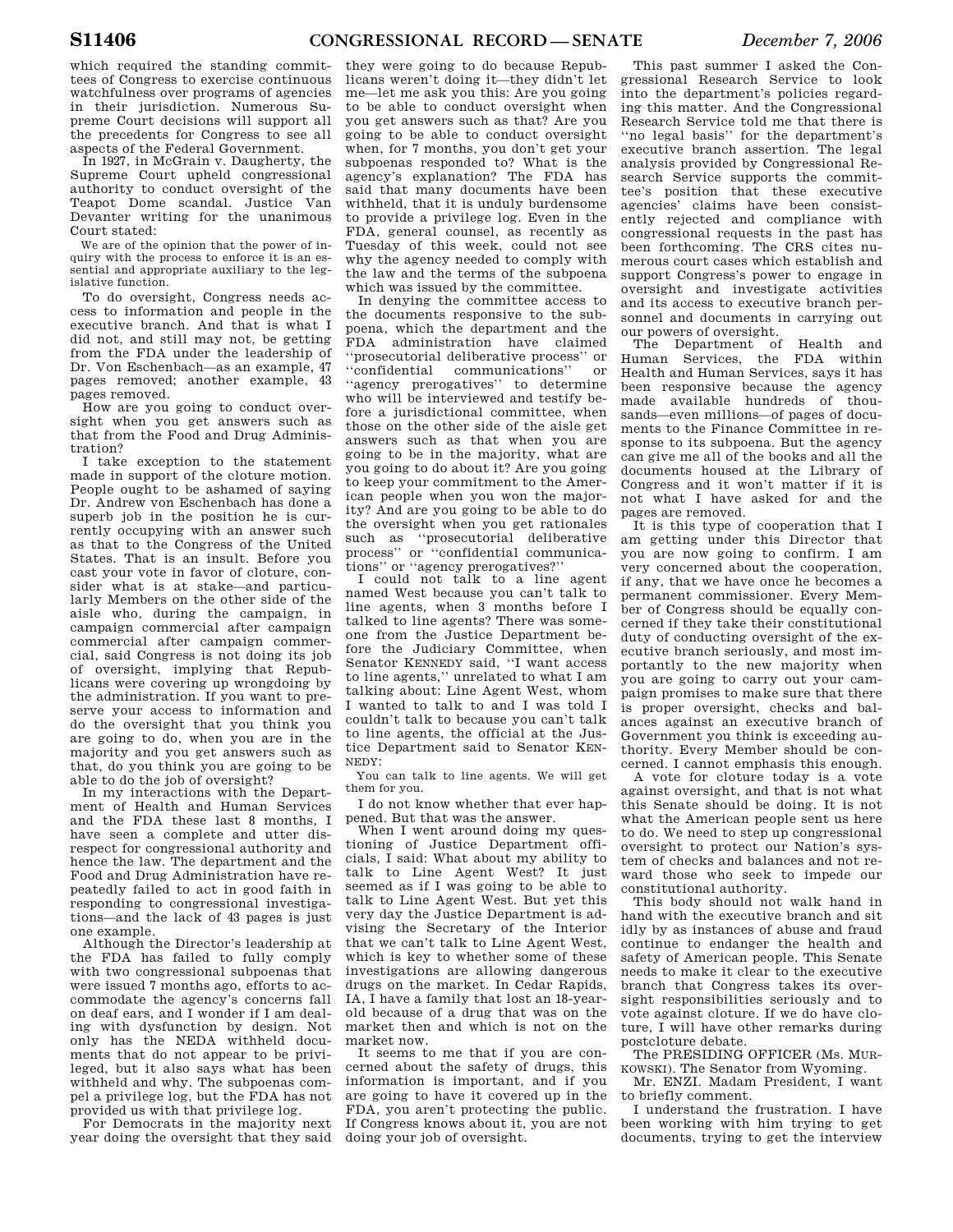with Mr. West. I want you to put yourself in Dr. Von Eschenbach's position. He has not been confirmed. He does not have the full authority to run that department. So what he has to do is rely on the Department of Justice, as the Senator mentioned. The Department of Justice tells him what he is supposed to do. I don't think he has authority to go beyond what the Department of Justice says.

The Senator is one of the most diligent Members to hold oversight hearings of anybody that I know. I appreciate the depth that you go to for individuals as well as groups. I know it is what you are doing on this one. Unless we give him full authority, he has to rely on the Justice Department. The way one has to take on the Department of Justice is through the Judiciary Committee and bring them to task for giving him that kind of advice. I think he is just following the advice he has gotten from those he has to rely on until he has authority. I think it will be different when he has full authority. I yield 2 minutes to the Senator from

Alaska.

The PRESIDING OFFICER. The Senator from Alaska.

Mr. STEVENS. Madam President, during my time of almost 7 years as chairman of the Appropriations Committee, I have met with Dr. Von Eschenbach quite often. We had many requests for documents. I can't remember once that he refused. But beyond that, I came to the floor today to say that I have gotten to know Dr. Von Eschenbach personally, and I can't think of a more qualified man at this time to be confirmed to this position. I hope the Senate will vote cloture and we will confirm Dr. Andrew von Eschenbach as requested by the President. I thank the Chair.

Mr. ENZI. Madam President, I yield 10 minutes to the Senator from Texas. The PRESIDING OFFICER. The Senator from Texas.

Mrs. HUTCHISON. Madam President, I thank Senator ENZI for giving me this time. I am pleased to rise to support Dr. Andrew von Eschenbach's nomination for Commissioner of the Food and Drug Administration. I am speaking about a person whom I know. I know him as a person. I know him as a human being. I can say, with full confidence, there is no one more qualified and more well suited to lead this very important agency.

I was very pleased the committee overwhelmingly, unanimously, supported his nomination. Not only is Dr. Von Eschenbach a wonderful friend of mine, but he is so qualified for this position. His experience and integrity make him the right choice to lead the FDA.

He is a nationally recognized urologic surgeon, medical educator, and cancer advocate. He is a three-time cancer survivor. There is no one who can understand what it is like to go through a fight against cancer than someone who has done it. So many doc-

tors haven't had that experience, one might not get the impression that they really understand what a patient is going through. Not Dr. Andy von Eschenbach. He has been through the hard time of being told he has this dreaded disease and fighting it with all his might. He does relate to patients' struggles.

During his 25 years at the University of Texas M.D. Anderson Medical Center, he led a faculty of 1,000 cancer researchers and clinicians. He was the chief academic officer at this great cancer institution. He was also the founding director of M.D. Anderson's Prostate Cancer Research Program. In this position, he developed integrated programs to study, treat, and prevent prostate cancer. Before arriving at M.D. Anderson, he served his country as lieutenant commander in the U.S. Navy Medical Corps from 1968 to 1971. In 1976, he joined M.D. Anderson as a urologic oncology fellow. He became part of the faculty and was named chairman of the Department of Urology in 1983.

When he left M.D. Anderson in 2002, he became Director of the National Cancer Institute. At the time, he was president-elect of the American Cancer Society which, of course, is one of the leading organizations in our country that fights for victims of cancer.

He has, also, been published in more than 200 publications. This year, Time Magazine named Andy von Eschenbach as one of the 100 people who shape our world.

The FDA is fortunate to have Dr. von Eschenbach. It is one of the Nation's oldest and most respected consumer protection agencies. It regulates \$1 trillion worth of products available to American consumers, and it makes sure the products are safe and effective.

Dr. Von Eschenbach is the right person to lead the FDA's mission. I completely trust him. I cannot think of a more qualified candidate. I hope we will put politics aside in this very important nomination and we will confirm this very qualified individual. He is balanced. He has good judgment. He will continue to be a cancer advocate as well as a patient advocate.

He knows, also, from the FDA standpoint, of the issues involved with the drug approval process—that products face extensive testing and studies compared to other countries. I have talked to him about this. Of course, their first and foremost responsibility is safety. That is why they have this arduous and comprehensive process of approving drugs.

On the other hand, he also knows you need to make drugs available for patients who otherwise may not survive. He realizes these concerns from every angle. He knows it from the research angle, from the academic angle, from the Government angle, and from the patient advocate angle.

It would be a tragedy if we did not give him the full authority and the full

congressional confirmation he deserves. He deserves it because he left the private sector at a world renowned cancer research institution to serve his country and the responsibility it takes in a high public policy position.

Sometimes I wonder how we attract such qualified academics and people who are not experienced in this arena. They are not used to the compromise of politics. They have been researchers and in academia all their lives. They come into public service and all of a sudden they are hit with the public exposure and scrutiny. Sometimes they are unfairly characterized in a way they never dreamed.

Yet we have someone of the caliber of Andy von Eschenbach willing to take all of that to do something better for our country and for cancer patients in the country and in the world. We owe him the ability to have this position without any further delay, with the complete imprimatur of the Senate as well as the President of the United States. He deserves it.

I hope our colleagues will look at this, not from a political prism but from the standpoint of a qualified individual who is trying to help medical research and safety in this country go forward, who is a patient advocate, first and foremost.

I thank Senator ENZI and Senator KENNEDY for working together to bring this nomination to the Senate. We should have a bipartisan vote in confirming Dr. Andrew von Eschenbach.

I yield the floor.

The PRESIDING OFFICER. The Senator from Louisiana.

Mr. VITTER. Madam President, I rise today to speak against the cloture motion to confirm Dr. Andrew von Eschenbach as Commissioner of the FDA. I have had a public hold on this nomination and have been very upfront about it. Because my serious concerns have not been addressed in any significant way, I will vote against cloture. If cloture is invoked, I will vote against the nomination.

In doing so, I want to be clear I have nothing against Dr. Von Eschenbach's technical credentials or professional experience. They are very impressive in many ways. I strongly object to this nomination because the FDA and Dr. Von Eschenbach, acting on orders from the administration, has had a complete and utter lack of action creating a reasonable, safe system for reimportation of prescription drugs from Canada and elsewhere.

Clearly, this nomination making him the permanent head of the FDA will only further delay that reasonable implementation of a good, safe reimportation policy. In fact, at my extensive meeting with Dr. Von Eschenbach, my discussion with him made that perfectly clear. I give him credit, I suppose, for being very direct about that, although I am not sure he fully understood my serious interest in reimportation. It is for this reason I will vote against cloture. If cloture is invoked, I will vote against the nomination.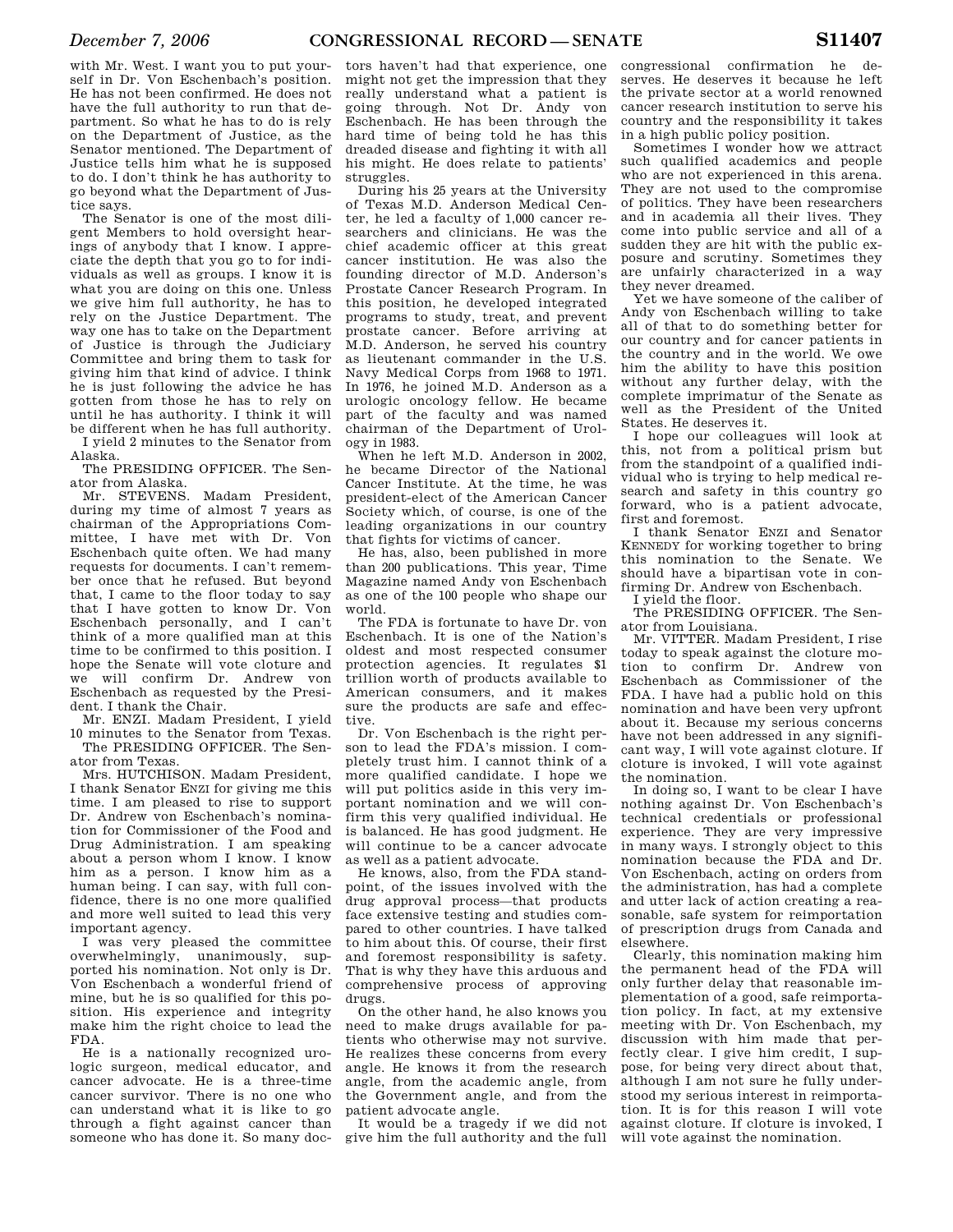The FDA is completely capable of setting up a reimportation system, one that is safe and effective. The FDA can do this. It is not a matter of technical ability. We have great technical and other resources in this country. It is a matter of political will. At any time, the FDA could act and set up this safe and reasonable system.

My hold on this nomination, as I said, was very public, upfront, and clear. I made it clear I would lift it, contingent on a very simple request to implement some sort of prescription drug reimportation plan—perhaps beginning with personal reimportation from Canada, including Internet and mail order sales. The FDA could do this. It is fully capable of doing this. It has the know-how to do this. It simply will not because of lack of political will.

The need for this is very obvious to me. Every time I talk to consumers in Louisiana, particularly seniors, it becomes more and more obvious. As obvious and as important is the growing support for this—not just out in the country where that support has always been strong but in the Congress, in the Senate, in the House.

The House passed comprehensive drug reimportation language in 2003. It passed it by an overwhelming majority. More recently, the Senate passed my amendment coauthored by Senator BILL NELSON of Florida by a vote of 68 to 32. That was this past July. That was a significant breakthrough because it was the first time we had a meaningful, straight up-or-down vote on a reimportation issue in the Senate. Again, the vote was clear. It was overwhelming. That important amendment passed 68 to 32.

All this shows that the majority of Americans strongly support allowing all Americans to purchase safe, cheaper prescription drugs from Canada and elsewhere. Yet the administration absolutely refuses to budge. Not only does the administration refuse to budge, it even went so far as to quietly implement a new policy last year at U.S. Customs and Border Protection to go after individual American citizens crossing back into the United States from other countries—mostly Canada with medicine, actually seizing their packages containing legal medication at those border checkpoints. That is a very high-handed policy, when these citizens are doing nothing but trying to get absolutely necessary prescription drugs at a reasonable cost.

Coupled with the FDA and the administration's stubborn reluctance to implement even the most modern program, this has led me to conclude that no change would be made with the confirmation of this nominee.

Again, this is an issue of utmost importance to every American family and, of course, it particularly impacts seniors. I talk to affected families and affected seniors in Louisiana about this all the time. They tell me, at a time when pharmaceutical companies are

making record profits, the costs of prescription drugs are still skyrocketing and the very same medicines usually manufactured by the very same companies are sold at a fraction of the costs a few miles north of the border in Canada or in other countries around the world. Louisianians see that and they are very skeptical. They should be. I share that attitude. I share that skepticism.

Opposing the right of an American to buy prescription drugs, FDA-approved medication they intend to use for themselves, is a wrong policy. We pay the highest prices in the world for prescription drugs in America. Our prices subsidize not only rockbottom prices in almost every other country but also sky-high and escalating profits of the pharmaceutical companies. That is not fair. That should not be allowed to continue. That is why we need to pass this important policy of reimportation.

Many of my colleagues have spoken about this significant issue in the Senate.

In September, my colleague from Michigan spoke of her bus trips with her constituents to Canada where they were able to buy safe, FDA-approved drugs at a fraction of the U.S. cost: Lipitor, a very important cholesterollowering drug, for 40 percent less; Prevacid, an ulcer medication, for 50 percent less; antidepression medications such as Zyprexa for 70 percent less.

In June, my colleague from North Dakota spoke eloquently about the need to allow the reimportation of safe drugs as a way to pressure U.S. pharmaceutical companies to lower prices here. That is the key, not just offering this option of cheaper drugs from another source but breaking up the present system that allows companies to charge dramatically different prices for the same drug around the world. And, of course, the highest prices in the world by far are right here in the United States. That system will not be able to withstand reimportation. That system will fall with reimportation.

So that is why I continue this fight. That is why it is so important. Although certainly this nominee may very well be confirmed by the Senate today, I am very optimistic that, as we make progress on this issue, we march to a very certain victory, probably next year, on the issue.

Again, we have been making steady progress. My amendment this past summer—the first vote on the floor of the Senate—was a breakthrough vote that showed overwhelming support here on the floor of the Senate for reimportation. Previous House votes, similarly, showed not just majority support, overwhelming support for this change in policy. Just recently, I again joined with Senator BILL NELSON of Florida to put up another important amendment to the Agriculture appropriations bill that would go a step further. We will continue to pursue that. Then, next year, I fully expect a full-

blown reimportation plan to be here on the floor of the Senate for a full debate and a fair vote.

So as I oppose cloture, as I oppose this nomination, I do so in that spirit and with real optimism that we are not only making progress, but we will, in fact, win on this issue in the near future. Next year, I expect my bill to be fully debated. In this Congress, that bill is S. 109, the Pharmaceutical Market Access Act. I believe it will reach the floor and will get a full debate with other significant bills on the issue next year.

I look forward to that continued progress. I look forward to that ultimate victory because Americans, particularly seniors, all across our country, including in Louisiana, need this very important relief. We can give them this relief in a safe, reliable way to dramatically bring down prescription drug prices.

With that, I yield back the floor.

The PRESIDING OFFICER (Mr. THOMAS). The Senator from Wyoming.

Mr. ENZI. Mr. President, I wish to acknowledge the intense, enthusiastic, and persistent work of the Senator from Louisiana, Mr. VITTER, for drug importation. I do not know that I have seen anybody lead as much on an issue or work as hard on an issue. Around here, that is a talent which is very much appreciated.

I do want to mention that, again, Dr. Von Eschenbach has not been confirmed, so he does not have full authority to run the Department or to do what he would like to do or might need to do. He has to rely on the advice of other people, particularly until he is confirmed. After that, even then, he will have to abide by the laws.

I would point out that drug importation is illegal right now, and it is Congress, not the FDA, that has determined that. So until we change the law, until we do some or all of the things the Senator from Louisiana is suggesting, Dr. Von Eschenbach would really be stepping out of bounds to do drug importation. So I hope we do not hold that against him or hold up his nomination for that reason. We should hold him accountable for what is within his control, but urge him to work with Congress.

I have had dozens of meetings with him on a variety of issues, as Senators have brought them up. Most of them have been resolved. Those within the law, those the Department of Justice has not contested, have been resolved.

Mr. VITTER. Will the Senator yield very briefly?

Mr. ENZI. Yes.

Mr. VITTER. Just very briefly, first of all, I appreciate your kind comments. Very briefly, my comments regarding his and FDA's ability to move forward on this is based on current law, including the Medicare Modernization Act, which says that if they institute a safety regime and certify the safety of these drugs, they can, in fact, move forward with the reimportation regime.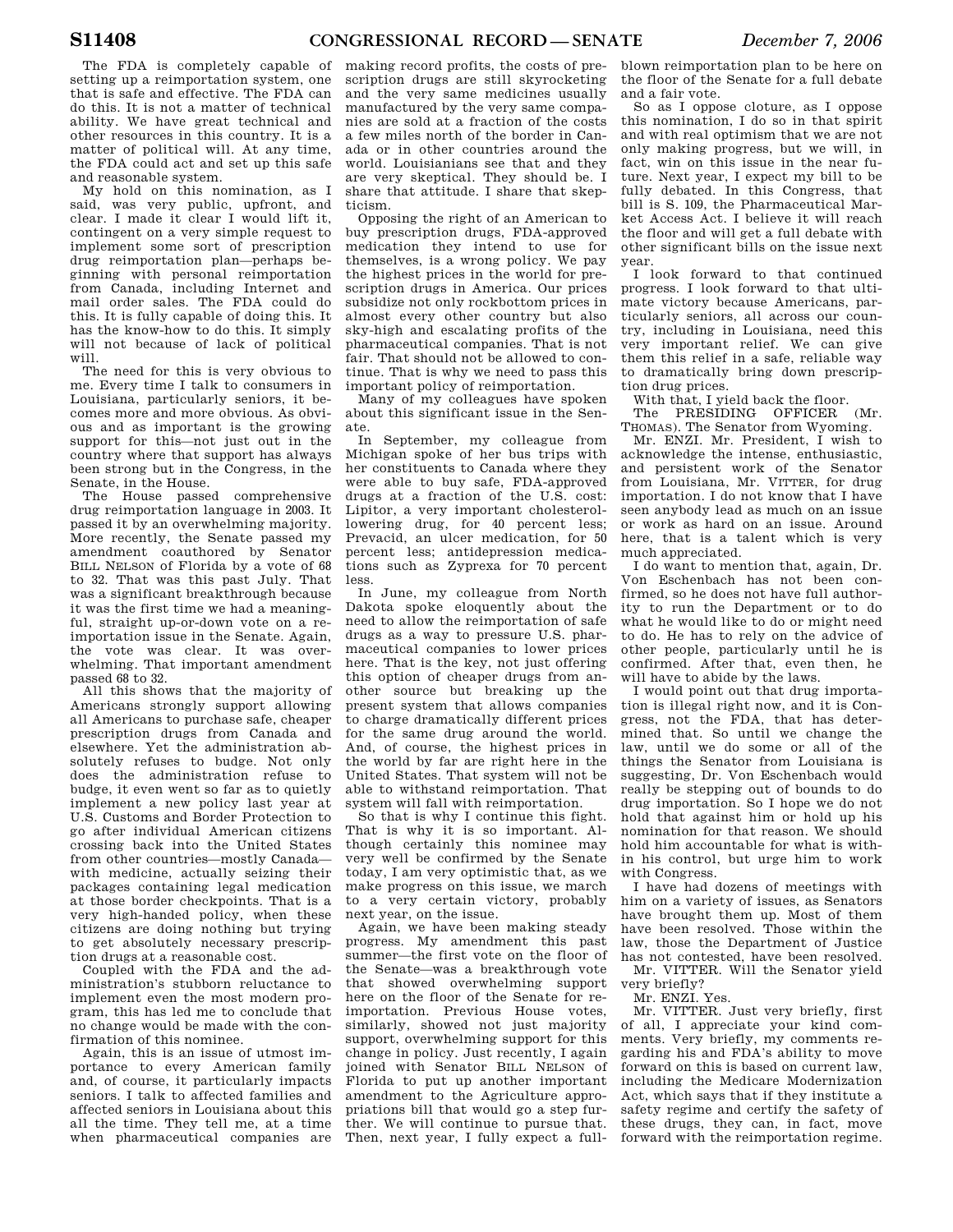So under present law, that is possible, and that is what I was referring to. But I respect the Senator's point of view.

Mr. ENZI. I appreciate that comment. If you were a person who was in a catch-22 position, a very qualified doctor, and you really wanted to do a good job with FDA and you knew that half the people or a third of the people or even 10 percent of the people did not want drug importation and you were the guy in charge of maybe making this determination for the first time even though 6 or 8 years previously Congress had opposite opinions on it— I do not think you would want to put yourself in that position.

He has just had a number of catch-22 positions where he can irritate half or more of us by making a decision, and nobody is going to make a decision in their confirmation process that way.

It is actually the Health and Human Services Secretary who has to certify under the new law as well.

So I hope we can get him confirmed and then do the kind of oversight we need to do to make sure he does everything that is possible to make sure we have safe food and drugs.

Mr. President, I yield up to 10 minutes to the Senator from Utah.

The PRESIDING OFFICER. The Senator from Utah.

Mr. BENNETT. Mr. President, I did not plan to talk about drug reimportation, but coming on the heels of this conversation, I simply want to make this one observation: The key statement made by the Senator from Louisiana was safe drug reimportation. And the key problem here is certifying that the drugs coming across the border—after they have been sent and then are reimported are, in fact, the same drugs, they are, in fact, safe.

The Congress has said the drugs can be reimported back into the United States as soon as the Secretary can certify that they are, in fact, safe. I have seen the sample runs, if you will, that have been made on this issue. They have found again and again that a certain percentage of the drugs coming back are, in fact, not drugs manufactured in the United States. They have been manufactured elsewhere, packaged in Canada or Mexico or wherever, and then sent back to the United States fraudulently, as if they were, in fact, the original drugs.

Now, they have not yet killed anybody that I know of. They are not so unsafe that they have, in fact, poisoned anybody. Overwhelmingly, the history has been that the dosage in the drugs is simply not the same as advertised in the drugs manufactured in the United States. They have traces of whatever the drug might be in the fraudulent packages, but the dose control is not the same, and it is dangerous to the individual taking the drug if he or she assumes they are getting a certain dosage and, in fact, they are getting less.

That has been the challenge. That has been the problem. And until the Secretary of HHS, be it Donna Shalala

or Michael Leavitt, can come forward and certify that all of these are, in fact, as advertised, it is the law that they cannot be brought into the United States. I think that is an appropriate law protecting people in the United States.

I agree with the Senator from Wyoming that it really is not appropriate to hold up Dr. Von Eschenbach's confirmation on this issue because it has to be decided by the scientists and those who are doing the sampling of the shipments rather than the head of the FDA.

I have gotten to know Dr. Von Eschenbach as the chairman of the Agriculture Appropriations Subcommittee. You usually think of agricultural appropriations in terms of crop supports and USDA activities. But for whatever reason, in its wisdom, Congress at one point put jurisdiction over the Food and Drug Administration into that subcommittee. So, if you will, I have been in the position of dealing with this man as he has come begging.

As we are in the Appropriations subcommittees, everybody who has responsibility over which we have control comes begging; that is, they come asking for things, they come outlining their position, and they come describing what they will do with the money. All of us who have been on the Appropriations Committee have had this experience with a wide variety of people from the executive branch. I have never seen anyone who has come before our subcommittee better prepared, with a better understanding of how the money will be spent, and with more vision as to where the money ought to be spent to take the agency into the future than Dr. Von Eschenbach.

We have not just sat and discussed budget issues; we have not just sat and talked about dollars and cents—what are you going to spend here and what are you going to spend there—he has outlined for me in our conversations where he thinks the FDA of the future ought to be and what it will cost to get it there.

I have been very struck and impressed by his vision for the FDA. This is not a man who is content to simply superintend what he has on his plate. This is a man who has the capacity to look to the horizon, and maybe even over the horizon, to see where America ought to be.

In the practice of medicine right now, drug therapy is the cutting edge. Yes, we are developing new operations. We are developing new surgical procedures to try to push the envelope out further as far as health care is concerned. But the major breakthroughs are coming through drug therapy. There are all kinds of situations now where it can be handled with drug therapy that obviates the need for an operation or any kind of surgical intrusion. The implications of that are huge, and the role of the FDA in that kind of medical revolution of the future is

paramount. We absolutely have to have at the head of the FDA, in that kind of revolution, a man who is visionary, a man who looks to the future, and a man who understands the potential that lies in the area which he superintends.

Dr. Von Eschenbach, I am convinced, is such a man. I have his resume. We have heard it outlined here. It is an outstanding resume. But people with good resumes can come before us all the time and, in fact, have no vision. They spend their time tending what is on their own plate. This is a man with vision. This is a man who sees what can happen and who desperately wants to take the FDA in that direction.

He said to me: Senator, I don't feel that I can institute these kinds of longterm changes as long as I am acting. I feel—I think appropriately, from my point of view—that I cannot make these kinds of structural changes in FDA's mission and direction until I have the imprimatur of the U.S. Senate and full confirmation.

The longer we hold up his nomination, the longer we keep him from being confirmed, the longer we will wait for that kind of vision to be established in that agency. I think we have waited too long. I salute the majority leader for his persistence in bringing this nomination to the floor. At this time, with all the other things we have to do before this Congress comes to an end, this is one he could easily have put off. I am grateful that he did not. I am grateful that he filed a cloture motion to hold our feet to the fire on this one and say: It is time for us to act. It is time for us to give this man the imprimatur of our confirmation vote so he can move forward, he can infuse the agency with the kind of vision and excitement that I know he has.

I have spent enough time with him, I have had enough conversation with him—have talked to his peers outside of the agency to know that the President has made an outstanding choice in Dr. Von Eschenbach. We as a country would be well served to have him in this place, and I urge the Senate to invoke cloture and confirm this nomination as quickly as we possibly can.

Mr. HATCH. Mr. President, to me it is simply unconscionable that the Food and Drug Administration, one of the best little agencies in Government, has gone leaderless for such a period of time.

Here we have an agency that governs, by some estimates, 25 cents out of every consumer dollar, and yet we treat it as a stepchild. We do not provide it with the funding it needs. We allow it to exist without a confirmed commissioner for months and months on end, for repeated periods. And yet we expect it to be the vital consumer watchdog agency it was intended to be.

When you think about what this agency does, what the daily business of the FDA is, you can see how dire the situation really is.

This is an agency that makes certain the drugs and medical devices we use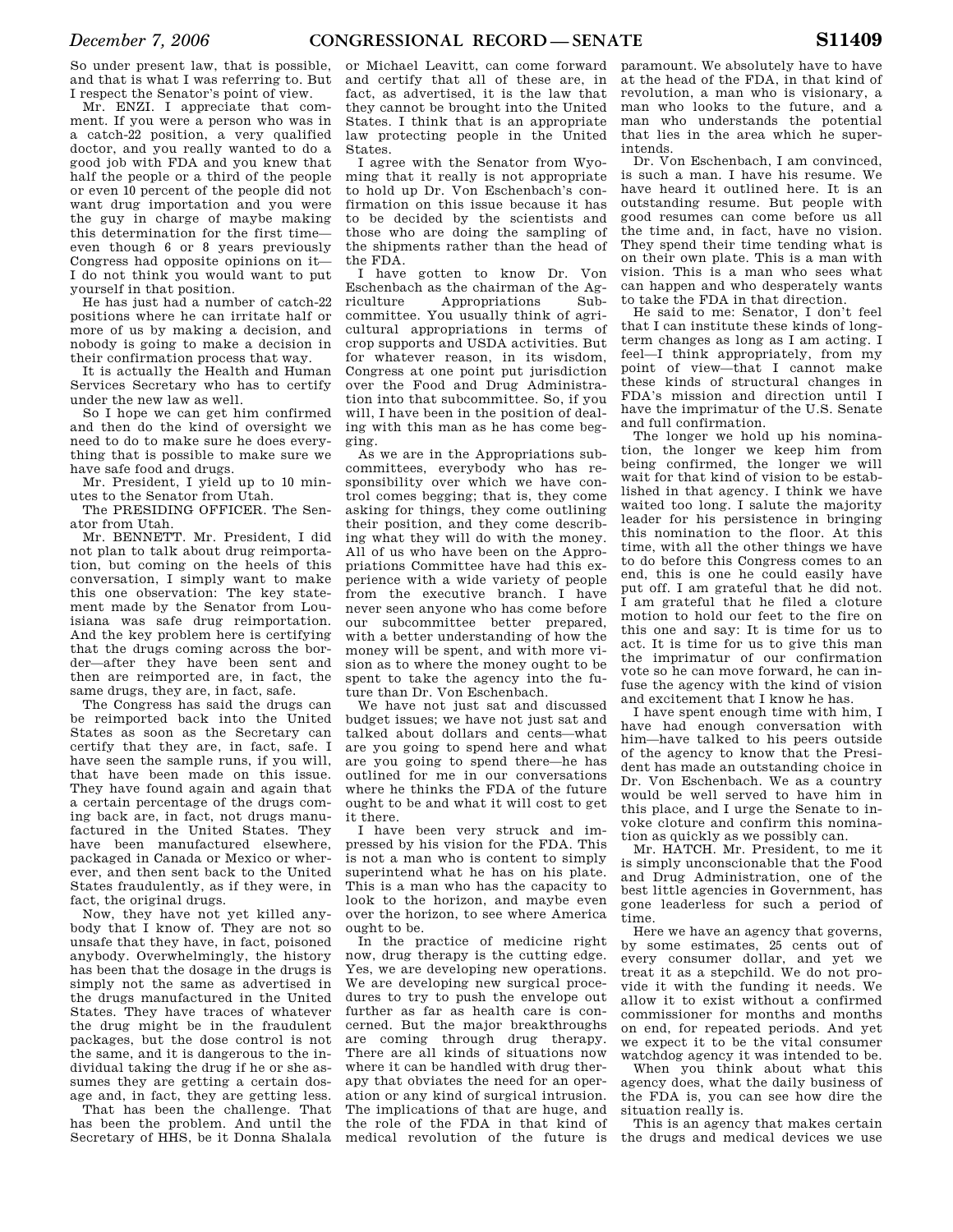are safe and effective, that the cosmetics, dietary supplements, and overthe-counter medications we count on are sold safely, with truthful and nonmisleading claims. This agency regulates animal drugs and radiological devices and so much more. Yet, time after time, it does without a confirmed commissioner. And this is the absolutely wrong time for that to happen.

Think about the key FDA issues we are facing: the safety of the food supply, how to improve drug safety, instituting a new system of mandatory adverse event reporting for serious events associated with the use of dietary supplements and nonprescription drugs, extending the user fee programs for drugs and devices, and the incentives for pediatric drug testing—and I have named only a few of the issues. We are facing all these pressing public policy issues, and yet we expect the agency to do its job without a confirmed commissioner. That is not right. It is simply not right.

The President has nominated a wellqualified, more-than-capable medical doctor to the position of Commissioner of Food and Drugs.

I know Dr. Von Eschenbach well. He is a man of integrity. He is a good manager. He is a good listener. He knows the importance of working well with Congress, and I believe he will work well with us.

I urge my colleagues—no, I implore my colleagues—to do what is right and vote to invoke cloture on this nomination. It is what Dr. Von Eschenbach deserves. It is what the agency deserves. And it is what the American people deserve.

The PRESIDING OFFICER. The Senator from Wyoming.

Mr. ENZI. Mr. President, I thank the Senator from Utah for his delightful comments. He speaks so clearly and explains things so well. I know of his contacts with Dr. Von Eschenbach. I hope people will follow his advice and vote for cloture.

Dr. Von Eschenbach's qualifications are excellent. He is supported by many organizations. We had received a number of letters in support of his nomination prior to his confirmation hearing. Those were duly entered in the hearing record. However, since then we have received additional letters of support.

I ask unanimous consent that those letters be printed in the RECORD.

There being no objection, the material was ordered to be printed in the RECORD, as follows:

## OMERIS,

*Columbus, OH, August 2, 2006.*  Hon. MICHAEL B. ENZI, *Chairman, Committee on Health, Education,* 

*Labor and Pensions, Dirksen Senate Office Building, Washington, DC.* 

Hon. EDWARD M. KENNEDY,

*Ranking Member, Committee on Health, Education, Labor and Pensions, Russell Senate Office Building, Washington, DC.* 

DEAR CHAIRMAN ENZI: On behalf of Omeris, Ohio's bioscience membership and development organization, and our member companies, I am writing in support of the nomination of Dr. Andrew von Eschenbach to be Commissioner of the Food and Drug Administration.

Dr. von Eschenbach is an excellent choice to head the FDA. He has an outstanding career as a physician, researcher, and administrator in both the public and the private sectors. As a physician, he has treated cancer patients for almost thirty years. As a researcher, he has published more than 200 articles and books and was the founding director of M.D. Anderson's Prostate Cancer Research Program. As an administrator, he has served as the president-elect to the American Cancer Society.

It is critically important to our industry and to the nation that the position of the FDA Commissioner be filled. Strong leadership is essential if the FDA is to most effectively fulfill its mission of assuring the food Americans eat is safe and healthful, that the drugs they take are safe and effective, and that the medical devices they rely on for cures and treatment are safe and effective and represent the latest and best that our industry can offer. Experience has shown that a permanent director continued by the Senate is necessary to assure that the agency has the authoritative leadcrship it needs to respond promptly and effectively to all the challenges it faces.

confirmation of Dr. von Eschenbach is especially important in view of the issues that are currently facing the FDA. Next year, both the medical device and drug user fee programs must be renewed by Congress, and the agreements between industry and the FDA that will be the starting point for the reauthorization are being negotiated right now. The critical path initiative, which offers so much potential for speeding the development and approval of safe and effective products) is just getting off the ground and needs a strong advocate. The challenge of determining how FDA can most effectively conduct postmarket surveillance to assure the safety and effectiveness of approved products is an issue that needs strong leadership from the top. The continuing challenges of food safety and preparation for a pandemic or bioterrorist attack need a strong FDA voice.

Omeris members, Ohio's bioscience companies, help revitalize our state's economy while developing critical tools, treatments, and technologies that benefit the world. Omeris is a focal point for the bioscience and biotechnology community, providing networking and educational events, continually developing web-based resources, addressing public policy, and analyzing resource and funding issues.

We respectfully urge you to support Dr. von Eschenbach's prompt confirmation. Thank you for considering this request.

Sincerely,

ANTHONY J. DENNIS, *President & CEO.* 

NEW YORK STATE CANCER PROGRAMS ASSOCIATION, INC.,

*Buffalo, NY, August 3, 2006.* 

To: Senate Health, Education, Labor and Pensions Committee.

From: Dr. Edwin A. Mirand, Secretary-Treasurer, NYSCPA.

Subject: Nomination of Dr. Andrew von Eschenbach as Permanent Commissioner of Food and Drug Administration.

The New York State Cancer Program Association, Inc. supports the nomination by President Bush as permanent Commissioner of Food and Drug Administration (FDA) Dr. Andrew von Eschenbach.

Dr. von Eschenbach's experience as a researcher and physician will provide the FDA with a better focus to confront the challenges and new opportunities facing the agency. Dr. von Eschenbach will lead the agency and strengthen the credibility of its decision-making process.

EDWIN A. MIRAND, *Secretary.* 

THE AMYOTROPHIC LATERAL SCLEROSIS ASSOCIATION, *Washington, DC, July 24, 2006.* 

Hon. MICHAEL ENZI, *Chairman, Health, Education, Labor and Pen-*

*sions Committee, U.S. Senate, Washington, DC.* 

Hon. EDWARD KENNEDY,

*Ranking Member, Health, Education, Labor and Pensions Committee, U.S. Senate, Washington, DC.* 

DEAR CHAIRMAN ENZI AND RANKING MEMBER KENNEDY: The ALS Association strongly supports the nomination of Andrew von Eschenbach, M.D., to be Commissioner of the Food and Drug Administration and we urge the Committee to favorably report the nomination to the full Senate.

The ALS Association is the only national voluntary health association dedicated solely to the fight against Amyotrophic Lateral Sclerosis (ALS), more commonly known as Lou Gehrig's disease. Our mission is to improve the quality of life for those living with ALS and to discover a treatment and cure for this deadly disease.

We believe that strong leadership at the FDA is essential so that the Agency can fulfill its mission and not only ensure that drugs and medical devices are safe and effective, but also that people have timely access to the latest medical technologies. This is especially important for people with ALS, for there is no known cause or cure for ALS, and only one drug available to treat the disease. That drug, approved by the FDA in 1995, provides only modest benefits, prolonging life by just a few months.

Dr. von Eschenbach would provide the vital leadership that is needed at the FDA. Moreover, his diverse background as a physician, educator and advocate will be a tremendous asset to the Agency and to the Nation, for he can view the Agency's mission from many different perspectives and help to foster the collaboration that is so important to advancing medical science and quality health care.

The ALS Association is pleased to offer our strong support for this nomination and again urge the Committee and the Senate to support Dr. von Eschenbach as the next Commissioner of the Food and Drug Administration.

Sincerely,

STEVE GIBSON, *Vice President*,

*Government Relations and Public Affairs.* 

CANCER CURE COALITION, *Palm Beach Gardens, FL, August 25, 2006.*  Senator MICHAEL B. ENZI,

*Chairman, U.S. Senate Committee on Health, Education, Labor and Pensions, Washington, DC.* 

DEAR SENATOR ENZI: The Cancer Cure Coalition is supporting the nomination of Dr. Andrew VonEschenbach as commissioner of the U.S. Food and Drug Administration and we have today issued a press release announcing our support. Attached is a letter from the coalition to Dr. VonEschenbach which gives the reasons for our support.<br>The Cancer Cure Coalition supports

The Cancer Cure Coalition changes at the FDA which will improve its operation. We believe the appointment of Dr. VonEschenbach will lead to that result. If it would help your committee in its decision on Dr. VonEschenbach's appointment I would be pleased to appear before the committee to testify. My bio appears on the Cancer Cure Coalition's website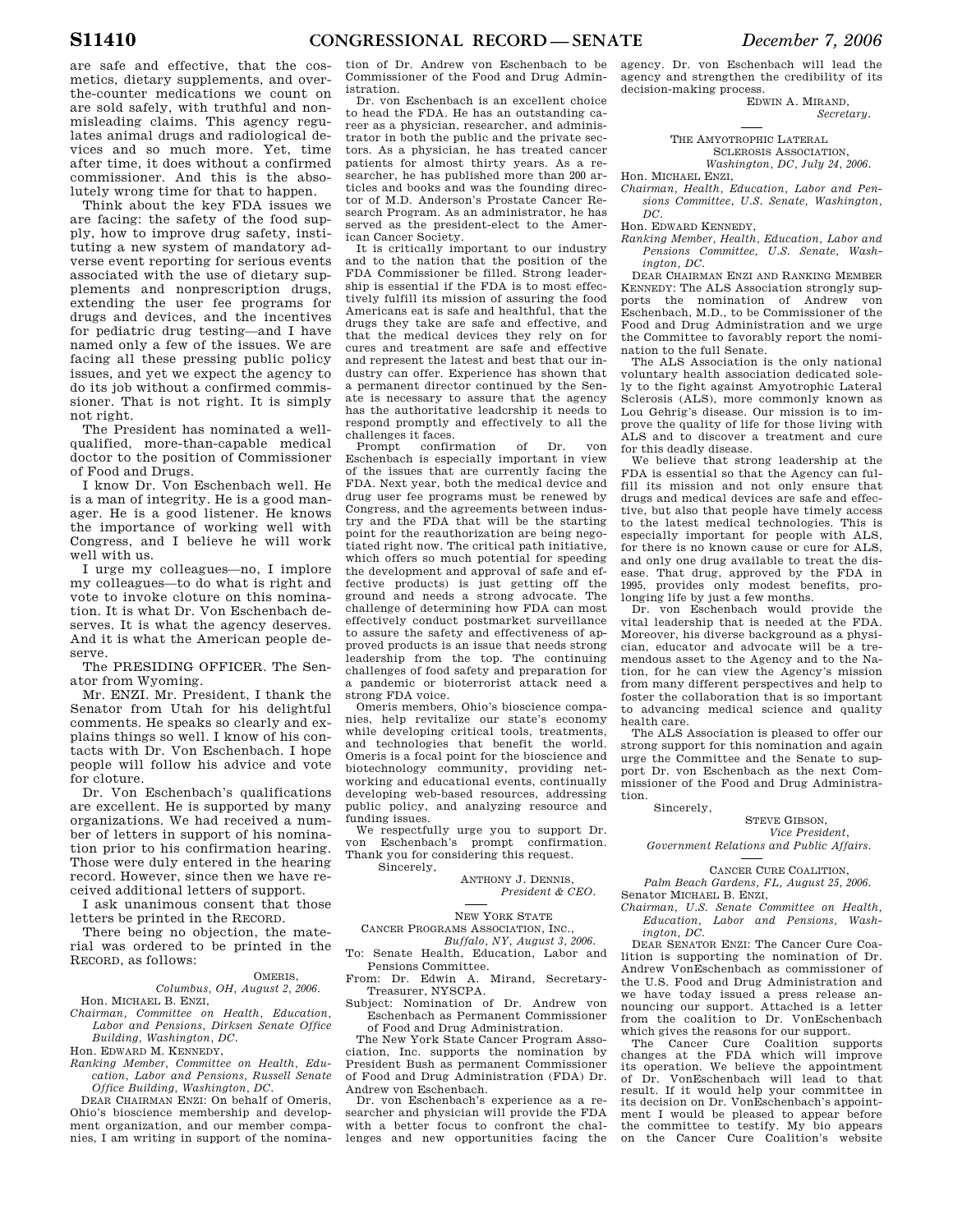*December 7, 2006* **CONGRESSIONAL RECORD— SENATE S11411** 

www.cancercurecoalition.org and I am attaching a copy of it for you to review.

If you need any further information please feel free to contact me.

#### Sincerely,

#### CHARLES A. REINWALD, *President.*

Mr. ENZI. Those letters are from Omeris, Ohio's bioscience membership and development organization; the New York State Cancer Association; the ALS Association; the Cancer Cure Coalition, and there are others. These groups recognize the absolute necessity of having a Senate-confirmed Commissioner of Food and Drugs. I understand some of my colleagues are not satisfied. They seek to use this nomination as leverage to accomplish some other agendas. That is something you can do in the Senate. However, I urge them to consider the consequences of those actions. In the upcoming year we face an exceptionally full agenda with respect to the FDA. We need this man in place. This man could work anywhere in America, probably anywhere in the world, and do much better than what we are offering.

I appreciate his sense of wanting to give back. He is a three-time cancer survivor and understands a lot about food and drugs outside of being a doctor.

I ask my colleagues to join me in getting cloture so that we can get the confirmation accomplished.

I yield back the remainder of our time.

The PRESIDING OFFICER. Who seeks time?

Mr. ENZI. It is my understanding that the previous speakers did yield their time back. So all time is yielded back.

### CLOTURE MOTION

The PRESIDING OFFICER. If all time is yielded back, under the previous order, pursuant to rule XXII, the clerk will report the motion to invoke cloture. Cr: De

The assistant legislative clerk read as follows:  $\mathbf{D}\boldsymbol{\epsilon}$ 

#### CLOTURE MOTION

We the undersigned Senators, in accordance with the provisions of rule XXII of the Standing Rules of the Senate, do hereby move to bring to a close debate on Executive Calendar No. 907, the nomination of Andrew von Eschenbach, of Texas, to be Commissioner of Food and Drugs, Department of Health and Human Services.

William H. Frist, Michael B. Enzi, Richard Burr, Thad Cochran, George V. Voinovich, Robert F. Bennett, Tom Coburn, Norm Coleman, Conrad R. Burns, Jon Kyl, Pat Roberts, Mel Martinez, John Ensign, Lamar Alexander, Elizabeth Dole, Christopher Bond, John Cornyn.

The PRESIDING OFFICER. By unanimous consent, the mandatory quorum call has been waived.

The question is, Is it the sense of the Senate that debate on Executive Calendar No. 907, the nomination of an Andrew von Eschenbach, of Texas, to be Commissioner of Food and Drugs, Department of Health and Human Services, shall be brought to a close?

The yeas and nays are mandatory under the rule.

The clerk will call the roll.

The assistant legislative clerk called the roll.

Mr. McCONNELL. The following Senators were necessarily absent: the Senator from Utah (Mr. HATCH) and the Senator from Alabama (Mr. SHELBY).

Mr. DURBIN. I announce that the Senator from Delaware (Mr. BIDEN), the Senator from Vermont (Mr. JEF-FORDS), and the Senator from Massachusetts (Mr. KENNEDY) are necessarily absent.

I further announce that, if present and voting, the Senator from Massachusetts (Mr. KENNEDY) would vote ''yea.''

The PRESIDING OFFICER (Mr. EN-SIGN). Are there any other Senators in the Chamber desiring to vote?

The yeas and nays resulted—yeas 89, nays 6, as follows:

# [Rollcall Vote No. 273 Ex.]

| $YEAS - 89$                     |                |             |
|---------------------------------|----------------|-------------|
| Akaka                           | Dole           | McCain      |
| Alexander                       | Domenici       | McConnell   |
| Allard                          | Dorgan         | Menendez    |
| Allen                           | Durbin         | Mikulski    |
| Bayh                            | Ensign         | Murkowski   |
| Bennett                         | Enzi           | Murray      |
| Bingaman                        | Feingold       | Nelson (FL) |
| Bond                            | Feinstein      | Nelson (NE) |
| Boxer                           | Frist          | Obama       |
| Brownback                       | Graham         | Pryor       |
| Bunning                         | Gregg          | Reed        |
| Burns                           | Hagel          | Reid        |
| Burr                            | Harkin         | Roberts     |
| Byrd                            | Hutchison      | Rockefeller |
| Cantwell                        | <b>Inhofe</b>  | Salazar     |
| Carper                          | Inouve         | Sarbanes    |
| Chafee                          | <b>Isakson</b> |             |
| Chambliss                       | Johnson        | Schumer     |
| Clinton                         | Kerry          | Sessions    |
| Coburn                          | Kohl           | Smith       |
| Cochran                         | Kvl            | Snowe       |
| Coleman                         | Landrieu       | Specter     |
| Collins                         | Lautenberg     | Stabenow    |
| Conrad                          | Leahy          | Stevens     |
| Cornyn                          | Levin          | Sununu      |
| Craig                           | Lieberman      | Talent      |
| Crapo                           | Lincoln        | Thomas      |
| Davton                          | Lott           | Thune       |
| DeMint                          | Lugar          | Warner      |
| <b>Dodd</b>                     | Martinez       | Wyden       |
| $NAYS-6$                        |                |             |
| <b>Baucus</b>                   | Grasslev       | Vitter      |
| DeWine                          | Santorum       | Voinovich   |
| NOT VOTING-5                    |                |             |
|                                 |                |             |
| <b>Biden</b>                    | Jeffords.      | Shelby      |
| Hatch                           | Kennedy        |             |
| DRECIDING ORBIGED On the<br>rm. |                |             |

The PRESIDING OFFICER. On this vote, the yeas are 89, the nays are 6. Three-fifths of the Senators duly chosen and sworn having voted in the affirmative, the motion is agreed to.

Mr. ENZI. Mr. President, I thank the Chamber for allowing us to do the cloture vote. With the strong support shown by the cloture vote, I would highly recommend that we get this man confirmed so he can actually have the opportunity to do the kinds of things that have been expected of him in the debate we have had. I also thank Senator KENNEDY for his tremendous help. We have had a number of meetings, a number of hearings. This is the second confirmation of an FDA Director we have worked on. It will be nice to have somebody actually in the position, but I do thank Senator KENNEDY and all of his staff.

I do want to mention the staff person who has directed my health issues. Stephen Northrup is on the floor, and I thank him particularly for all of the work on all of the health issues we have had. Anybody who has looked at the list of those we have done will find it has been a very productive session in the health area, and we are still working on another half dozen issues that could pass yet in this session before the week ends. So I thank Stephen for all of his tremendous help. I ask that people support the nomination of Dr. Von Eschenbach.

Mr. President, I yield the floor.

The PRESIDING OFFICER. The Senator from Iowa is recognized.

Mr. GRASSLEY. Mr. President, I spoke earlier this morning against cloture. Cloture passed, which for the public listening means there are 60 percent or more in support of stopping debate, and there is under the rules the possibility of 30 hours of debate. I don't intend to probably speak for more than a half hour, so if anybody is interested in how long postcloture debate might go on, it won't go on very long from my point of view. But I do want to take some time to tell people, even though it is quite obvious this nominee will be approved, why I think he should not be approved.

I placed a hold on this nominee for quite a few weeks. That hold obviously was ignored by the leader when he filed cloture, which is his right to do. I voted against cloture because I take my constitutional duty to conduct oversight of the executive branch of Government very seriously, and I think the nominee is standing in the way of Congress doing its oversight of the agency of which he is now Acting Director and will probably soon be the confirmed Director. That sort of lack of cooperation violates the separation of powers and the checks and balances within our constitutional system.

I hope my colleagues know that I take a great deal of time to make sure that we do both jobs we have the responsibility to do here in the Congress. One is to pass laws. But the one we are never taught much about in political science classes is the constitutional job of oversight, which is the responsibility to make sure the laws are faithfully executed and money is being spent according to congressional intent, and the overseeing of the administrative branch of Government. So I take a great deal of my time in the Senate trying to make Government work not just by passing laws but by making sure they are faithfully executed. I don't do that all by myself as a single Senator. I have good staff. I charge my staff to conduct oversight rigorously and to investigate any areas where the Federal Government is failing to be transparent, accountable, and effective. Transparency is so important, because the public's business, which is everything about the Federal Government, ought to be public. If the work of the executive branch fails the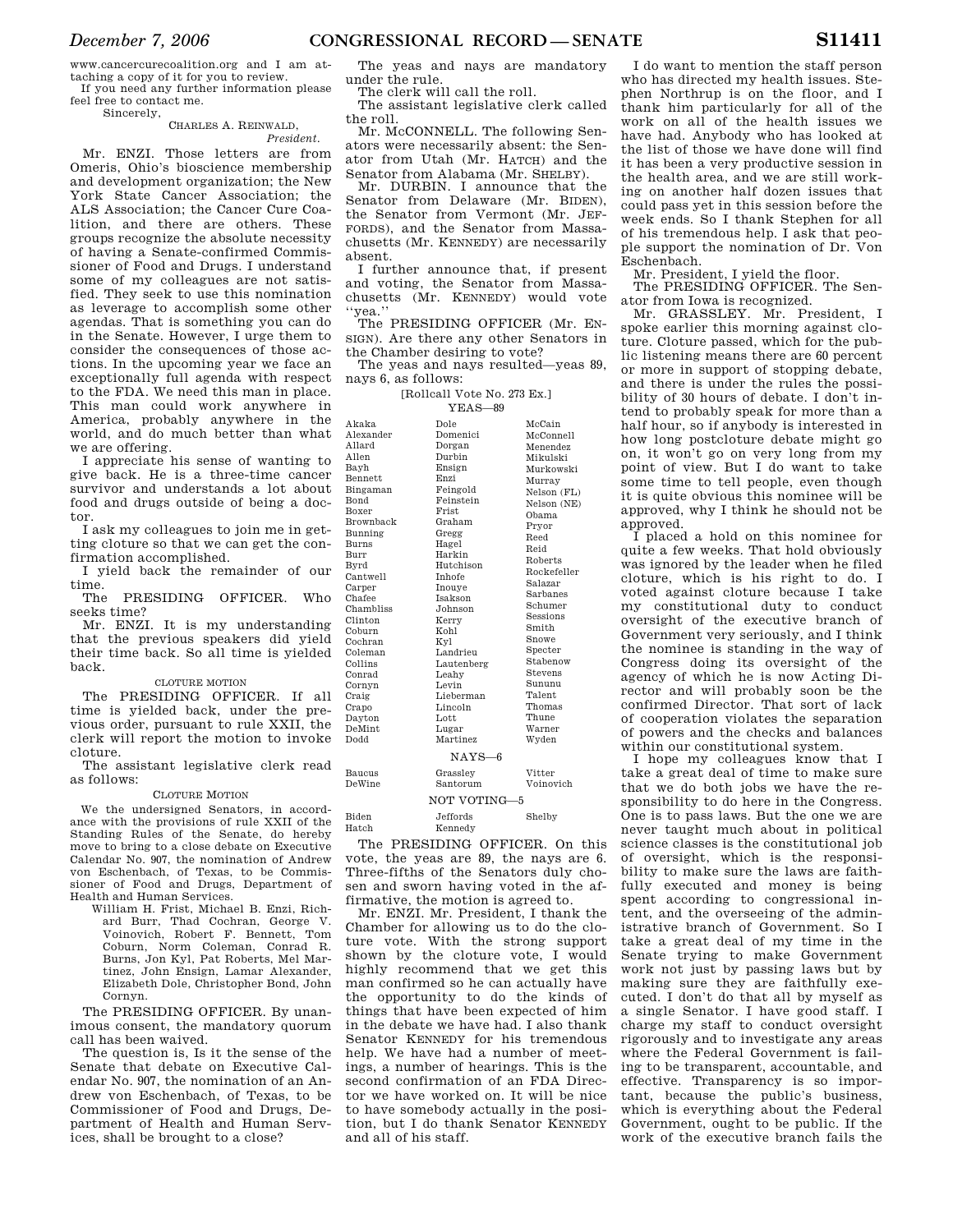sniff test and the law is not being faithfully executed or the public's business is not being made public, that is when it is my constitutional responsibility to blow the whistle.

Quite frankly, I don't want to take credit for what I am able to blow the whistle on, because there are a lot of good, patriotic employees in the executive branch of Government who also know it is their constitutional responsibility to execute the laws and spend the money right. When they see it isn't happening, and particularly when they go up the chain of command and don't get results, or when taxpayers monies are being wasted and it seems nobody cares, then they exercise the right they have under laws to blow the whistle to Members of Congress.

So we obviously count on whistleblowers—in other words, patriotic Federal employees—who report something wrong when people above them don't care. They care enough to come to us and give us a lot of good information. So today I am blowing the whistle on this nominee. In good conscience, I did put a hold on the nominee, and I will not vote in favor of him for the reasons I have given before and reasons that will be more spelled out now. A vote for this nominee would be an endorsement of the stonewalling, but, more importantly, the disrespect for Congress he has shown by not cooperating with congressional oversight. I can say this not only because of his actions but because of his words which are on the record.

In response to a nomination question in which I asked this nominee if he would cooperate with congressional oversight, Dr. Von Eschenbach identified a number of ''executive branch interests'' as a basis for not complying with congressional requests, including ''matters pending before the agency.'' And ''predecisional deliberative process information,'' and ''open investigation information.'' You get this sort of gobbledegook as excuses for not giving information to Congress as they promised to do but, outside of that, that the Constitution requires they do; that is if you believe in the checks and balances of our Government and if you believe it is backed up by Supreme Court decisions. It seems to me it has a good basis.

This nominee was not well-served by whoever counseled him on these matters. He should know that during my years in the Senate, my investigators have obtained access to every single one of these categories of so-called confidential information. I would say to the distinguished chairman of the HELP Committee who is watching over this nomination process—confirmation process—he said to me before the vote on cloture it would help if we got Dr. Von Eschenbach approved because now he is an acting and maybe he can't do all the things that he can do as Director, and that may be true. But not once in my discussions or my staffs' discussions with people at FDA was there

ever a hint from the nominee himself that once approved, he would be able to give us all of these documents. I use this chart as an example: You get an answer to a request and you get 57 pages removed. Another chart I had up here showed 43 pages were removed. And what is in those pages? Who knows what is in them. We don't even know why they were removed, and we don't know who made the decision to remove them.

That is cooperation with Congress? Not once, I say to Senator ENZI, did he ever tell me or my staff or people who are working for him that if we could get this confirmation over, we will be able to satisfy what you want done. So I don't see anything better, with a vote of approval by the Senate, of cooperation with us than before.

But he wasn't well-served by those who counseled him. He should know that during my years in the Senate, my investigators have obtained access to every single one of these categories of so-called confidential information. His answer is at odds with my belief that congressional oversight is one of the best ways to shake things up at a government agency and expose the truth. The truth will make Government look better, or if the truth doesn't make Government look better, at least you are being candid with the American people. Besides, it is the public's business, and whether it is good news or bad news, it ought to be public.

Dr. Von Eschenbach's answers happen to be at odds with my belief that congressional oversight is one of the best ways to get to the bottom of things. This is true not just of the FDA; it is true of any Government agency. If an agency is not doing the right thing, typically behind it there is an effort to keep information suppressed, an effort to keep people from doing what they think ought to be done, an effort to keep people from doing what their job requires them to do, or to not let them put out that information. The muzzling of dissent and information is too common throughout our Government. Things that should be transparent in Government simply are not. And under Dr. Von Eschenbach, the FDA has not only avoided transparency, it also has threatened those who are trying to desperately expose the truth.

That is not just under Dr. Von Eschenbach. For years before him, there has been intense pressure brought to bear upon scientists who want to do the scientific process. I say ''do the scientific process'' because the scientific process answers itself or gives the answer. That is what we want: answers on safety and efficacy of drugs.

There is a culture there—even prior to Dr. Von Eschenbach, for any serious Director who wants to change it—that is going to make it very difficult to change because you have an agency that is more interested in its public re-

lations and how they look to the public-at-large than what their job is. That is when they end up getting egg on their face, when they are more concerned about their public relations than just doing the job. In most instances, if these agencies do what they are supposed to do, things get done and get done effectively, and then the public relations takes care of itself. Good policy, good administering of law, is good public relations. It will take care of itself.

I met with this nominee after the White House sent his nomination to the Senate last March. I hoped he would provide the kind of strong, permanent leadership this agency needs to change its culture, where scientists are intimidated from doing their work. Over the next 9 months, this nominee showed me that he is unlikely to provide that kind of leadership. My belief is what you see is what you get. I fear what we will get from this nominee is what we got from him where he is now as the Acting Commissioner. Let me tell you why, with just a few examples.

First, the doctor failed to live up to his word. In our meeting, he said he respected and understood the important role Congress plays as an equal branch of Government. But it didn't take long after that meeting before the first red flags appeared.

In April, the committee began its investigation of the Food and Drug Administrations's approval and postmarket surveillance of the Ketek drug, an antibiotic that came under renewed scrutiny last January. It looks as though it is another drug where the FDA was caught flatfooted. The Finance Committee issued two subpoenas in May after the FDA refused to provide documents related to Ketek. I referred to a family in Cedar Rapids, IA, who lost an 18-year-old son.

During this time, the Food and Drug Administration also refused access to Food and Drug Administration officials. The Finance Committee was forced to issue a subpoena to a special agent in the FDA's Office of Criminal Investigation. The FDA refused to allow my staff to speak to this Federal employee, citing a policy against providing access to line agents. Yet, only months before, just a few weeks before that, my staff interviewed two line agents from the Food and Drug Administration on another case. What rule was in place when I interviewed them, but a few weeks later you couldn't interview another? Apparently, the policy was abruptly changed. I have seen it change over the years with other investigations. This policy is not law, and it is typically enforced when the stakes are at their highest and there is something to hide.

I took this matter seriously enough that I went to the Department of Health and Human Services to meet with this agent. I was told that if this agent wanted to speak to me, he would have to assert his status as a whistleblower under Federal law. I ask today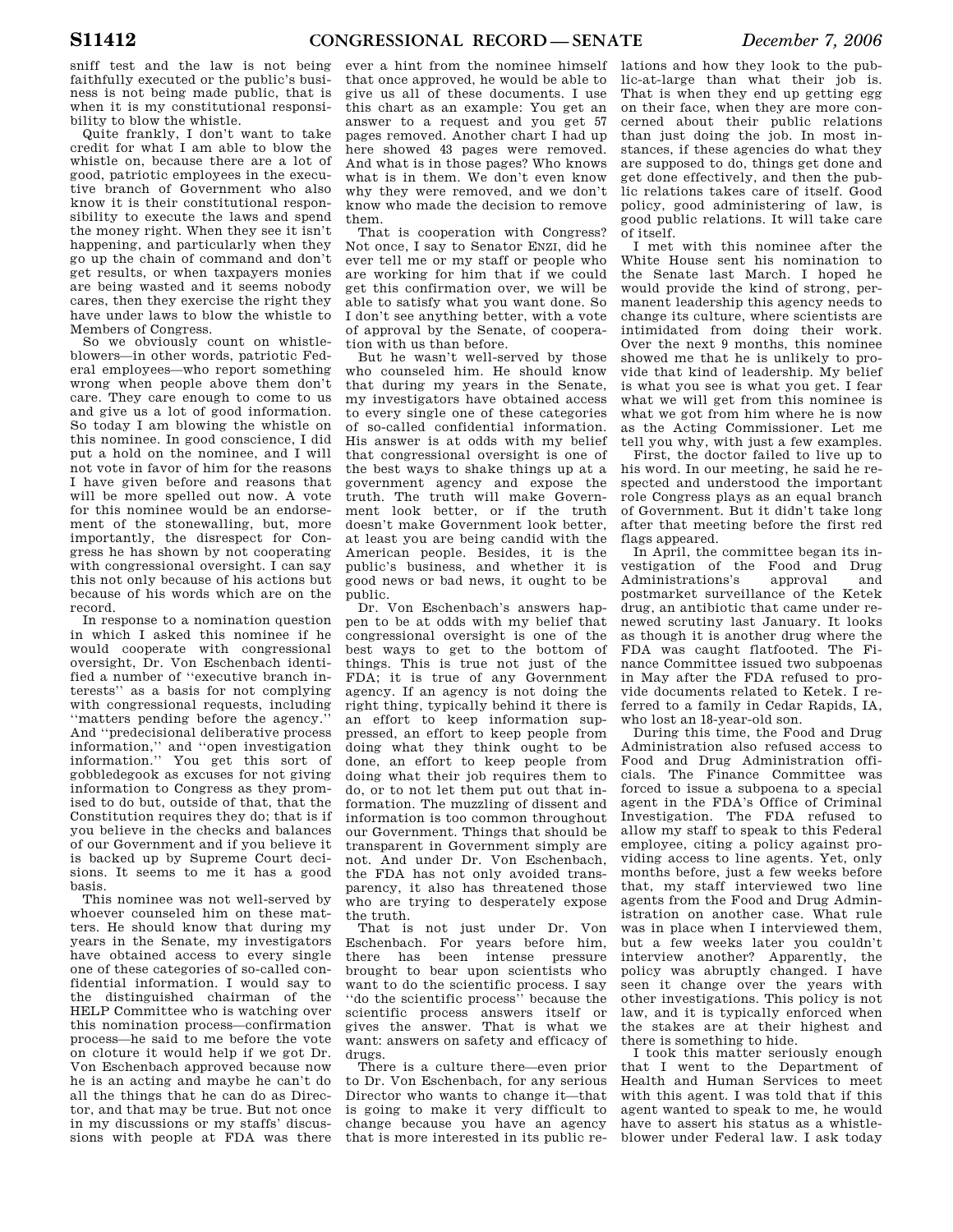what I asked that day: Why does this Government employee have to become a whistleblower to talk to me or anybody else in Congress if the public's business is really public?

So I have to ask my colleagues, is that acceptable? When you are doing your constitutional responsibility of oversight, is it acceptable to the rest of you in the Senate that they thumb their noses?

Also, this Government employee's supervisors put him in a no-win situation, and because of that he risked being in contempt of Congress. This is an agent who put a doctor in jail for fraud in the Ketek study.

You understand, I said this started back in January with Ketek and our getting involved in the oversight. There was fraud in this Ketek study. Did the agent do the right thing? It is a closed case. We want to talk to him about the closed case, and the Food and Drug Administration says no. So I have to ask, what does the FDA have to hide or cover up?

There are enough instances of political leaders and public servants being ruined by coverup. Can't lessons be learned, that when, in this town, two people know something about it, it is no longer a secret?

Under this Acting Commissioner, the Food and Drug Administration has also attempted to hide and cover up documents. The Finance Committee has received hundreds of pages that say, as I indicate here, ''57 pages removed.'' There is another poster behind it that looks exactly the same: ''43 pages removed.'' Other documents have whole pages, paragraphs, or sentences redacted, with no explanation as to why. Sometimes documents are marked ''redacted.'' Other times they are not marked, even when it is evident that information is missing. There is no explanation for what documents have been withheld or redacted. It is incomprehensible, and it looks like the work of the Keystone Cops rather than an agency responsible to the American public for the safety of drugs and devices and the efficacy of drugs and devices.

One of the Food and Drug Administration's most incompetent and absurd moments was when it sent one of my own request letters back to me with information redacted out of it. Let's get this clear. You folks are defending a person who is running an agency from which I asked for information and they redacted the letter I sent to them. The letter I wrote came back as part of the information. Does that meet the commonsense test? Does that meet the test of competency?

Recently, I wrote Secretary Leavitt and Attorney General Gonzales to explain the basis for some of these redactions. I don't know whether you call a blank page a redaction because you don't know what has been there to redact, but obviously there is no information on a blank page unless it is about the competency of the people who work within the agency.

Again, two copies of the same document were redacted differently. Think of this. They want to keep us from getting information. They send us two copies. One copy has one sentence redacted, and the other copy doesn't redact that sentence but redacts another sentence. So we got the whole document but presumably a basis for things we were not supposed to know but now we know. Do you think this guy with a medical degree, with this sort of background, is going to go in and change that culture even if there was nothing wrong with him? Even if he cooperated with me? So it calls into question the good-faith basis for redaction at all.

I could go on and on with examples showing the stonewalling and the withholding of information from legitimate congressional requests, pursuing our constitutional responsibility of oversight. What it boils down to is that this nominee has demonstrated he does not understand that Government truly is the people's business. He doesn't seem to understand that the people who finance it, the taxpayers, have a right to know what their Government is doing and how their money is being spent.

I will give one final example. I have been a longtime champion of whistleblowers. I was the lead Senate sponsor of the 1986 whistleblower amendments to the False Claims Act. Back then, we were interested in dismantling a toocozy relationship between defense contractors and the Pentagon. Today, whistleblowers are once again the key to dismantling the cozy relationship between some drug companies and the Food and Drug Administration.

In June, Dr. Von Eschenbach held a meeting of FDA staff involving this drug I have been investigating, questioning how it was handled—Ketek. FDA employees who were present say that he used a lot of sports metaphors regarding being a ''team player'' and keeping opinions ''inside the locker room.'' Basically, he said to not criticize the FDA outside the locker room, ''outside the locker room'' being his words. Apparently he stated that anyone who spoke outside the locker room might find themselves ''off the team.''

How are you going to do your job of congressional oversight if you have somebody you are getting confirmed who says that if you want to talk to anybody, they better not talk to you, at least not talk off note, because they are no longer on the team? Just think of the intimidation that brings throughout the Federal bureaucracy.

This nominee held this meeting in the midst of this ongoing congressional investigation of this drug Ketek. He called the meeting after a number of critical reports in the media about the FDA's handling of Ketek. A number of FDA employees interviewed by the committee were offended by his comments, found them highly questionable, inappropriate, and potentially threatening. I don't think there was any ''potential'' about it, they were meant to be threatening, and I agree with the employees.

Leaders of an agency should not hold a meeting to suggest that dissenters will be kicked off the team, particularly when the lives of American people are at stake, when drugs are going to be put on the line and they might not be safe. I can refer to the death of an 18-year-old in Cedar Rapids, IA. His is the type of action that shows the true stripes of the nominee. He broke his word that he respected whistleblowers—that is what he told me; quite obviously he doesn't respect whistleblowers—and that he would never raise even the appearances of retaliation. If this meeting isn't an example of retaliation, I don't know what it is. When it comes to health care and public safety, we need to empower whistleblowers more than ever. They demonstrate extraordinary courage in the face of extraordinary adversity. It is extremely difficult to be a whistleblower. As I like to say, they are about as welcome as a skunk at a picnic. Yet it is whistleblowers in Government who put their job security on the line to come forward and expose fraud or wrongdoing for the public good. My Finance Committee staff has been investigating serious allegations raised by whistleblowers at the FDA on various issues over a period of 3 years. Many of these allegations are very serious and call into question whether the Food and Drug Administration is fulfilling its mission to protect the health and safety of Americans. The way the Food and Drug Administration under this nominee has handled the investigation of Ketek shows the agency would like to keep its business secret. It doesn't want these issues made public or subjected to scrutiny. The culture at the FDA has been we will let the public know what we think they need to know.

The American people do not want the government making decisions about what is good for them behind closed doors.

The goal of the Finance Committee's oversight has been straightforward. As chairman, I wanted to bring out in the open the decisions made by the FDA. For too long the agency has been making its decisions behind closed doors.

This nominee is not likely to serve well because he just does not seem to get it. He has placed media relations over the mission of the FDA. First and foremost, he is supposed to do the right thing on behalf of Americans. Dr. Von Eschenbach has other interests to serve and they are not always the interests of John Q. Public.

I hear from time to time from other agencies that particular documents are especially sensitive or that the release of certain documents could jeopardize a criminal investigation—I understand that. But in those circumstances, I have reached accommodations. Unfortunately, in this case, my efforts to work with Dr. Von Eschenbach and his subordinates have been all but summarily dismissed.

As I am sure you know, I intend to keep pressing the FDA for greater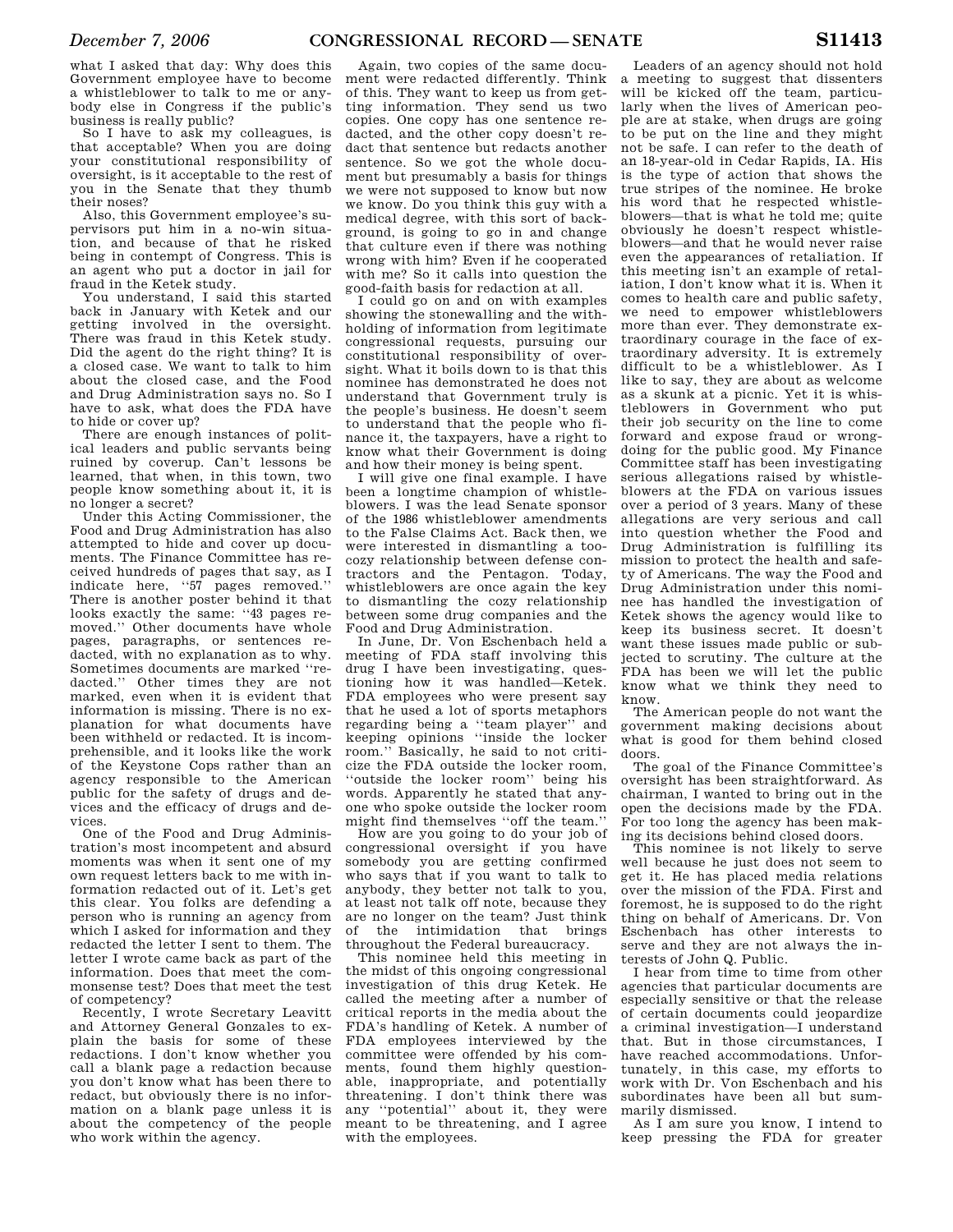transparency and openness. I think there is going to be new leadership in the Congress which is going to be even more aggressive and has a history of being more aggressive in this area. I have been welcoming and I continue to welcome that sort of help.

As I continue with my constitutional duties to conduct oversight, I look forward to working with my colleagues to ensure transparency, accountability, and effective governance by the executive branch. The bottom line is Congress needs to stay committed to oversight of the executive branch. The public depends on Congress to fulfill its duty and hold executive agency leadership accountable. To sum up, that is what congressional oversight is all about.

I yield the floor.

The PRESIDING OFFICER. The Senator from Colorado.

Mr. ALLARD. Mr. President, I ask unanimous consent to speak as if in morning business

The PRESIDING OFFICER. Without objection, the Senator is recognized.

TRIBUTE TO KENNETH JORDAN

Mr. ALLARD. Mr. President, I rise today to honor the service and sacrifice of Colorado Springs police officer Kenneth Jordan.

My wife Joan and I were deeply saddened to hear of the senseless death of Officer Kenneth Jordan while in the line of duty this past Tuesday in Colorado Springs, CO, during a traffic stop.

It takes a person of great courage to become an officer of the law. It takes a strong, hardworking, and considerate individual. It takes a special someone who is willing to pay the ultimate price in protecting the safety of others.

Officer Kenneth Jordan was just this person. Unfortunately, Officer Kenneth Jordan paid the ultimate price.

Officer Kenneth Jordan was the 12th Colorado Springs police officer to be killed in the line of duty. According to the National Law Enforcement Officers Memorial Fund, more than 17,500 officers have been killed nationwide since 1792, including 231 in Colorado.

The shock to the city of Colorado Springs this week at his death is especially harsh—Kenneth Jordan was the second Colorado Springs officer to be killed this year. Officer Jared Jensen made the ultimate sacrifice last February. The memorial service for officer Kenneth Jordan held at 1 p.m. Monday at New Life Church will be a grim repeat of the day 10 months ago when Officer Jensen was laid to rest. Before Officer Jensen Colorado Springs police had not held a funeral for one of their own in 24 years.

A Chicago native at 32 years of age, Kenneth Jordan joined the Colorado Springs Police Department in January 2000 and was known for his unwavering professionalism and strong work ethic. In February 2004, Officer Kenneth Jordan became a DUI officer, whose passion was getting drunk drivers off the road. According to his colleagues, Officer Jordan made 584 DUI arrests since joining this elite team and nearly broke the yearly record of 283 when he made 270 arrests in 2005. Officer Jordan was honored in 2004 by the Mothers Against Drunk Drivers for his dedication to enforcing DUI laws.

Officer Kenneth Jordan was a brother and a son. He is survived by his sister, his loving parents and his girlfriend. Kenneth was well liked by his peers and others with whom he came in contact. He was always willing to lend a hand to friend or a stranger alike.

The city of Colorado Springs has lost a valuable member of its community, and we are all forever grateful for Officer Kenneth Jordan's service and dedication to the safety and well-being of others. His service to the city of Colorado Springs is highly commendable, and his contributions will be remembered.

I extend my deepest sympathy to the family of Officer Kenneth Jordan. May his bravery and unwavering sense of duty serve as a role model for the future generation of law officers. Thank you for your service, Officer Jordan. Rest in peace, Sir.

I yield the floor.

I suggest the absence of a quorum.<br>The PRESIDING OFFICER. The The PRESIDING OFFICER. clerk will call the roll.

The legislative clerk proceeded to call the roll.

Mr. CRAIG. Mr. President, I ask unanimous consent that the order for

the quorum call be dispensed with. The PRESIDING OFFICER. Without

objection, it is so ordered.

ORDER OF PROCEDURE Mr. CRAIG. Mr. President, I ask unanimous consent that myself, the Senator from Idaho, and the Senator from California, Senator FEINSTEIN, be allowed to speak as if in morning business for the next 30 minutes.

The PRESIDING OFFICER. Is there objection?

Without objection, it is so ordered.

LABOR SHORTAGE

Mr. CRAIG. Mr. President, the Senator from California, Senator FEIN-STEIN, will be here in a few moments to join me in what we believe is an important message, to continue to speak not only to our colleagues here in the Senate but to America as a whole. It is a speech not unlike the one we gave before we recessed for the break before the election, when it was becoming increasingly obvious that America was finding itself in a major labor shortage, primarily in agriculture and some of the service industries. In fact, while I was home during this recess period of time, the shortage of orange juice in the U.S. market made national news as the price went up substantially.

A shortage of orange juice today in the American market is because nearly a million cases of oranges rotted on the trees of Florida this fall, late summer, because there were not hands to pick them, put them in the crates, and move them to the processing sheds. That became painfully obvious across America as the harvest season went on, espe-

cially in those areas that require concentrated hand labor, whether it was Florida, California, and the great San Joaquin Valley of California, whether it was my State of Idaho that began to see labor shortages in a variety of areas, whether it was Washington or Oregon, where many of the fresh fruits and vegetable crops simply did not get picked and apples rotted on the trees, whether it was in Kentucky, Illinois, Colorado or Michigan, it became so obvious this Congress, in its effort to pass comprehensive immigration reform, simply failed to do so. America grew angry about it, grew angry about the number of illegals in our country and the fact this Congress did little or nothing about it.

A great deal is going on. One of the reasons the labor shortages began to appear is because this Congress insisted, and the administration agreed, we put money behind the securing and the closing of our southwest border where literally a million-plus people were moving across annually into our labor market.

We viewed that as untenable and irresponsible for a great nation to fail to control and secure its borders. We are doing that now. We are continuing to invest and will continue to invest in a secured border environment. But in doing that, and failing to couple with a more secure border a comprehensive immigration reform package that allows a real, honest, legal, fair guest worker program, American agriculture now hurts as they have never hurt before.

On December 4, all of my colleagues received a letter that in itself was almost unprecedented, a letter from over 400 agricultural groups around the country—not just agricultural groups but nursery groups, warehouse groups, storage groups, all of them generally agriculture related.

I ask unanimous consent to have that printed in the RECORD.

There being no objection, the material was ordered to be printed in the RECORD, as follows:

DECEMBER 4, 2006.

Hon. LARRY CRAIG,

## *U.S. Senate,*

*Washington, DC.* 

DEAR SENATOR CRAIG: The organizations on the attached list urge you to support passage of a comprehensive agricultural worker program this year!

You've read the headlines. Food grown for American tables has rotted in American fields this year. The cause? In this case it's not the weather. It's something the Congress can address—labor. We need agricultural worker reform before the end of the 109th Congress.

The facts are clear: on many American farms, immigrant labor plants, tends and picks the fruits, vegetables, and other crops. Immigrant workers tend the livestock—feeding the chickens, turkeys, horses, sheep, hogs and cattle and milking the cows. Immigrant workers also produce, install, and maintain the plants that make our homes, towns, and cities livable.

The current agricultural temporary worker program—known as H2A is flawed and needs reform. There is no area of the country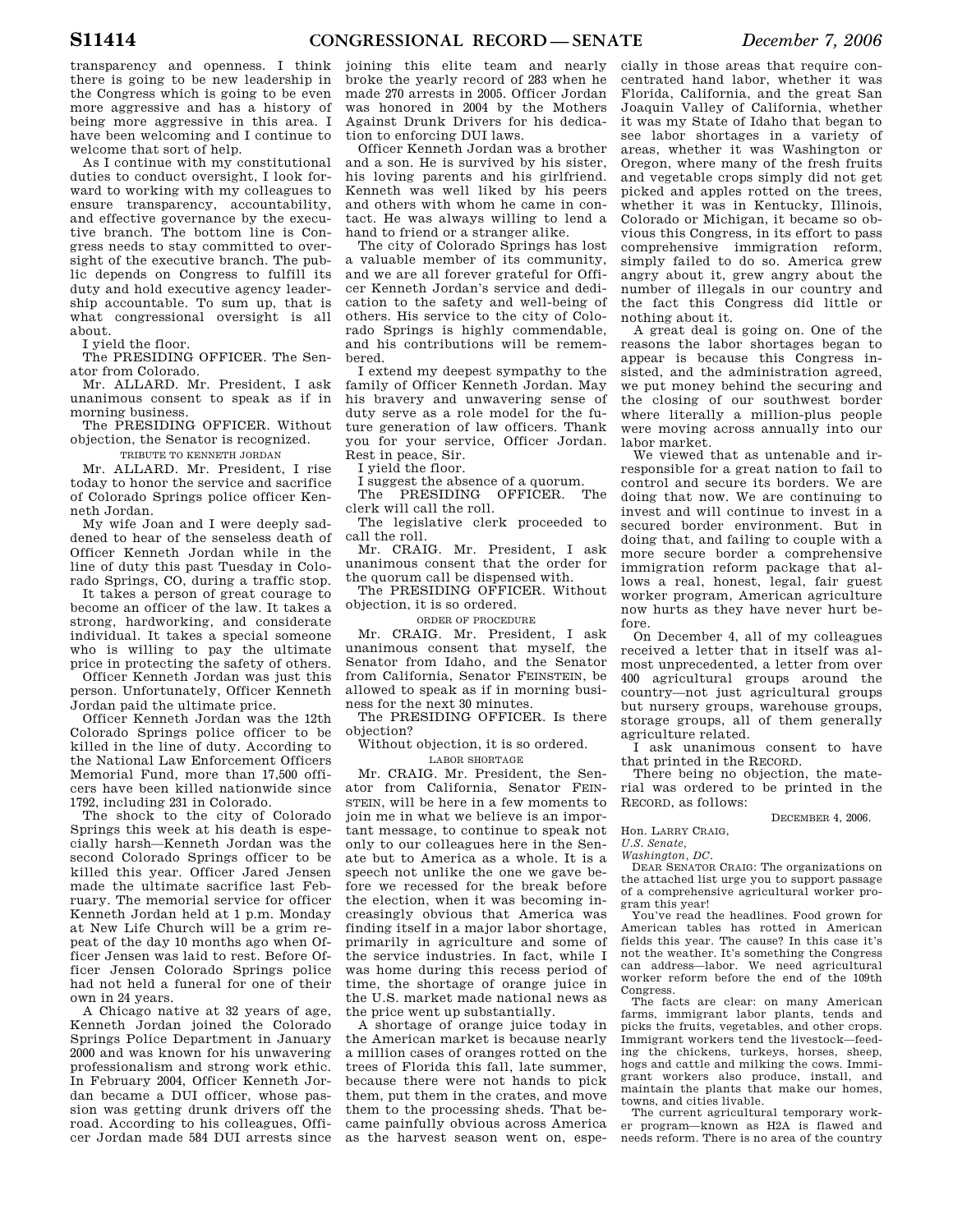where H2A workers make up more than 10 percent of the necessary farm workforce. In most areas, it's far less than that. Nationally, only two percent of farm workers are provided by the unresponsive and litigationplagued H2A program. American agriculture needs a reformed H2A program that is timely, effective and streamlined, and a transition approach that allows for retaining the experienced workforce while capacity is built on the farm and at the border to support wider use of a program like reformed  $H2A$ .

Language that seeks to address the challenges specific to agriculture was included in the bill passed with a bipartisan majority in the Senate. Many House members of both parties have acknowledged the need to address immigration reform for agriculture. Polls show the American people overwhelmingly favor a common-sense approach to immigration reform including sensible foreign worker programs and earned legal status subject to strict conditions for workers currently in the country.

Another fact we must point out, at this late date in the year, is that agriculture issues are rarely partisan issues. While they are sometimes regional, in this case every area of the country is affected by agricultural labor shortages and support for a common-sense solution comes from every region of the country as well.

Reports in the media have told the story this harvest season: not enough workers to pick the apples in New York and Washington or the cherries in Oregon and Michigan or the oranges in Florida. One major daily newspaper showed on its front page a massive pile of pears on the ground in California—rejected by the packing house because they were picked too late due to labor shortage. Worker shortages have been reported from coast to coast, from border to border.

It is time for the Congress to act. After a decade of debate and with worker shortages now a reality, American agriculture needs your help.

The sheer number and geographic representation of the organizations on the attached list show the widespread and urgent need for solving this problem. We urge you to support enactment of a comprehensive agricultural worker program, this year!

Sincerely,

- Agriculture Coalition for Immigration Reform; Agri-Mark, Inc.; Agri-Placement Services, Inc.; American Agri-Women; American Farm Bureau Federation; American Farmland Trust; American Frozen Food Institute; American Horse Council; American Mushroom Institute; American Nursery & Landscape Association; American Sheep Industry Association (ASI); The Council of Northeast Farmer Cooperatives; Dairylea Cooperative Inc.; Dairy Farmers of America; Farwest Equipment Dealers Association; Federation of Employers and Workers of America; Irrigation Association; Landscape Contractors Association; National Association of State Departments of Agriculture; National Christmas Tree Association.
- National Council of Agricultural Employers; National Council of Farmer Cooperatives; National Greenhouse Manufacturers Association; National Milk Producers Federation; National Potato Council; National Watermelon Association; New England Apple Council; NISEI Farmers League; North American Bramble Growers Association; North American Horticultural Supply Association; Northeast Dairy Producers Association; Northeast

Farm Credit Associations; Northern Plains Potato Growers Association; Northwest Farm Credit Services; Northwest Horticultural Council; Nursery & Landscape Association Executives of North America; OFA—An Association of Floriculture Professionals; Pacific Northwest Christmas Tree Association; Perennial Plant Association; Produce Marketing Association.

- Society of American Florists; South East Dairy Farmers Association; Southern Christmas Tree Association; Southern Nursery Association (AL, DE, FL, GA, KY, LA, MD, MI, MO, OK, NC, SC, TN, TX, VA, WV); Turfgrass Producers International; United Agribusiness League; United Egg Producers; United Fresh Produce Association; U.S. Apple Association; Western Growers; Western Plant Health Association; Western United Dairymen; Wholesale Nursery Growers of America; WineAmerica; Wine Institute; Alabama Nursery & Landscape Association; Alabama Watermelon Association; Arizona Nursery Association; Pasquinelli Produce Co., Yuma, AZ; Arkansas Green Industry Association.
- Allied Grape Growers (CA); Brand Flowers Inc, Wilja Happe, Owner (CA); California-Arizona Watermelon Association; California Association; of Nurseries and Garden Centers; California Association of Wheat Growers; California Association of Winegrape Growers; California Avocado Commission; California Bean Shippers Association; California Canning Peach Association; California Citrus Mutual; California Cotton Ginners & Growers Associations; California Dairies, Inc.; California Egg Industry Association; California Farm Bureau Federation; Cali-fornia Fig Advisory Board; California Floral Council; California Grain and Feed Association; California Grape and Tree Fruit League; California League of Food Processors; California Pear Growers Association.
- California Seed Association; California State Floral Association; California Strawberry Nurserymen's Association; California Warehouse Association; California Women for Agriculture; Carol and Bill Chandler, Chandler Farms, LP (CA); Colab Imperial County (CA); Family Winemakers of Cali-fornia; Fresno County Farm Bureau (CA); Grower-Shipper Association of Central California; Imperial County Farm Bureau (CA); Imperial Valley Vegetable Growers Association (CA); Kern County Farm Bureau (CA); Kings County Farm Bureau (CA); Lake County Farm Bureau (CA); Lassen County Nursery (CA); Madera County Farm Bureau (CA); Merced County Farm Bureau (CA); Monterey County Farm Bureau (CA); Napa County Farm Bureau  $(CA)$ .
- Olive Grower Council of California; Orange County Farm Bureau (CA); Pacific Coast Producers; Pacific Egg and Poultry Association (CA); Raisin Bargaining Association (CA); San Diego County Farm Bureau (CA); San Diego County Flower & Plant Association; San Joaquin County Farm Bureau (CA); Santa Barbara County Farm Bureau (CA); Santa Clara County Farm Bureau (CA); Stanislaus County Farm Bureau (CA); Sun Maid Growers of California; Tulare County Farm Bureau (CA); Ventura County Agricultural Association (CA); Yolo County Farm Bureau (CA); Duane Abe, Tree Fruit, Citrus, Vegetable Grower (CA);

Mitch Bagdasarian, Grape and Tree Fruit Grower (CA); Anthony Balakian, Fruit Patch, Inc. (CA); Stephen J. Barnard, Mission Produce, Inc. (CA); Charanjit Batth, Raisin & Almond Grower (CA).

- Doug Benik, Grape Grower (CA); Bobby Bianco, Anthony Vineyards, Inc. (CA); Pete Binz, Raisin Grower (CA); Stephen Biswell, Mt. Campbell Development (CA); Bill Boos, Grape, Tree Fruit and Citrus Grower (CA); Nicholas Bozick, R. Bagdasarian, Inc. (CA); Wayne Brandt, Brandt Farms, Inc. (CA); Rod Burkett, Olive Grower (CA); Tony Campos, Diversified Grower (CA); Anton Caratan, Anton Caratan & Sons (CA); Chris Caratan, M. Caratan, Inc. (CA); Blake Carlson, Tree Fruit and Grape Grower (CA); Kirk Cerniglia, Royal Madera Vineyards (CA); Bill Chandler, Grape & Almond Grower (CA); Micheal Conroy, Conroy Farms, Inc. (CA); Allan Corrin, Corrin Farming (CA); Stanley Cosart, W.F. Cosart Packing Co. (CA); Verne Crookshanks, Venida Packing, Inc. (CA); Anthony Cubre, Sr., Grape Grower (CA); Frank Dalena, Poultry and Vegetable Grower  $(CA)$ .
- Jerry Dibuduo, Ballantine Produce Co., Inc. (CA); Maurice Dibuduo, Grape Grower (CA); Nat Dibuduo, Jr., Allied Grape Growers (CA); John Diepersloot, Tree Fruit Grower (CA); Tony Domingos, Grape Grower (CA); Edge Dostal, Chiquita Fresh North America (CA); Dan Dreyer, Olive Grower (CA); Russel Efird, Diversified Grower (CA); Richard Elliot, David J. Elliot & Sons (CA); Ken Enns, Enns Packing Co., Inc. (CA); Dan Errotabere, Diversified Grower (CA); Tony Fazio, Tri-Boro Fruit Co., Inc. (CA); Steve Ficklin, Grape Grower (CA); Ron Frauenheim, Frauenheim Farms (CA); George Fujihara, Raisin Grower (CA); Fred Garza, Farm Labor Contractor (CA); Micky George, George Bros., Inc. (CA); Dan Gerawan, Gerawan Farming, Inc. (CA); Randy Giumarra, Guimarra Vineyards Corporation (CA); Jim Hamilton, Nut Grower and Processor (CA).
- John Harris, Feed Lot, Diversified Farming (CA); Mak Hase, Tree Fruit Grower (CA); Steve Hash, Steve Hash Farms (CA); Doug Hemly, Greene and Hemly, Inc. (CA); Phil Herbig, Enns Packing Co., Inc. (CA); Leland Herman, Raisin Grower (CA); Phil Herman, Grape Grower (CA); David Hoff, Raisin Grower (CA); Allen Huebert, Grape and Tree Fruit Grower (CA); Tim Huebert, Tree Fruit Grower (CA); Robert Ikemiya, Ito Packing Company, Inc. (CA); Daniel Jackson, Tree Fruit Grower and Packer (CA); David Jackson, David Jackson Farms (CA); George Jackson, Tree Fruit Grower (CA); Mike Jensen, Grape, Tree Fruit Grower and Packer (CA); David Johnson, Citrus Grower (CA); Steve Johnson, Johnson Orchards, Inc. (CA); Brian Jones, Sun Valley Packing (CA); Herb Kaprielian, KCC Holding LLC (CA); Alan Kasparian, Grape Grower (CA).
- Aubrey Cairns, Kaweah Lemon Company (CA); Pat Kurihara, Citrus, Tree Fruit and Grape Grower (CA); Paul Lanfranco, Grape & Tree Fruit Grower (CA); Ben Letizia, Grape and Tree Fruit Grower (CA); Jim Lloyd-Butler, James Lloyd-Butler Family Partnership (CA); Jerry Logoluso, Grape Grower (CA); Dave Loquaci, Grape Grower (CA); Ronald Lund, Raisin Grower (CA); Fred Machado, Dairy Farmer (CA); David Marguleas, Sun World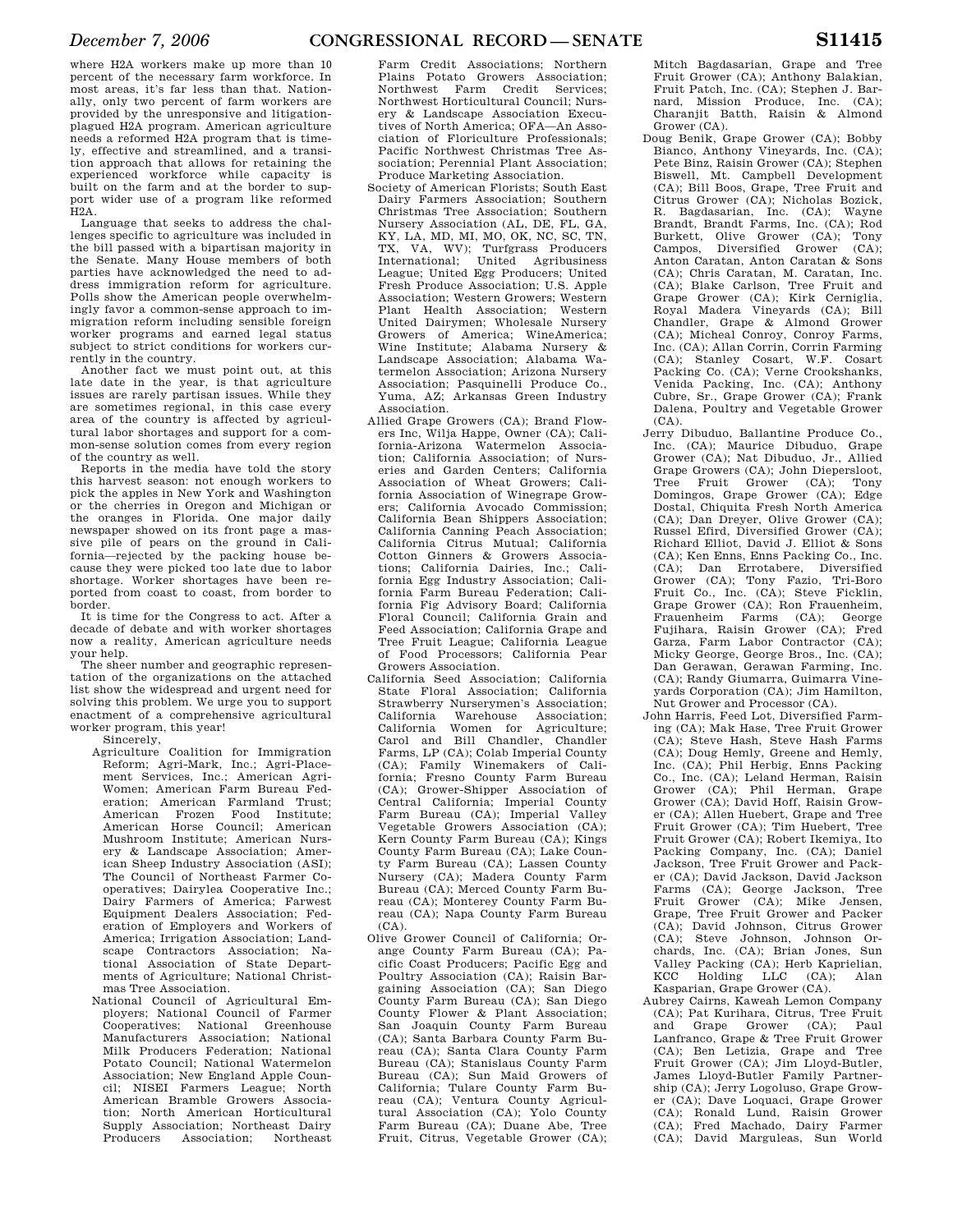International, LLC (CA); Harold McClarty, Tree Fruit Grower and Packer (CA); Mark Melkonian, Tree Fruit and Dehydrator (CA); Richard Milton, Tree Fruit Grower (CA); Keith Nilmeier, Tree Fruit Grower (CA); James Oliver, Grape and Tree Fruit Grower (CA); Louis Pandol, Pandol Bros., Inc. (CA); Dennis Parnagian, Fowler Packing Company, Inc. (CA); Justin Parnagian, Fowler Packing Company, Inc. (CA); Ron Peters, Tree Fruit Grower (CA); Scott Peters, Tree Fruit, Citrus and Grape Grower (CA).

- Jerald Rebensdorf, Fresno Cooperative Raisin, Inc. (CA); Bob Reimer, Tree Fruit and Grape Grower (CA); Pat Ricchwti, Jr., Almond, Tree Fruit & Grape Grower and Packer (CA); Cliff Rolland, Abe-el Produce (CA); Cliff Sadoian, Sadoian Bros., Inc. (CA); Bobby Sano, Grape, Tree Fruit and Nut Grower (CA); Sark Sarabian, Sarabian Farms (CA); Tom Sasselli, Grape Grower (CA); Tom Schultz, Chase National Kiwi Farms (CA); Mike Scott, Raisin Grower (CA); Andrew J. Scully, Philip E. Scully, Toni M. Scully, Pear & Packing (CA); Don Serimian, Tree Fruit & Grape Grower and Packer (CA); Jim Simonian, Simonian Fruit Company (CA); Dave Smith, Olive Grower (CA); Brent Smittcamp, Wawona Pack-ing Co., LLC. (CA); Kent Stephens, Marko Zaninovich, Inc. (CA); Ty Tavlan, Tree Fruit Grower and Packer (CA); Dean Thonesen, Sunwest Fruit Company, Inc. (CA); Bill Tos, Tree Fruit Grower & Walnut and Packer (CA); Stan Tufts, Tufts Ranch LLC  $(CA)$ .
- Steve Volpe, Table Grape Grower and Packer (CA); Eric Ward, Tree Fruit and Nut Grower (CA); Chiles Wilson, All State Packers, Inc. (CA); John D. Zaninovich, Zan Farms, Inc. (CA); Jon P. Zaninovich, Jasmine Vineyards, Inc. (CA); Marko S. Zaninovich, Marko Zaninovich, Inc. (CA); Ryan Zaninovich, V. B. Zaninovich & Sons, Inc. (CA); Associated Landscape Contractors of Colorado; Colorado Nursery & Greenhouse Association; Colorado Potato Administrative Committee; Colorado Sugar Beet Growers Association; Colorado Wine Industry Development Board; Bishops Orchards (CT); H. F. Brown Inc. (CT); Connecticut Nursery & Landscape Association; A. Duda & Sons (FL); Florida Citrus Mutual; Florida Citrus Packers; Florida Farm Bureau Federation; Florida Fruit & Vegetable Association.
- Florida Grape Growers Association; Florida Nursery, Growers & Landscape Association; Florida Watermelon Association; Gulf Citrus Growers Association (FL); Tampa Bay Wholesale Growers (FL); Georgia Green Industry Association; Georgia Milk Producers; Georgia Watermelon Association; Winegrowers Association of Georgia; Environmental Care Association of Idaho; Idaho Apple Commission; Idaho Cherry Commission; Idaho Grower Shippers Association; Idaho Nursery & Landscape Association; Idaho-Oregon Fruit and Vegetable Association; Potato Growers of Idaho; Illinois Grape Growers and Vintners Association; Illinois Landscape Contractors Association; Illinois Nurserymen's Association; Illinois Specialty Growers Association.
- Indiana-Illinois Watermelon Association; Indiana Nursery and Landscape Association; Iowa Nursery & Landscape Association; Farm Credit of Maine; Maine Potato Board; Maryland Nursery and

Landscape Association; Maryland-Delaware Watermelon Massachusetts Nursery and Landscape Association, Inc.; Michigan Apple Committee; Michigan Christmas Tree Association; Michigan Farm Bureau Federation; Michigan Green Industry Association; Michigan Horticultural Society; Michigan Nursery and Landscape Association; Michigan Vegetable Council; WineMichigan; Minnesota Nursery & Landscape Association; Mississippi Nursery and Landscape Association; Missouri-Arkansas Watermelon Association; Montana Nursery & Landscape Association.

- Nebraska Nursery & Landscape Association; New Hampshire Farm Bureau; New Jersey Nursery & Landscape Association; Overdevest Nurseries (NJ); Agricultural Affiliates (NY); Cayuga Marketing (NY); Farm Credit of Western New York; First Pioneer Farm Credit (NY); New York Agriculture Affiliates; New York Apple Association; New York Farm Bureau; New York Horticulture Society; New York State Nursery & Landscape Association; New York State Vegetable Growers Association; PRO-FAC Cooperative, Inc. (NY); Torrey Farms Inc., NY; Upstate Farms Cooperative Inc. (NY); Yankee Farm Credit (NY); Addis Cates Company (NC); North Carolina Christmas Tree Association.
- North Carolina Commercial Flower Growers' Association; North Carolina Greenhouse Vegetable Growers Association; North Carolina Farm Bureau; North Carolina Green Industry Council; North Carolina Muscadine Grape Association; North Carolina Nursery & Landscape Association; North Carolina Potato Association; North Carolina Strawberry Association; North Carolina Vegetable Growers Association; North Carolina Watermelon Association; North Carolina Wine & Grape Council; North Dakota Nursery and Greenhouse Association; Ohio Farm Bureau Federation; Ohio Nursery and<br>Landscape Association: Oklahoma Association; Greenhouse Growers Association; Oklahoma Nursery  $\&$  Landscape Association; Hood River Grower-Shipper Association (OR); Oregon Association of Nurseries; Oregon Wine Board; Wasco County Fruit & Produce League (OR).
- Hollabaugh Bros., Inc. (PA); Pennsylvania Landscape & Nursery Association; State Horticultural Association of Pennsylvania; Rhode Island Nursery & Landscape Association; South Carolina Greenhouse Growers Association; South Carolina Nursery & Landscape Association; South Carolina Watermelon Association; South Dakota Nursery and Landscape Association; Tennessee Nursery & Landscape Association, Inc.; Lone Star Milk Producers (TX); Plains Cotton Growers, Inc. (TX); Select Milk Producers (TX); South Texas Cotton and Grain Association; Texas Agricultural Cooperative Council; Texas Agri-Women; Texas Association of Dairymen; Texas Cattle Feeders Association; Texas Citrus Mutual; Texas Cotton Ginners Association; Texas Grain Sorghum Producers Assocation.
- Texas Nursery & Landscape Association; Texas Poultry Federation and Affiliates; Texas Produce Association; Texas Produce Export Association; Texas-Oklahoma Watermelon Association; Texas Turfgrass Producers Association; Texas Vegetable Association; Western Peanut Growers (TX); Winter Garden

Produce (TX); Utah Nursery & Landscape Association; St. Albans Cooperative Creamery (VT); Vermont Association of Professional Horticulturists (VAPH); Virginia Apple Growers Association; Virginia Nursery & Landscape Association; Virginia Green Industry Council; Virginia Christmas Tree Growers Association; Northern Virginia Nursery & Landscape Association; Southwest Virginia Nursery & Landscape Association; Independent Food Processors Company (WA); Mt. Adams Orchards Corporation (WA).

Underwood Fruit & Warehouse Company (WA); Washington Association of Wine Grape Growers; Washington Bulb Co.; Washington Growers Clearinghouse; Washington Growers League; Washington State Farm Bureau; Washington State Nursery & Landscape Association; Washington State Potato Commission; Washington Wine Commission; Commercial Flower Growers of Wisconsin; Gardens Beautiful Garden Centers; Hartung Brothers Inc. (WI); Lawns of Wisconsin Network; Wisconsin Christmas Tree Growers Association; Wisconsin Landscape Contractors Association; Wisconsin Nursery Association; Wisconsin Sod Producers Association.

Mr. CRAIG. What did they say? They said it very clearly: a failure to reform the H–2A program has put American agriculture in an untenable position. As we bring in the numbers this winter to do the harvest this summer and fall, it is reasonable to predict the loss that the American consumers are now hearing about in bits and pieces through the national news could well be equivalent to \$4 billion to \$5 billion of actual value lost at the farm gate—meaning the produce did not leave the farm, it did not make it to the processor, it will never make it to the consumer's shelf, and American consumers will grow increasingly dependent upon foreign sources for their food supply. For a great nation like ours, that is not only dangerous, it is foolish and irresponsible.

As we put American agriculture through this difficult time by our failure to enact comprehensive immigration reform, something else is going on out there on the farm. Diesel costs, fertilizer costs, equipment costs are at an all-time high. Of course, we know the general energy costs have increased at an unprecedented rate this year. Not only do we have the impact of high input costs in the production of American agriculture and agricultural foodstuffs, now there is nobody to pick the crop.

I was in the upper San Joaquin Valley late summer meeting with a group of agricultural people. One farmer said it as clearly as it could ever be said. He said: Senator CRAIG, if you can't bring the workers to me or if you can't make the workers available in the valley, I will have to go where the workers are.

What did he mean by that? He meant he was leasing land in Argentina or Mexico or Brazil where the labor force is today.

What will happen to the land in the great San Joaquin Valley? It will go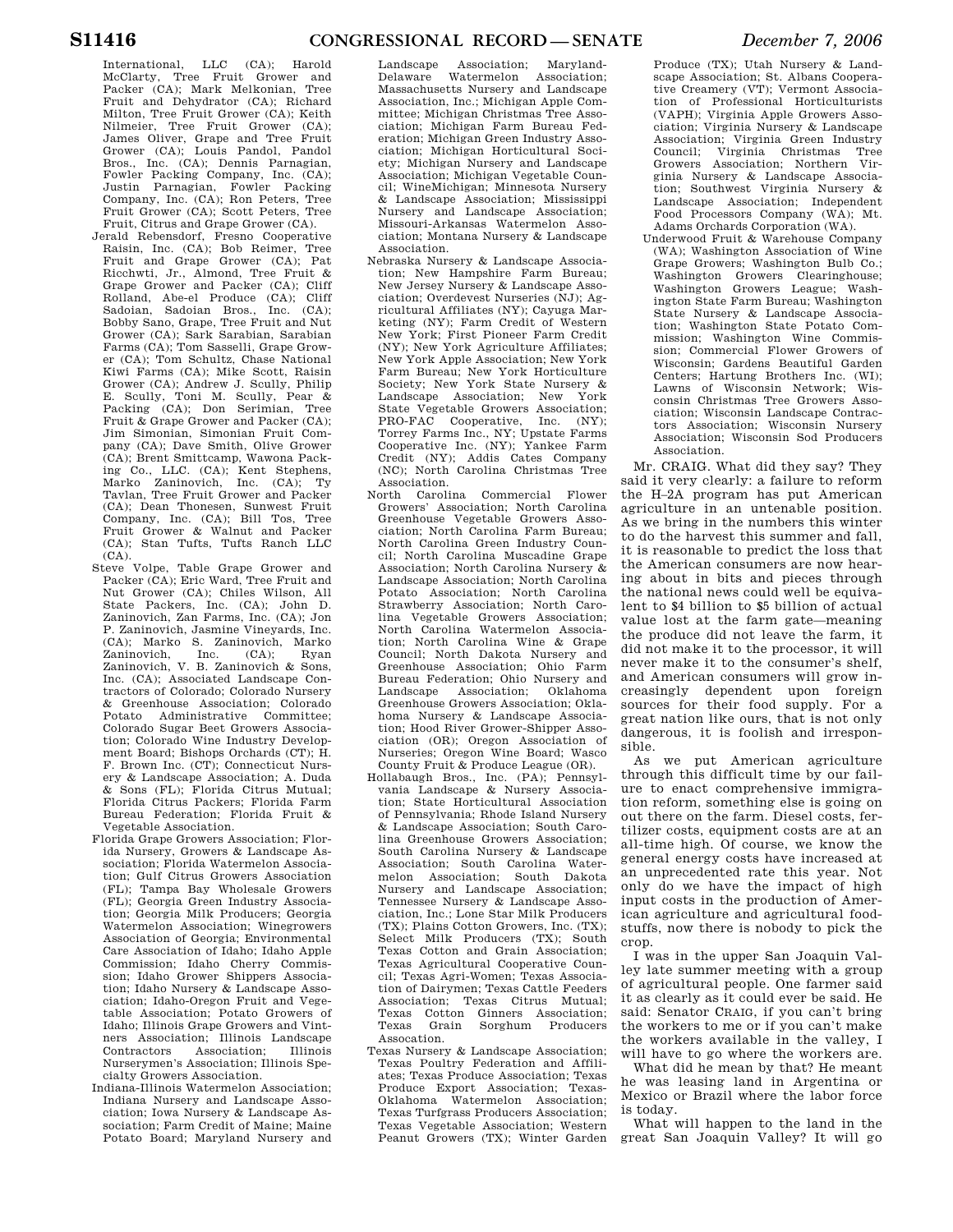fallow, or it will be put in homes. It will no longer be profitable to produce in that greatest agricultural valley in the world which produces the vegetable crops and all of the other kinds of crops the American consumer so readily needs, knows, and wants.

Last year, for the first time, by a near majority of months, America was consuming more from foreign import than they were consuming from their own production. That is something that should never happen in the greatest agricultural Nation in the world.

I think Americans get it. There was a very loud group who distorted the whole debate. But they also taught us something important, that Government had fumbled and Congress had failed in its responsible approach to a comprehensive, enforceable, immigration law. We ignored it for decades. In ignoring it, great problems had occurred. Not only did we have an unprecedented number of undocumented illegal foreign nationals in our country, but we had allowed industries such as agriculture to grow increasingly dependent on an illegal workforce.

Agriculture came to me in the late 1990s and said: Senator CRAIG, this problem has to get fixed.

We began to work on it then Last year, the Senate passed a comprehensive bill with AgJOBS, the bill I had worked on with American agriculture and the coalition of over 400 agricultural groups. That was in the bill. But when the House failed to act and would not act, when we recognized that we had to gain confidence with the American people that we knew what we were doing and we would do it right, we increasingly began to put pressure on the border, to secure it, to make it a real border, to recognize that to cross it you had to be legal, you had to have the right papers and credentials. That is going on as we speak.

I was one who encouraged our President to maximize the use of our National Guard to help the Border Patrol to focus on those concentrated areas where greater movement of illegals coming across our border was occuring.

It is an issue of security; it is not just people wanting to cross the border to work. Last year, over 200,000 were apprehended who were non-Mexican. They were from all over the world. Many of them, tragically enough, were drug traffickers and illegals trying to get into our country for illegal purposes—not just a hard day's work in the hot sun of an agricultural field. Border security is critical.

I hope this Congress will do now what it must do, what it has to do for the American economy, for the American agricultural industries, and that is pass a responsible, comprehensive reform of the H–2A program.

Yes, we need to deal with the illegals who are currently in the country, but we also need to create a legal, identifiable flow of people who come to work and then go home. Ninety-plus percent who work here want to do just that:

they want to go back from where they came. That is where their families are in large part. That is where the American dollar improves their lifestyle, back in their hometowns, predominantly in Mexico but in other parts of the world as well.

If we fail to pass comprehensive reform this year, American agriculture will go through another devastating year in the field, and real management choices will be made, management choices no longer to plant and grow in the United States, no longer to put fresh vegetable crops in the field in December to be harvested in February to supply our great and abundant markets and the needs of our consumers.

This is a very real issue today and a very real problem. That is why on December 4 this coalition sent to this Congress an urgent message, a plea. It said: Please listen to us. Support and pass comprehensive agricultural worker reform. Give us an H–2A program that works. That is what we must accomplish because even in all of our debates this is not going to happen overnight. We won't get to this for several months, and when we do, it will take time working with the House. Then it will pass. Then it has to be implemented.

So American agriculture will go through another very tough cropping season and billions of dollars will be lost. Wise business men and women will have to make decisions of whether they continue to farm in this country and produce in this country or if they go elsewhere to produce, and instead of being domestic producers, they become foreign importers. That is something that should never be allowed to happen.

My colleague from California has joined me. Senator FEINSTEIN and I and others have worked closely to craft the right kind of bill that works, that is legal, that is transparent, that recognizes the importance of border security and border control to get this great country back into the business of doing what it ought to do; that is, to allow into our country those we want and to keep out those we don't want.

We are a nation of immigrants. We are proud of that. Most all of us came from somewhere else some time ago. It is because of this we are a great nation. It is because of the ability to assimilate, to bring into our culture foreign nationals to become Americans that has made our country great.

In the last two decades, we failed to do that in a responsible fashion. Now, because of that, American agriculture hurts, other industries hurt. It is important we grow increasingly sensitive to getting this job done and getting it right. The job itself is passing AgJOBS, the comprehensive responsible bill to help American agriculture create a legal workforce.

Under the unanimous consent the Senator from California, Mrs. FEIN-STEIN, has the next 15 or 16 minutes.

Mrs. FEINSTEIN. That is correct.

May I proceed, Mr. President? The PRESIDING OFFICER (Mr.

GRAHAM). The Senator from California is recognized.

Mrs. FEINSTEIN. Mr. President, I thank the Senator from Idaho. I also indicate how much I agree with the Senator.

Before I proceed, I note that Senator MURRAY is in the Senate. I ask unanimous consent she be given 10 minutes directly following my remarks.

The PRESIDING OFFICER. Without objection, it is so ordered.

Mrs. FEINSTEIN. Mr. President, Senator CRAIG rightly stated that management choices are being made right now. That, in fact, is true. We are seeing billions of dollars of an agricultural industry effectively being destroyed. Some of it is competition from abroad, but much of it is the fact that growers and farmers have a 20-percent—it is estimated—labor shortage to plant, to harvest, to prune. There is tremendous uncertainty, I can tell you for a fact, in the largest State in the Union, and the largest agricultural State. Farmers do not believe they can get workers to harvest their crops, ergo they are not planting these crops.

Senator CRAIG and I came to the Senate before. We have written a joint letter to the leader. We have asked, please, because comprehensive immigration reform tends to be stalled, at least pass AgJOBS. An industry depends on it.

We have worked out AgJOBS. It has passed the Senate as part of the immigration bill. Just take out the part that is AgJOBS and pass it. It is a 5 year pilot. It involves the ability of the agricultural industry of our country to get labor, both through H–2A reform, which is contained, and through a 5year pilot to try to secure a workforce for agriculture.

While I was in California, I had the opportunity to meet with growers and farmers. The cry for labor reform has only grown louder. What I will do is talk a little bit about the micro impact and then the macro impact.

California olive farmers delivered only about 50,000 tons of olives this year. That is down from 142,000 tons last year. So only one-third of the crop could be harvested this year because of a lack of labor. Farmers knew their crops were going to be light because of weather troubles. But even with the smaller crop to harvest, farmers had trouble hiring enough workers to work in their groves.

In Stanislaus County, a farmer by the name of Kevin Chiesa he is a grower and is the president of the Stanislaus Farm Bureau—reported that they simply pulled their fig and peach trees out of the ground because they did not have enough workers to harvest the ripe fruit. Mr. President, 350 acres were pulled on his farm, leading to a net dollar loss of \$200,000 and a gross loss of \$750,000.

Now, that may not seem like much to some, but it sure is a lot to a farmer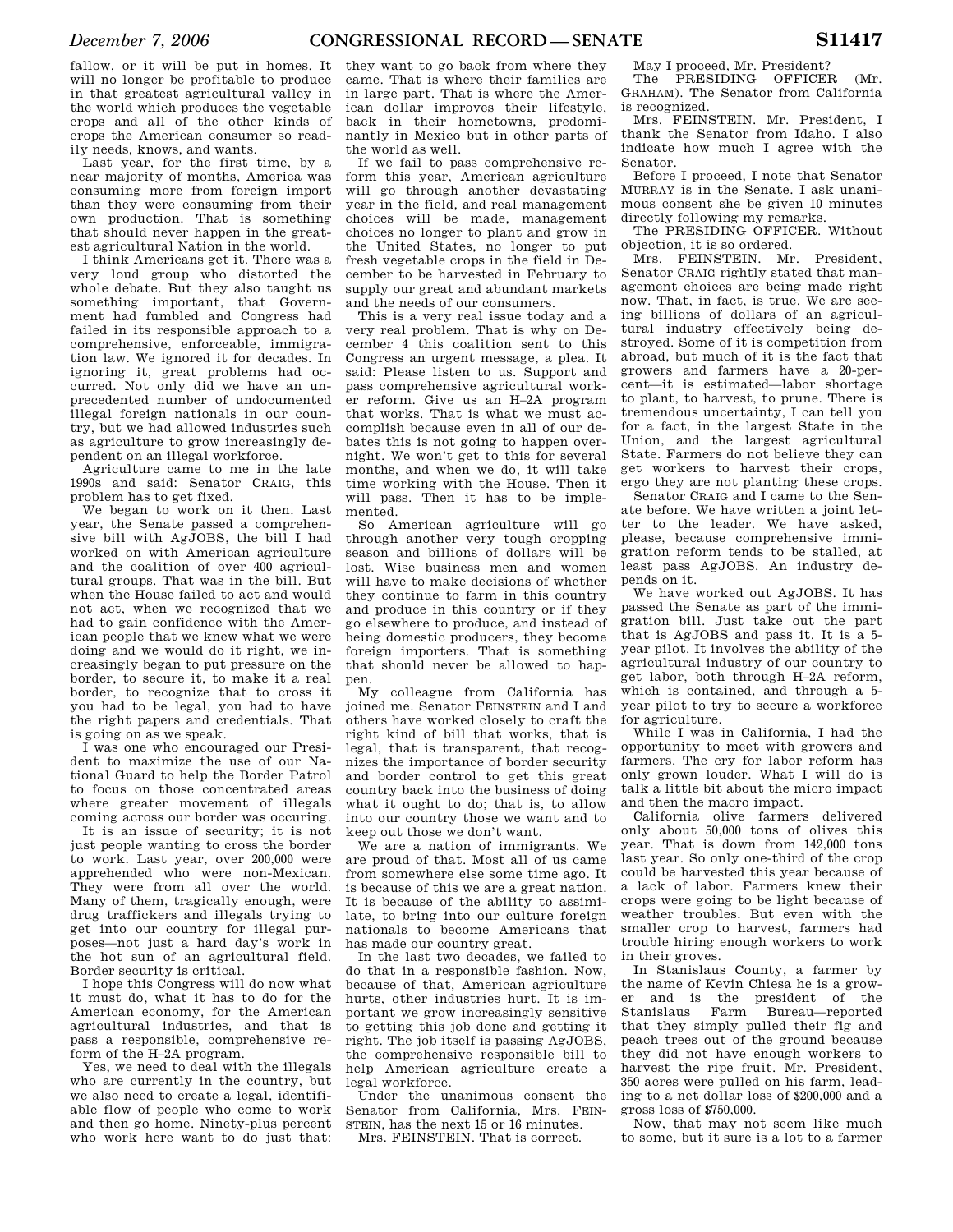who depends on this money to pay his bank loans and to support his family and pay his mortgage.

In San Bernardino County, Richard Miller of Murai Farms saw his small farm of 130 acres struggle because of a lack of labor. He reported they experienced substantial loss in their strawberry crop, resulting in a half a million dollars in losses already this year. Mr. Miller has been farming since 1962, but the difficulties he has experienced have recently caused him to think about giving up his farm and leaving the profession for good.

Over and over again, I have heard that growers need an immediate fix. They do not know what to plant in the upcoming spring season because they do not know whether they will have the workers necessary to harvest the crops.

I will say that my friend and colleague, Senator BOXER, and I are in sync on this issue. She also has talked to growers and farmers. She also knows the problem. She also has been a strong supporter of the AgJOBS program. So in making my remarks today, I want to be certain that this body knows I am also speaking for my friend and colleague, Senator BOXER.

I have brought to the floor today a graphic illustration of one of our pear growers. Her name is Toni Scully. I have met Toni Scully. I met with her in California and she told me about the problems her family had experienced. Shown in this picture is Toni Scully in her pear orchard. Her family lost 25 percent of their bumper crop this year because they did not have sufficient labor to harvest the pears. As shown in the picture, here are the pears all over the ground. They are all going to be either plowed under or thrown in the garbage. Here is a woman who will have lost essentially everything this year.

Now, other growers tell me they are afraid for the future. They are afraid to plant crops that will later be left to rot in the fields. So some growers are experimenting with moving their farms to Mexico. Last week, the New York Times ran an article that pointed out how much imported produce is now rising above exported produce. And one of the big problems is the produce produced at home is not assured; therefore, more produce is coming in from outside.

This is so shortsighted because we are throwing American families into jeopardy. Farming families cannot support themselves if they cannot produce their crops.

The Grape and Tree League of California—now, this is a big trade organization representing what is a huge grape and fruit tree crop group—they estimate that my State alone—Senator BOXER's and my State—has suffered approximately \$75 million in tree fruit and grape loss alone. That is a loss of \$75 million.

The American Farm Bureau Federation estimates that if this labor shortage continues, California agricultural production loss could be as high as \$3 billion each year in the short term and as high as \$4.1 billion in the long term. This is decimating. California agricultural income loss is projected to reach \$2.8 billion each year in the long term.

The problem is not just in California. Dairy farmers in Vermont, citrus growers in Florida, others throughout the country, have complained about the labor shortage and the uncertainty it creates for the future.

The Farm Credit Associations of New York estimate that if the labor shortage continues there, New York State will lose \$195 million in value of agricultural production and over 200,000 acres in production over the next 24 months.

The American Farm Bureau Federation estimates that if agriculture loses its migrant labor force, the national production loss in fruits and vegetables will be between \$5 billion and \$9 billion a year. This is not my estimate. This is the American Farm Bureau's estimate. They also say that over the long term, the annual production loss would increase to \$6.5 billion to \$12 billion each year.

These losses are not just limited to growers. The impact is felt throughout the economy. For every job lost on family farms and ranches, the country loses three to four jobs in related sectors equipment, inputs, packaging, processing, transportation, marketing, lending, insurance—they are all supported by having agricultural production here in this country.

Low-producing farms mean a lowered local tax base as farms no longer generate income and create jobs.

Ultimately, the current farm labor situation is making Americans more dependent on foreign food. Instead of stocking produce grown and harvested in our country, America's grocers are increasingly filling their shelves with foreign-grown produce.

For decades, the fiercely independent fruit and vegetable growers of California, Florida, and other States, traditionally have shunned Federal subsidies. Now, they are now buckling under the pressure and asking us for Federal subsidies.

In just one example, because of labor shortages, U.S. avocado farmers may miss the January market window and lose out to Mexican avocado farmers who will be allowed to import into California in 2007. This will wipe out our local avocado crop. The fact that they cannot get the labor they need to harvest the fruits and vegetables only weakens our whole American agricultural industry.

Now, the reason for the shortage is simple. There is no readily available pool of excess labor to replace the 500,000 foreign migrant workers we have depended on for years. The work is hard. It is stooped. It is manual. The hours are long. To make a living, the laborer must travel around the region, from site to site, working for more than one employer, to coincide with

the crop harvesting calendar. The problem is, we do not have enough American workers who are willing to do this job.

This week, Senator CRAIG and I received a letter signed by over 375 agricultural organizations and industry leaders from all over the country urging agricultural reform this year. As they point out, this is not a partisan issue. Every area of the country is affected.

In November, I received a letter signed by 147 growers' organizations and individual farmers. They point out in their letter that they cannot wait another year, that our State's pear growers had an exceptional crop, the best-looking crop in over 40 years, yet they suffered major losses. They point out:

While the pear losses were the most dramatic among the commodities, other producers suffered as well from delayed harvests, degraded quality and deferred cultural practices.

These crises are a big deal. Farm worker crews in my State during harvest were 60 percent of normal—60 percent of normal. What they say is:

Pending regulatory changes issued by the Department of Homeland Security propose to turn Social Security Administration's mismatch letters into immigration compliance documents. The proposal would allow DHS to prosecute and penalize employers across this country who do not terminate employees who cannot verify their status.

So, Mr. President, you see the problem. The farmers are going to be prosecuted if they hire someone who is not legal to harvest their crops. And they cannot find legal people to harvest their crops. That is the dilemma.

Further quoting the letter:

Even though today's employers follow current SSA requirements regarding mismatch letters, they would be in violation of the Department of Homeland Security proposal. If finalized, the DHS proposal will aggravate the current labor shortage problem in agriculture.

Bottom line, we cannot continue the way we are going. That is why Senator CRAIG and I have come to the floor. He has worked on this bill for 7 years. I finally got involved and we made some agreed-upon changes. I was able to introduce it in the Judiciary Committee as part of the immigration bill with these changes. We were able to address H–2A reform—and I will go into that in a minute—and it passed the Senate. And, as I say, we believe we have in fact 60 votes in this House.

The letter I spoke about and quoted from is signed by the Allied Grape Growers; California Association of Nurseries & Garden Centers; California Association of Wheat Growers; California Association of Winegrape Growers; California Bean Shippers Association; California Citrus Mutual; California Cotton Ginners & Growers Associations; California Egg Industry Association; California Farm Bureau Federation; California Fig Advisory Board; California Floral Council; California Grape and Tree Fruit; California Grain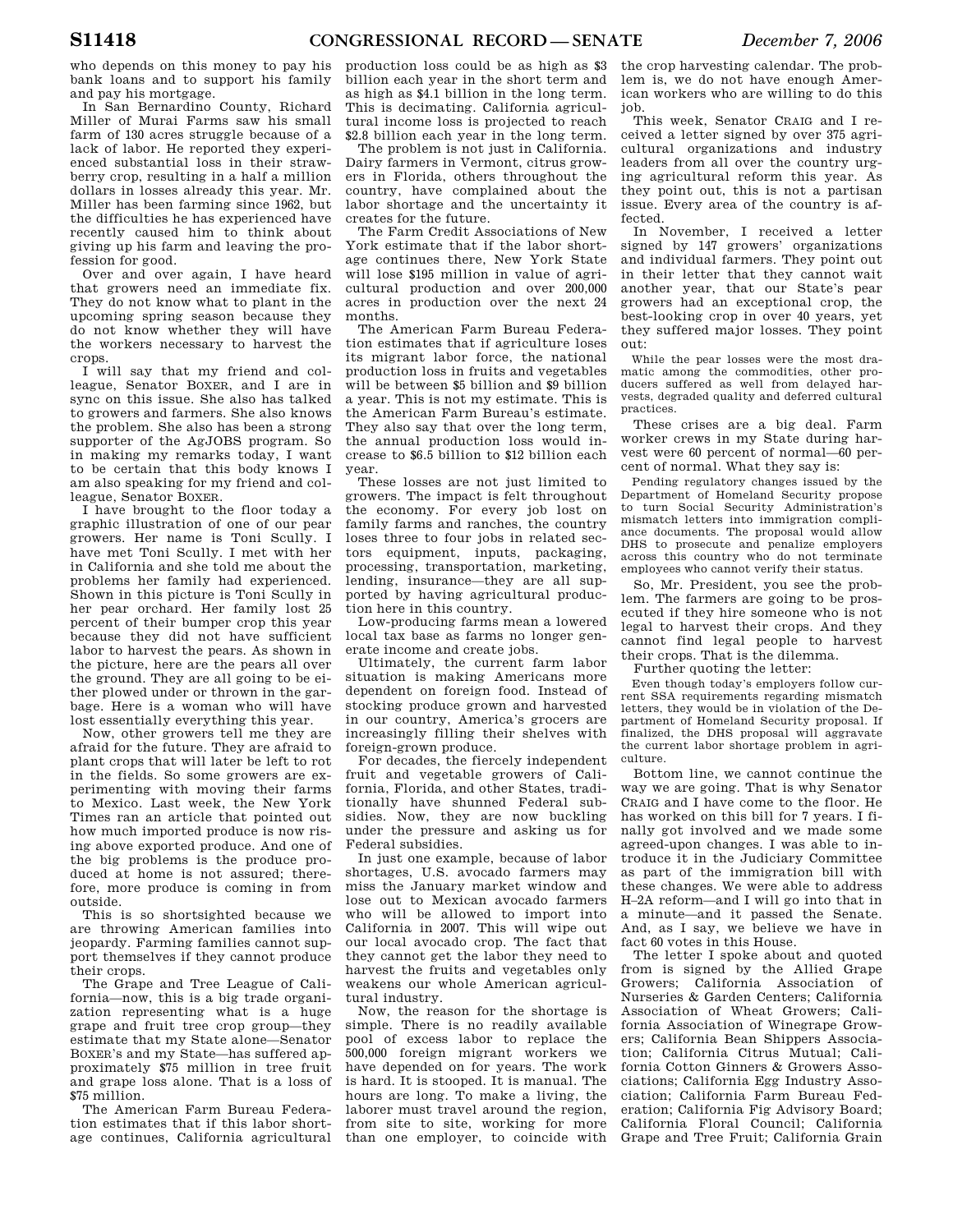and Feed Association; California League of Food Processors; California Pear Growers Association; California Seed Association; California State Floral Association; California Warehouse Association; Far West Equipment Dealers Association; almost every county farm bureau; Nisei Farmers League; Olive Grower Council of California; and on and on and on, with different farms, grape growers, olive growers, cotton ginners, poultry farmers—pages and pages of people pleading with us to do something. And we do nothing.

We will not repass a bill that has been passed by this Senate once, and we are in the middle of a major crisis. So I am kind of at my wit's end.

Let me tell you a little bit about the AgJOBS bill. It is a 5-year pilot. It would provide a one-time opportunity for trained and experienced agricultural workers to earn the right to apply for legal status. It would reform the H–2A visa process so that if new workers are needed, farmers and growers have a legal path to bring workers to harvest their crop. Workers can apply for a blue card if they can demonstrate with records that they have worked in American agriculture for at least 150 days within the previous 2 years.

I can see my time is running out. May I have a couple minutes more to sum up?

Mr. CRAIG. Mr. President, I ask unanimous consent that the Senator from California be allowed to proceed for at least 5 more minutes.

The PRESIDING OFFICER. Without objection, it is so ordered.

Mrs. FEINSTEIN. Thank you very much.

The blue card would require that they work in American agriculture for an additional 150 workdays per year for 3 years, or 100 workdays per year for 5 years. At the end of that time, they would be able to obtain a green card. Over the 5 years, it would apply to 1.5 million individuals, which would provide a stable, ongoing workforce for the United States. Workers would be required to pay a fine of \$500, show that they are current on their taxes, that they have not been convicted of a crime that involves bodily injury or harm to property in excess of \$500. Employment would be verified. The program would be capped and sunset.

The Department of Homeland Security would ensure that the ID cards are encrypted, that they have biometric identifiers, that they contain anticounterfeiting protections. So you would be able to identify 1.5 million people who are currently illegal. You would know who they are. You would know they are now legal. You would know they were working in agriculture, which desperately needs them.

We would also streamline the current agricultural guest worker program, the H–2A program, which is now unwieldy and ineffective. The bill would shorten the labor certification process, which now takes 60 days or more, reducing the approval process to 48 to 72 hours.

There are a number of specifics. It freezes the adverse wage rate for 3 years, to be gradually replaced with a prevailing wage standard. The H–2A visas would be secure and counterfeit resistant. In this way, agricultural labor would have a permanent workforce and you would have a secure guest worker program, H–2A, where necessary, to go in to areas for short periods of time. It is a win/win situation. It has passed this Senate.

The losses are in the hundreds of millions of dollars across the Nation, and we do nothing. We stiff the American agricultural industry. I have a hard time understanding that. I know the votes are here to do it. We could probably do it. Through the Chair, I ask Senator CRAIG, does he not believe we could pass this bill with maybe an hour on the floor of the Senate.

Mr. CRAIG. I thank the Senator for asking the question. This is not an unknown issue. We all understand it. The Congress understands it. The election is over. People can decide whether they survived or failed because of their position one way or another on immigration. The reality of what she and I talk about is so real today. We knew it then; we know it now. We have the 60 votes. We have had them for some time. There is no question in my mind, with the reforms we are talking about. this could become law and we could pass it in the Senate.

Mrs. FEINSTEIN. If I may, the letter we wrote to Leader FRIST asking that it be calendared, has the Senator received a response? Because I have not.

Mr. CRAIG. I have not either. Obviously, we are in the closing hours of the 109th Congress. Whether we could get it done now, but more importantly, get it done when we get back very early in the year, is going to be critical to us.

Mrs. FEINSTEIN. That is the point. We did not just write this letter. Perhaps the frustration is showing today. It would be my hope we could get this calendared sometime in January and get it passed so that the spring plant can happen all throughout this Nation. Otherwise, I can only tell you, in my State, farmers who can are going to go to Mexico. Farmers who can are going to plant in Mexico. Is this what we want to have happen? I don't think so.

I thank Senator CRAIG for his longstanding work on this issue and for his leadership. When one comes to the floor of the Senate, sometimes one thinks nobody is listening. I hope somebody is listening. I hope people recognize that we have a huge industry out there. It needs attention. It needs a workforce. Americans will not do this work. Therefore, it is a migrant workforce that does the work. There is a methodology to legalize it, to limit it, to sunset it, and to fix what has been a broken H–2A program and in a bill that has already passed the Senate once already during the 109th Congress.

I thank the Chair and my colleague from Idaho.

The PRESIDING OFFICER. The Senator from Washington.

Mrs. MURRAY. I ask unanimous consent that following my remarks, the Senator from Maryland be recognized.

The PRESIDING OFFICER. Without objection, it is so ordered.

#### A TERRIBLE LEGACY

Mrs. MURRAY. Mr. President, I am here because families across this country are going to be hurt because this Republican Congress has not done its job. We have all heard that this session of Congress is a do-nothing Congress. It has earned that title. But there is one thing everybody ought to understand. When Congress doesn't do its job, it makes it harder for all Americans to do their jobs, whether it is teaching our children or providing health care or improving transportation or making our communities safer.

This may seem like a debate over process, but it affects you. If you fly on an airplane and are concerned about your safety, it affects you. If you drive on a highway and are concerned about traffic congestion, this affects you. If you want our Government to stop the flow of money to terrorist organizations, this affects you.

Today I want to share with the Senate a few examples of how it is going to hurt because the Senate Republican leadership has not done its job. I want to point out how it is going to hurt the priorities in my State of Washington, from their fight against drugs and gangs to the cleanup of the Hanford Nuclear Reservation. This Republican Congress's failure is going to make it harder for all of us to do our jobs next year, and that is a terrible legacy for the Republican leadership to leave our country.

Every year Congress has to pass its annual spending bills. They fund our Government. We work very hard on those bills. We craft them so they meet the needs that our constituents tell us about, on everything from health care to transportation to education. Sometimes it takes a while to finish those bills, but we get them done. Then the country is able to move forward. This year it has been very different. We did our work on the Appropriations Committee, but then the Senate Republican leadership blocked our progress. I serve on that Appropriations Committee. We did our job on time in a bipartisan manner back in July, under the leadership of Senators COCHRAN and BYRD. We completed work on 11 appropriations bills and sent them to the Senate floor.

Here is what is impressive. Every single Senator on the committee voted to report each and every bill. But since then, the Senate Republican leadership blocked our progress. They decided to only let 3 of those 11 bills move forward. Those bills cover extremely important functions—defense, homeland security, and military construction but they are just 3 of the 11 bills. What about the needs of our communities? What about the needs of our schools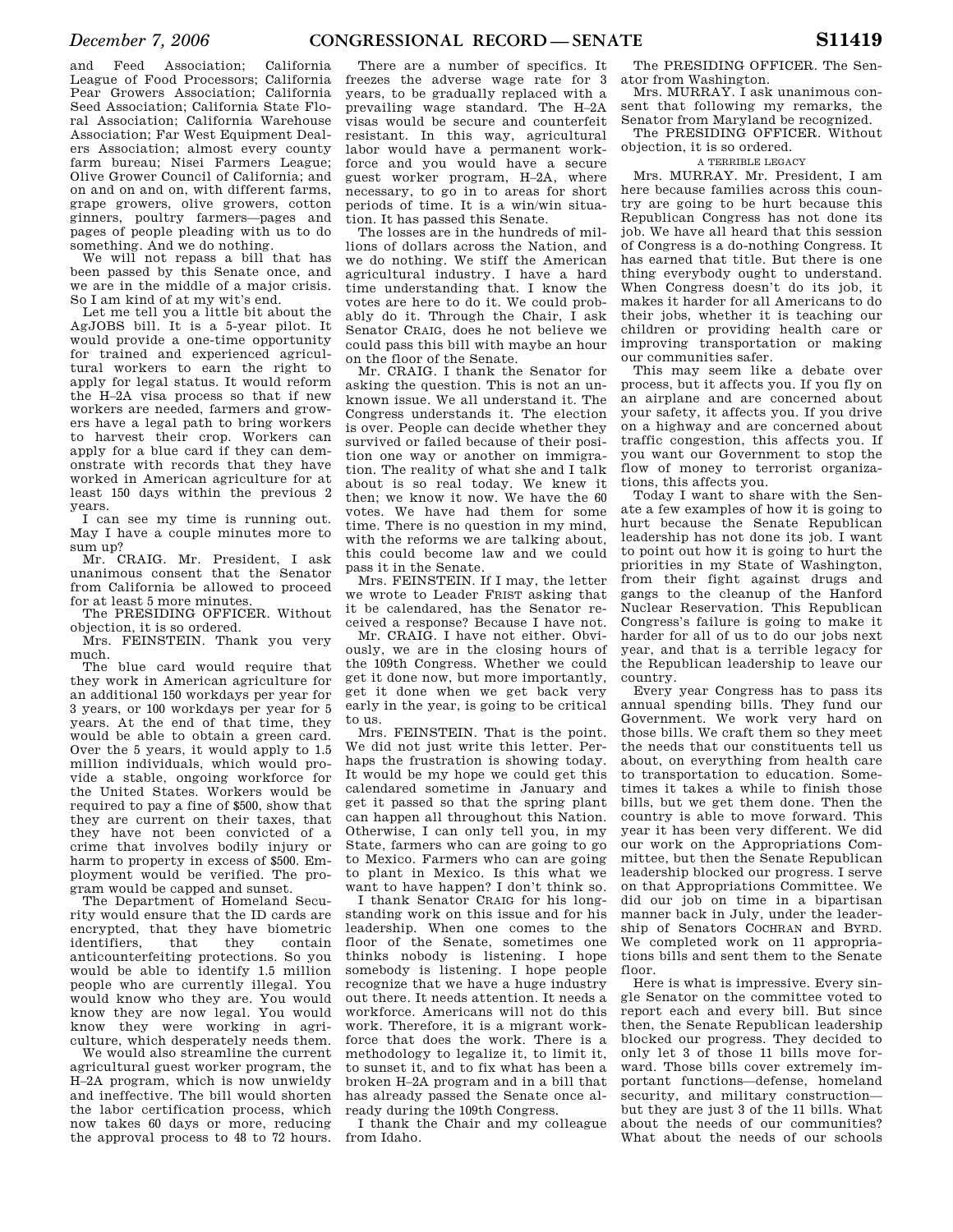and colleges and universities? What about the support of health research or investing in infrastructure or meeting the needs of our farmers or ranchers or law enforcement? Those are critical needs. The Senate Republican leadership decided this past summer that they could go on the back burner.

Never in my 14 years in the Senate have we started a new fiscal year with so little progress in the Senate in passing the appropriations bills and funding the critical functions of Government. Nine weeks ago we entered a new fiscal year. I came to the floor at the time to complain about the unfinished business of the Senate and expressed my disappointment that we were recessing for the elections without moving these bills. I always thought we would come back and the Republican leadership would finish its work this session. But they have made a different choice. It is now December 7. We have not seen one additional funding bill clear the Senate. And we are now hearing talk that the Republican leadership may formally adjourn the Senate by the end of this week, with most of the 11 appropriations bills never being sent to the President.

I think it is worth remembering that when this happened last time, there was a major shift of power back in November of 2002. I was serving at the time as chair of the Transportation Appropriations Subcommittee. After the election, just as now, the appropriations process was not complete. But Democrats still worked to fulfill our responsibility by moving bills on the floor and sending them to conference. Unfortunately, we were blocked from completing our job. The Republican leadership that was due to come into the majority in January of 2003 prohibited us from moving those bills forward. They decided they wanted to complete the appropriations process when they were in control.

This year Democrats are taking a different approach. We should complete the appropriations process now, because it is important to America's families and communities. We are already 2 months into this fiscal year. The American people are paying a price for these delays. Democrats are willing to complete this process now, even under Republican control, because we believe the American people have waited long enough. Unfortunately, the Republican leadership didn't get the message. Now American families are going to pay the price of this negligence.

Some Senators have been suggesting that we simply pass a continuing resolution for the next entire fiscal year and everything will be fine, claiming there is no real difference between passing these bills we have worked so hard to put together and putting Government on auto pilot for a full year. There is a big difference. This country will pay a price under that scenario for airline safety.

Under a full year's CR, my colleagues should know we will only be able to

hire half of the air traffic controllers we need, and we will not be able to hire the air traffic safety inspectors who are desperately needed. We are going to pay a price in highway safety because we are not going to be able to reverse the recent increase in traffic fatalities. We are going to pay a price in the fight against terrorism, because we are not going to be able to fund the Treasury Department's efforts to stop terrorist financing. And we are going to pay a price in educating our kids and improving our communities and training our workforce. Everywhere you look, we will pay a price if we fail to do our job.

The Republican mismanagement will hurt my State of Washington, from the fight against drugs and gangs to the cleanup effort at the Hanford Nuclear Reservation. If you sit down with law enforcement officers in my home State, as I have, they will tell you they are facing a methamphetamine epidemic. It is destroying families and communities, and law enforcement needs help to deal with it. Over the past few years I have worked to provide funding each year for the Washington State meth initiative. It is a coordinated Statewide effort that focuses on cleanup, treatment, prevention, and law enforcement, and it is a great model for other States. Again, this year in the Senate bill, I got a commitment to support my State's meth initiative. But now this funding is going to be delayed and put in jeopardy because Senate Republicans have refused to do their job and pass the Commerce-Justice-State spending bill. Because Republican Senators are not going to do their job, they are going to make it harder for police in my State to do their job, and that is wrong.

This failure to act will also delay and put at risk support for an antigang program in Yakima Valley. Back on October 16, I was in Yakima at the police department for a meeting with two dozen local officials, law enforcement, and prosecutors. They told me about the tremendous challenges they were facing, and the top issues on their list were meth and gangs. I heard their message, and I have fought for a commitment in the Senate to support a community-based gang task force. That funding is needed immediately. Now I have to go back to Yakima and tell those hard-working leaders that the funding I got was delayed and put at risk because Republicans don't want to do their jobs and pass the annual spending bills. People in my State deserve better than that.

Let me offer another example of how the Republicans' failure to do their jobs is hurting my State. Our Government has an obligation to clean up the Hanford Nuclear Reservation in Richland, WA. As I speak, that community is working hard to clean up nuclear waste, protect the community, and the environment. Here in the Senate I have fought for the funding we need to keep that cleanup moving forward. But now the Republicans are refusing to move

the Energy and water bill. As a result, funding for Hanford cleanup is going to be delayed. That means it is going to take longer, and it will cost more money. The Republican leadership is going to have to explain to the people I represent in the Tri-Cities and throughout my State why Hanford funding is being delayed. They are going to have to answer for their failure to act on these and other priorities.

It doesn't have to be this way. Rather than spending the month of July and September debating unrelated bills for political reasons, we could have been debating these appropriations bills that are critically needed for our Nation's safety and security.

We could have been fighting for the people we represent. We could have been meeting their basic needs and protecting their livelihoods and ensuring their safety. Unfortunately, the Republican leadership said ''no,'' and now our families are going to pay a price.

I think this Senate deserves better, but more important, the people we represent deserve a lot better.

I yield the floor.

The PRESIDING OFFICER (Mr. ISAKSON). The Senator from Maryland is recognized.

Ms. MIKULSKI. Mr. President, I want to compliment the Senator from Washington State for commenting on the law enforcement aspects that are going to be lost under the way we are proceeding because she is absolutely right. I say to the Senator before she leaves the floor, that is in the Commerce, Justice, Science Committee, on which I am currently ranking member. We worked on a bipartisan basis—Senator SHELBY and I—to produce the bill that would have given the financial tools to local enforcement to fight the meth epidemic, the gangs that are coming, all with the most grim and ghoulish approaches in our local communities.

But we are saying, you know what, we are cutting and running. So we are cutting their budget, and we are running out of here. That phrase ''cut and run'' has been used so cavalierly, but I am telling you that is exactly what we are doing now. We are cutting and running from our responsibility to fund the programs that meet compelling human needs in our own States, in our own country, as well as those things that help with the national security, such as funding the FBI and to the security in our own communities. We are talking about meth and gangs, but I know the Senator feels as strongly as I do about sexual predators. We worked with Mr. Gonzales, the Attorney General, in terms of a very good antisexual predator approach, with listing and watch lists and those things that, again, empower the local law enforcement. We have a program that helps sheriffs.

So if we want to bring in the posse, we have to bring in the bucks. What I like about the sheriff initiative is it is in every community, not only urban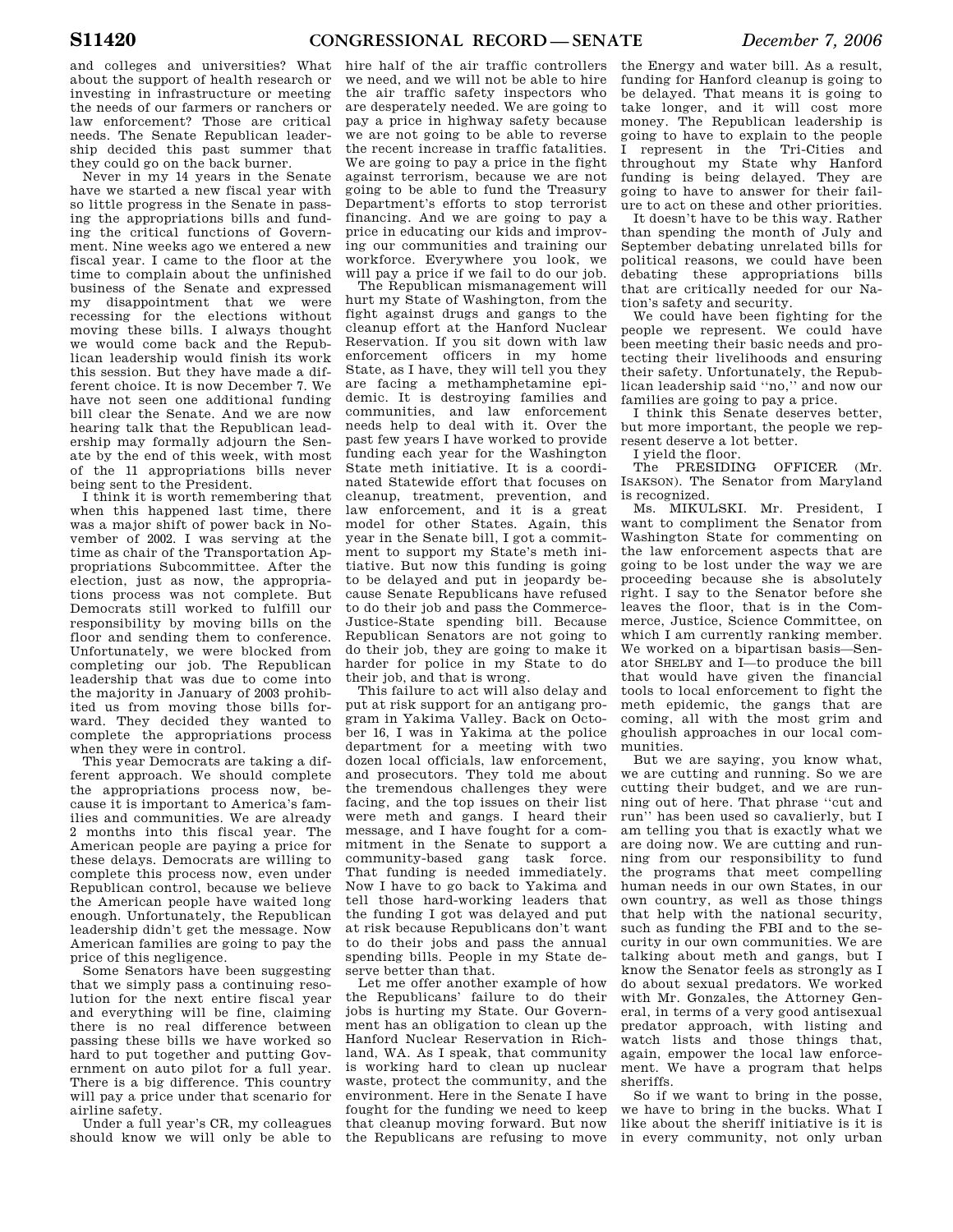areas but also out in the rural areas. But, oh, no, we have to get home. Well, I think we have abdicated our responsibility. I thank the Senator for what she has said.

Mr. President, we are abdicating our responsibility, and in abdicating our responsibility to pass the outstanding appropriations bills, we are having a very dire impact on our own country. Of the 12 appropriations bills, only 2 have passed. One is Defense and one is Homeland Security. I am so glad that we did pass those and we did them in a responsible way and in a timely manner. But one can say, then, we met our national security responsibilities. Well, not the way this Senator sees it. The national responsibility for national security also comes to our own FBI, comes to local law enforcement, comes to our U.S. Attorney's Offices, and we are walking away from this.

The voters have said they want us to change the tone and they want us to change the tempo. I can honestly say that working in Commerce, Justice, Science Appropriations, we have had an outstanding tone. I compliment my current chairman, Senator SHELBY from Alabama. Gosh, we worked so well in producing our appropriations bill. The Senator from Alabama made sure I was consulted, along with my staff. We worked on the compelling needs that must be funded but in a fiscally responsible way. That subcommittee doesn't need to change the tone, but, wow, do we need to change the tempo. Not because of what SHELBY and MIKULSKI did. We did our bill; we finished it. We have moved it out of the committee. It is now ready to go to the Senate floor. We did it on a bipartisan basis, and we feel confident, each of us and our members, of the bill we produced. So we are ready to go. We are similar to a plane circling the airport, but we are running out of fuel.

I am concerned particularly about those programs affecting the FBI and Federal law enforcement agencies, as well as the locals. The FBI to the sheriffs are going to be shortchanged, resulting in, I think, very serious consequences. We use budget-speak, Senate-speak with words such as ''CR'' and ''omnibus,'' but whatever we are talking about, the fact is we are not finishing our job, when we could have done it if there was a willingness from both the House and the Republican leadership to move these bills. Many of them have been worked out—again, on a bipartisan basis.

I come to you today with my great concern about the global war against terrorism. I am a member of the Intelligence Committee, I am on the Appropriations Committee and I am also a member of Defense Appropriations, Homeland Security and also currently ranking—and soon to be chair—of the Subcommittee on Commerce, Justice, Science and Related Agencies that funds particularly the FBI. I live, along with my constituents, in the national capital region. We are a high-risk area.

So we are committed to national security—whether it is the Port of Baltimore or whether it is Bethesda, whether it is the Naval Academy and looking out for them, but we need these resources. Sure, we need to fund defense and homeland security, but don't we need to fund the FBI? The CIA can spy around the world, but ultimately any information to come back and protect us against predators here comes through the FBI. The National Security Agency—hopefully, completely within the law with reforms that need to be made—can pull out these ''cyber snitches,'' with the Internet, that is going on somewhere in the Middle East and prevent those attacks. We are proud of what they did in working with our British counterparts in London. No matter what happens over there, when it comes back here, the FBI needs to protect us. But, oh, no, we have to get home. That is what I mean about cutting and running. We are cutting and running.

When we do what we are about to do soon, the FBI will be short \$100 million. What does that mean? Well, it means that the FBI will not be able to maintain the operations tempo that they have achieved since September 11. It means that they will not be able to hire and keep the agents that they have, including the important linguists. We have had to recruit people who can speak Farsi and a whole variety of other languages that are not well known and available in our universities. But Director Miller went out and found them. They are ready to go. They are already being trained. But we are saying: Oh, no, we cannot hire you now because the Congress had to go home. They have to cut and they have to run. Let me tell you, linguists, even though the private sector will hire you for more money, at an easier lifestyle, we know you were ready to join the FBI, but we have to go fa-la-la, fa-la-la somewhere. This is outrageous.

That is the basic kind of thing that will directly impact on our ability to fight terrorism here at home. It is what we said during the 9/11 Commission about the famous watch list and emerging technology. We have been working on the integration of the fingerprint systems between the FBI, DHS, and also Immigration, to make sure that we truly are stopping the people we need to stop who are trying to get into this country. But, oh, no, we are going to delay that and other technological improvements that the FBI so desperately needs. We are shortchanging the FBI.

Then, when we look at the global war against terrorism and how it is acted out in our own communities, I salute the U.S. Attorney's Office. For them, this CR and this cutting and running we are doing will essentially mean that the U.S. attorneys will be again shortchanged. In my own State, they run something called the Joint Terrorism Task Force. It is the U.S. attorney who gets all of the stakeholders in the same

room, providing important legal guidance to all of the police chiefs, certainly, in the Baltimore area, and those involved in port security and local law enforcement. The people from the Governor's office run that. Whether it is in the national Capitol region, that we are in, or L.A. or New York, our U.S. attorneys run these forces. The local people love it, and they are part of the global war against terrorism because we don't have enough FBI agents, but with enough cops on the beat, we can do that. So we are shortchanging the U.S. Attorney's Office.

Let's go to the Bureau of Prisons. We are going to lose correctional officers. We might say that they are just thugs anyway. Let's talk about those ''just thugs anyway.'' Right this minute, we are very concerned and have significant flashing yellow lights about the fact that right now in our Federal prisons there could be underground recruitment efforts going on to recruit people for terrorism or for these Latin American gangs, such as M–13. Talk to the head of the Bureau of Prisons and to the Attorney General. We have to stand centrally with own Federal prisons that we do not become the incubators not only of thugs but of terrorists and terrorizing gangs in our local communities.

When I talk about grim and ghoulish, I am going to use an example that is difficult to bring to the Senate floor. In my own State, there was a gang attack, where they cut off the arms and legs of a victim, using a machete. I could describe more ghoulish things, but I will not offend civilized people to give those examples.

We have to get serious. Are we going to fight the global war against terrorism or are we going to cut and run from the appropriations? Are we going to stand up for our FBI or cut and run from our duty? Are we going to stand up for Federal law enforcement, such as the Bureau of Alcohol, Tobacco, Firearms and Explosives, who are working here and helped us catch the snipers and are working over there so we can deal with the IEDs that are killing our troops? Are we going to stand up for the DEA that is fighting drugs on the street corners of our communities and dealing with the drug problems in Afghanistan, with Mr. Karzai, that is now funding the Taliban? Oh, no, we have to cut and run.

Well, I am opposed to this strategy. I oppose this do-nothing Congress. We could do the job. I worked with my Republican colleague and, I must say, he worked with me. We don't have to worry about changing the tone, but we sure have to change the tempo. That is why the voters made a change in the Congress. So we are going to have to swallow this, but I will tell you that they can count on BARB MIKULSKI not to cut and run from her duty, her responsibility in fighting the global war against terrorism and the thugs and bums on our streets in America.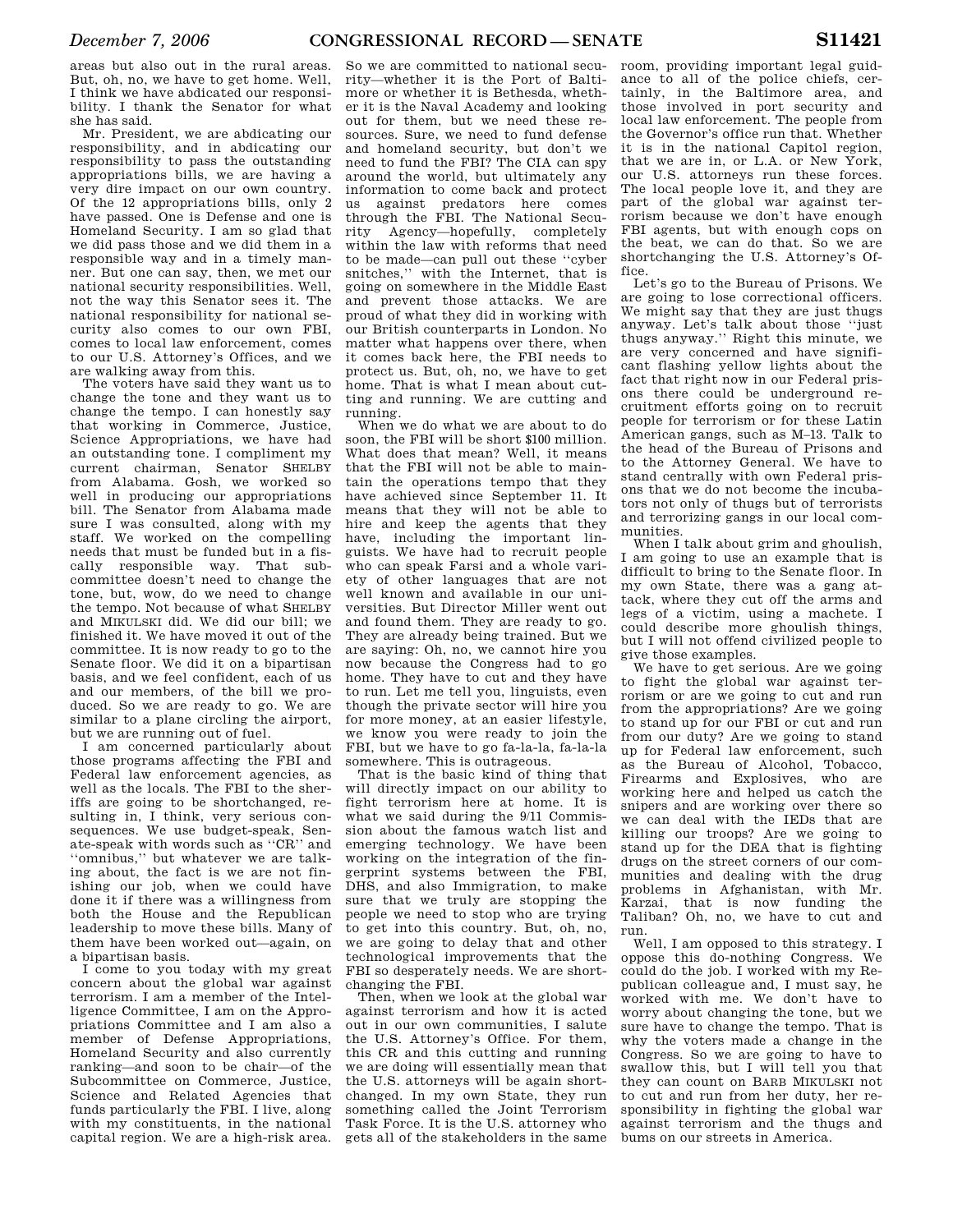Mr. President, I yield the floor.

The PRESIDING OFFICER. The Senator from Minnesota. Mr. DAYTON. Mr. President, I ask unanimous consent that I may speak as in morning business for up to 15

minutes. The PRESIDING OFFICER. Without objection, it is so ordered.

### SENATE SERVICE

Mr. DAYTON. Mr. President, it has been almost 6 years since I was sworn in as Minnesota's 33rd U.S. Senator with my friend and colleague Paul Wellstone at my side. I began my term hopeful and optimistic. The Senate was evenly divided, with 50 Democrats and 50 Republicans, and President-elect George W. Bush was promising to change the tone in Washington with a new era of bipartisan cooperation.

Our country enjoyed peace and relative prosperity. Outgoing President Bill Clinton, a Republican-controlled Congress, and over 6 years of economic expansion had combined to create the first annual surpluses in the Federal Government's on-budget account in 39 years, and they were projected by OMB to continue for at least the next decade.

The Social Security trust fund's annual surpluses were going to be saved in a lockbox for the upcoming retirements of a large baby boom generation. There was even discussion of paying down the national debt to further strengthen our financial position. Yet we still would be able to increase funding for such essential needs as public education, affordable health care, seniors' drug coverage, and infrastructure improvements.

Just 6 years later, our country's condition has changed drastically, and mostly for the worse. We are mired in a disastrous war in Iraq despite the heroic efforts and sacrifices by our Armed Forces. The fiscal integrity of the Federal budget has been destroyed, with record-high annual deficits continuing, despite budget gimmickry and a modest economic recovery. The Federal tax base has been decimated by huge tax giveaways to the rich and superrich that will burden our children and grandchildren. The Social Security trust fund's surpluses have been spent every year on what the nonpartisan Concord Coalition has called ''the most reckless fiscal policy'' in our Nation's history.

The Bible says if the leaders don't lead, the people perish. Unfortunately, the Bush administration and the Republican majority in Congress have not led this country well, and our people are suffering the consequences: lost jobs, businesses, and farms; lost incomes, standards of living, and security; and lost loved ones killed or maimed in Iraq.

We have lost the national unity which followed the terrible atrocities of September 11, 2001, and the Bush administration has lost the world's support which they had after that awful attack. The President's decision to in-

vade Iraq unilaterally, the absence of weapons of mass destruction that had been the initial justification for that invasion, and his administration's disastrous mismanagement of Iraq following the overthrow of Saddam Hussein has squandered most of our national unity and international goodwill.

The CONGRESSIONAL RECORD will show that I opposed those failed policies and supported other and better alternatives. I was 1 of 23 Senators to vote against the Iraq war resolution. I opposed the large tax giveaways to the rich and superrich. In fact, during my 6 years in the Senate, I voted 29 times to raise my own taxes. Why? Because our country needs those tax revenues, and I can darn well afford to pay my fair share of them, as can all other Americans with my good fortune.

I tried seven times unsuccessfully to get the Senate to honor its 30-year promise to school districts and schoolchildren and fully fund special education. The Senate did pass my ''Taste of Our Own Medicine'' amendment limiting Members of Congress's prescription drug coverage to what they provided to senior citizens through Medicare. However, my amendment was discarded by the House-Senate conference committee.

It has pained me deeply to see the Senate's majority lead our country into what I consider the wrong direction. Our Nation's founding principle was ''we the people,'' and it remains so today. If we are not always united by the common cause, we are bound together by a shared destiny. If the laws this Senate passes are successful, ''we the people'' benefit together. If those laws fail, we suffer together. Some Americans will suffer more than others as unfair victims of social and economic injustices, but ultimately all Americans cannot escape our common national fate. United we stand and succeed; divided we fall and fail. I regretfully believe that during my Senate term this administration and its congressional followers have caused too many divisions, declines, and failures.

Thus, I leave the Senate with strong feelings of frustration and disappointment. I have been unable to pass most of what I believe was most important to Minnesota, to our country, and to the world. I remain convinced that those policies would improve the lives of most Americans far better than what the majority here enacted.

A cornerstone of democracy, which I honor, is that the majority prevails. Winning, however, does not make them right and, unfortunately, it does not make them wise. In those decisions with which I have disagreed, time will tell us and the American people who was right and who was wise.

I do want to thank my colleagues on both sides of the aisle for the privilege to serve these last 6 years with them. I am grateful for the friendships I have made, which I hope will continue after my departure.

I thank my excellent staff, those here in Washington and those in Minnesota, for their tremendous dedication and many hours of hard work. Most of the successes I have enjoyed here have been the result of their dedication and their abilities, and I thank them again for their support.

I especially want to thank the people of Minnesota who gave me this extraordinary opportunity to serve them in the Senate. Our democracy is, through all of human history, throughout the entire world, the most advanced and successful form of self-governance that human beings have ever devised. It is far from perfect, but it is far better than anything else. We who are elected as its leaders and its stewards have sacred duties to uphold its principles, to elevate its policies, and to improve its practices before we bequeath them to our successors. I have done my very best to fulfill those duties before I pass them on to my outstanding successor, Senator-elect Amy Klobuchar. We in the Senate and in the House of Representatives also have the duty to serve the best interests of all Americans. To be successful and sustainable, our Government must improve the lives of all of our citizens.

Unfortunately, here in Washington, the people who already have the most keep getting more than anyone else. The excessive influences of their money and political power on the Federal Government are serious threats to our democracy. They skew decisions and laws in favor of the rich and powerful, often at the expense of other Americans: the hard-working people who pay their taxes and hope their elected representatives will look out for them in Washington. It isn't too much for them to expect. However, it is too often more than they are getting.

They are told repeatedly that new laws and policies will improve their lives. Yet their real lives become worse, not better. They experience a deep disconnect between what they are told will happen and what is actually happening to them.

In attempts to hide those disparities, the words used in Washington are often carefully selected by very clever people in order to disguise reality rather than to describe it. For example, legislation that stripped many Americans of their bankruptcy protections for major medical expenses was named the Bankruptcy Abuse Prevention and Consumer Protection Act. Another bill that would have increased industrial pollution was entitled the Clear Skies Act. No Child Left Behind has knowingly underfunded Head Start, title I, and special education, which has left millions of schoolchildren behind.

These discrepancies and the disparities they create will be even more destructive to the American people's trust in their Government in the years ahead. That is because the choices facing Congress will become even more difficult as the needs of an aging population grow but revenues do not. In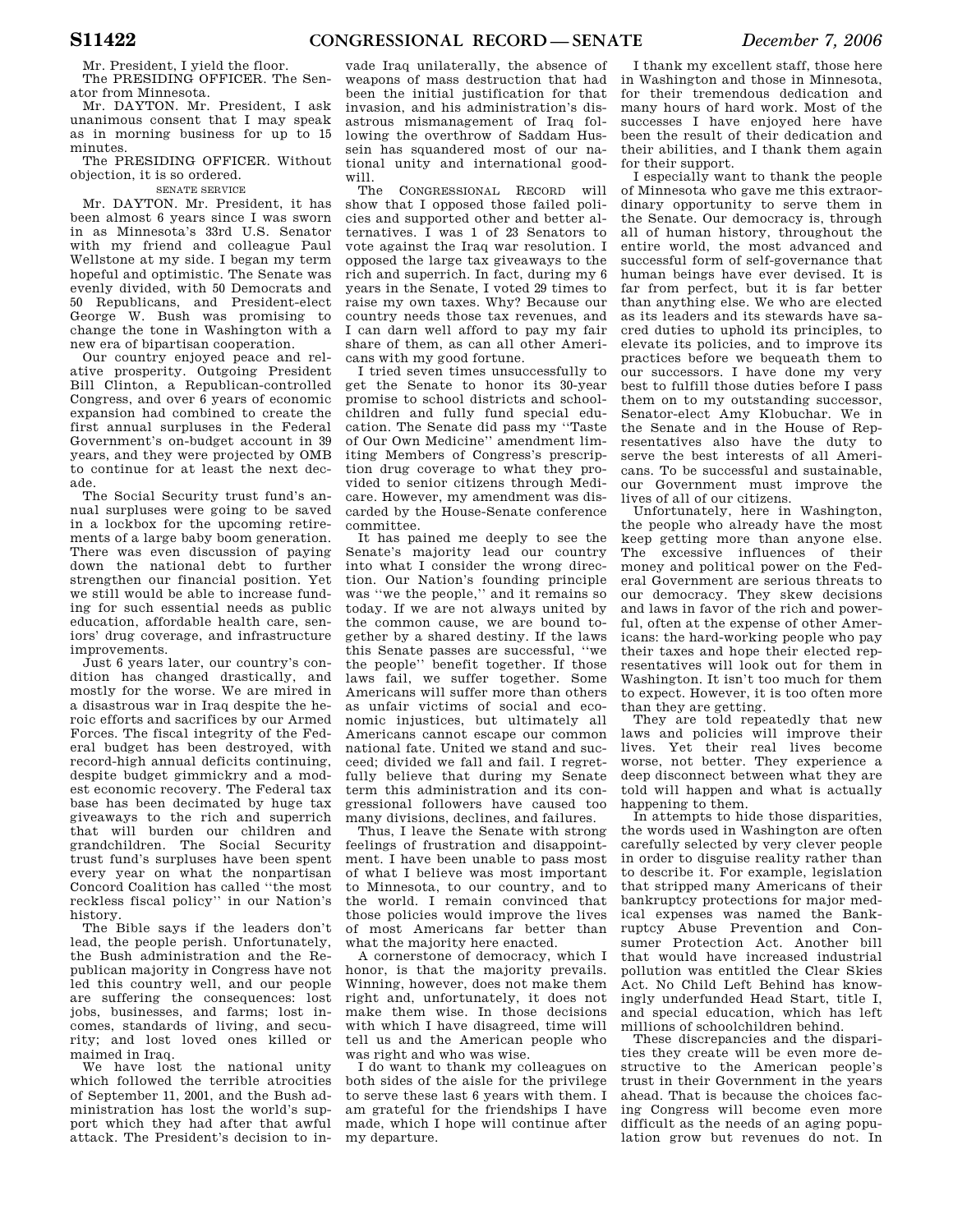about a decade, the Social Security trust fund's large annual surpluses will be replaced by deficits, and its IOUs from the general fund will add to that fund's own chronic deficits. If combined with today's enormous and unsustainable balance of trade deficits and a continuing erosion of our manufacturing job base, the consequences could be catastrophic.

That somber forecast has replaced my hope and optimism of 6 years ago to my deep regret. Following the wisdom of ''speak truth to power,'' I present my truth to the world's most powerful legislative body, the U.S. Senate, and one of the two institutions that must act to keep our Nation strong. I hope that you will. I will pray for your wisdom to discern what is right, for your courage to act accordingly, and for your success on behalf of our great Nation and the world.

Mr. President, I yield the floor, and I suggest the absence of a quorum.

The PRESIDING OFFICER. The clerk will call the roll.

The legislative clerk proceeded to call the roll.

Mr. GRASSLEY. Mr. President, I ask unanimous consent that the order for the quorum call be rescinded.

The PRESIDING OFFICER (Mr. VITTER). Without objection, it is so ordered.

Mr. GRASSLEY. Mr. President, for one final time, I wish to address the<br>nominee before us, Dr. Von before Eschenbach, who is up for Commissioner of the Food and Drug Administration and who I think should not be approved for the position by the Senate.

I have considered Dr. Von Eschenbach's performance on the job for more than a year now because he was appointed Acting Commissioner in September of 2005. In fact, over the last year I have closely monitored his actions, reactions, and his public and private comments to the FDA staff and to the public.

This nominee inherited a Food and Drug Administration plagued by cultural and structural and personnel problems, and I surely do not blame him for the problems, but I have to look at whether he is the person to correct those problems. Because this agency is plagued by these cultural and structural and personnel problems, FDA is in desperate need of a leader, a leader who can not only restore the public's confidence in the agency but also restore the agency's confidence in itself.

I met with Dr. Von Eschenbach more than once. We talked, and he seemed to be very nice. He has, of course, without dispute, excellent credentials. He promised me full cooperation in my oversight work I was doing and the investigations I was doing, but, in fact, it did not happen. Instead, I had to issue two subpoenas. So far, he has not complied with those subpoenas which were issued 7 months ago. This reflects a lack of respect for the authority of

Congress conducting its constitutional responsibility of oversight of the executive branch of Government.

In addition, under Dr. Von Eschenbach's leadership, the FDA remains in a state of denial about all these cultural problems to which I have referred. A coherent action plan to address the problems is nowhere to be found. Dr. Von Eschenbach has told me that there is room for improvement in the area of technology, but it does not appear that he understands the depth and breadth of problems affecting the Food and Drug Administration.

The FDA is in serious trouble, and I am not the only one saying so. Over the last year, we have heard from the Government Accountability Office, the Union of Concerned Scientists, and just a few months ago we had a scathing report from the Institute of Medicine.

The Institute of Medicine completed a \$3 million, 15-month study and set forth 25 recommendations. This report by the Institute of Medicine conveys a sense of urgency to fix the problems. Just last month at the Health, Education, Labor, and Pensions Committee hearing, the chairman of the Institute of Medicine committee that produced the report said:

If there ever was a time that it was critical to address these issues, it is now.

The next Food and Drug Administration Commissioner must be a person who not only has excellent credentials, as I have said he has, but who also will accept the criticism of the agency and develop coherent solutions.

Here is what the Institute of Medicine reported:

The committee believes that cultural changes are urgently needed to support a stronger, more systematic and more credible approach to drug safety in the Center of Drug Evaluation and Review and it recommends solutions to the problems created or exacerbated by the elements of the Center's management, structure and environment.

Now a short quote:

Many have observed signs of an organizational culture in crisis.

#### Another quote:

The Center's leaders have to be prepared to address the underlying cultural problems that divide and impair the optimal functioning of the Center's staff and effectively use the existing and new authorities and resources to achieve the Center's public health and regulatory mission.

These criticisms of the Food and Drug Administration have come from outside the agency, not from whistleblowers reporting to me. But I also continue to hear from these employees inside and also from managers inside the Food and Drug Administration who were concerned about the integrity of the Food and Drug Administration's work. What is also troubling is that some of these employees have experienced intimidation or reprisals for voicing legitimate concerns.

I have fought long and hard over the last two decades to protect the rights of numerous whistleblowers who expose

fraud, waste, and abuse. When I met with Dr. Von Eschenbach in March, he told me that he was ''committed to whistleblowers.'' Yet his actions seem to suggest otherwise.

The worst example may be when Dr. Von Eschenbach ordered a meeting with the FDA staff after the press reported information that was critical of how the FDA handled safety issues with the drug Ketek. I keep referring to Ketek because it is a drug involved in the death of an 18-year-old boy in Cedar Rapids, IA. As I understand it, Dr. Von Eschenbach sent a clear message at this staff meeting. Some suggested that this attempt was simply to boost morale among FDA employees, but some longtime FDA employees saw it differently. They took his word that anybody who spoke ''outside the locker room'' might find themselves ''kicked off the team''—literally. And I don't blame them for taking offense at that. People are trying to do their job, and you talk about what is wrong and you might be fired for it? People like that ought to be upheld and honored. In the final analysis, they ought to have their concerns addressed within the agency and not have to come to those of us in Congress because they are not getting any ear in the agency. So they took his message to mean: Your career is in jeopardy if you happen to come to Senator GRASSLEY or outside the agency or to any Member of Congress. To me, it shows his poor judgment and intolerance for dissenting opinions and also for what is basic to American government, that the public's business ought to be public.

Dr. Von Eschenbach also told me that he was a man of ''discipline, rigor and precision.'' Those are his words. He used those same words in a speech:

We will retain all the rigor, all the discipline and all the precision of regulation, but our efforts will be geared so that things can move faster rather than slower.''

We can all agree that new drugs and devices should be available to the public as soon as possible, but there is also the issue of safety and the protection of the public. The FDA must do its job and ensure that the drug's benefits outweigh its risks before approval.

My other concern regarding Dr. Von Eschenbach is that he assured me of his commitment to respond promptly to requests from Congress. That is a promise which was never kept. So do I have a reason to be concerned about this person, regardless of the very good credentials he has? My oversight of the FDA has consequently been slowed by inaction on the part of his agency. In fact, he has not responded to a letter I sent to him 9 months ago, and my requests for interviews with some FDA officials were ignored for more than 3 months and some still have not been scheduled. As Acting Commissioner, he has ignored congressional requests, and I do not expect that will change if he is confirmed by the Senate.

Before I close my remarks, I ask unanimous consent to have printed in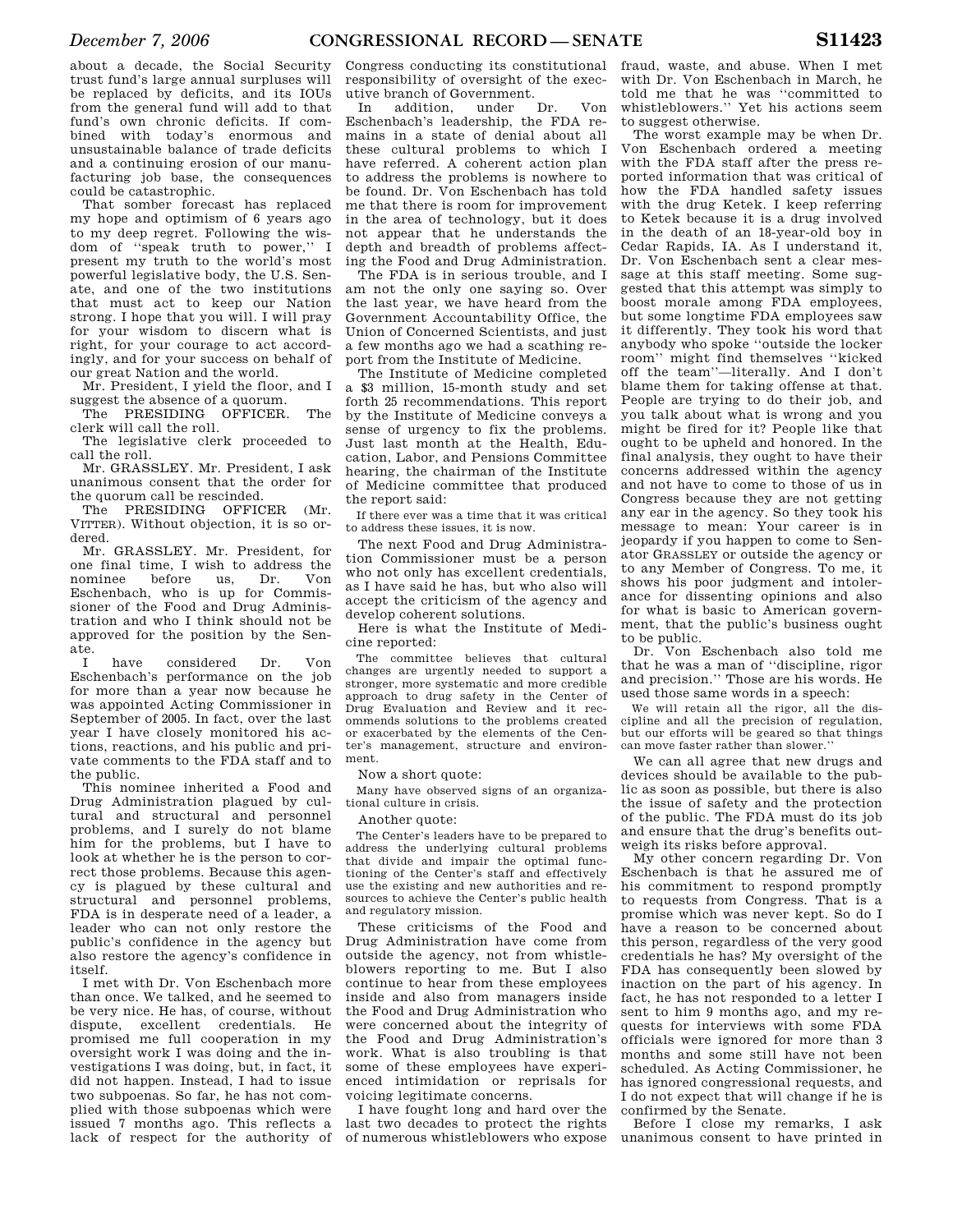the RECORD the full text of a letter I sent to the Acting Commissioner in September.

There being no objection, the material was ordered to be printed in the RECORD, as follows:

### U.S. SENATE, COMMITTEE ON FINANCE,

*Washington, DC, September 20, 2006.*  ANDREW C. VON ESCHENBACH, M.D.,

*Acting Commissioner, U.S. Food and Drug Administration, Rockville, MD.* 

DEAR DR. VON ESCHNBACH: As a senior member of the United States Senate and as the Chairman of the Committee on Finance (Committee), it is my constitutional duty to conduct oversight into the actions of executive branch agencies. For nearly three years, I have been investigating matters related to, among other things, the safety and efficacy of products regulated by the Food and Drug Administration (FDA or agency).

I have reviewed and questioned how the FDA handles the pre-market review and postmarket surveillance of drugs, biologics, devices and veterinary medicines to assess whether or not the agency is fulfilling its mission to protect the public health. Additionally, I have worked to give voice to the concerns of a number of rank-and-file scientists and FDA managers who share a common complaint: a deep-seated cultural divide exists within the FDA, and it has led to systemic problems that plague the agency. Together we have shed sunlight on how frequently differences of scientific opinion are quashed, the nature of the cozy relationship between the FDA and the industries it is supposed to regulate, and the failure of the agency to be adequately transparent and accountable to the public.

Others also have identified serious leadership problems at the FDA. Editorial pages of publications across the nation, including a number of the most esteemed scientific journals, have recognized and expressed outrage at the FDA's failures in recent years. The Government Accountability Office (GAO), the independent and non-partisan agency that works on behalf of Congress and the American people, has also identified serious and systemic problems at the FDA. Still, the most powerful messages come from the increasing numbers of current and former FDA personnel, who often come forward at great personal and professional expense to express their disenchantment that the FDA has lost its way and ''sold out'' to the industries it is charged to regulate.

In the face of such criticism, the FDA appears to be focused on damage control rather than addressing its core problems. As a science-based agency, the FDA is remarkable for its lack of introspection, second-guessing, and failure to assess its own performance and capabilities in a systematic way. Despite all the recent criticism, the agency does not have a comprehensive plan of action in place to address its weaknesses. Instead, the FDA comes off as an agency in denial that chooses to keep its head in the sand in the hope its problems will go away. I am writing this letter to encourage you to establish and implement a resuscitation plan to restore the FDA's credibility in the mind of its own employees and the American public. An agency that hemorrhages whistleblowers is an agency needing critical care. The following concerns are by no means comprehensive, but they illustrate several common themes of my oversight of the FDA. SUPPRESSION OF SCIENTIFIC DISSENT

I am very troubled by FDA's attempts to suppress scientific dissent by muzzling its own scientists. Such actions by the FDA show a lack of respect for the dedicated sci-

entists working at the agency and a lack of respect for the scientific process.

In February 2004, the FDA held an advisory committee meeting to discuss whether or not there was a link between some antidepressant drugs and suicidal behavior in children. Dr. Andrew Mosholder, the FDA's expert on this matter, concluded that there was a link. However, his FDA super-<br>visors disagreed and canceled Dr. disagreed and canceled Mosholder's presentation to the advisory committee. Instead, Dr. Mosholder was given a script by his supervisors to read if he were asked why he was no longer presenting before the advisory committee.

Similarly, in February 2005, Dr. David Graham was finishing a study on Medicaid patients taking COX–2 inhibitors and was told by his supervisors that he could not present his findings regarding these drugs at an upcoming advisory committee meeting. The scientific process ultimately prevailed, but only after then-Acting Commissioner Lester Crawford overruled Dr. Graham's supervisors to allow him to present his findings. This was not the FDA's first attempt, however, to muzzle Dr. Graham. Several months prior to the advisory committee meeting, Dr. Graham went public with allegations about the FDA's mishandling of the COX–2 inhibitor Vioxx, which was manufactured by Merck & Co, Inc. (Merck). According to Dr. Graham himself, as well as information and documents obtained by the Committee, senior FDA officials attempted to intimidate him so he would not testify about the adverse cardiac effects of Vioxx before Congress. The FDA also tried to prevent the publication of Dr. Graham's findings in Lancet.

In July 2005, the FDA approved the Vagus Nerve Stimulation (VNS) Therapy System, a medical device for treatment-resistant depression (TRD), even when FDA scientists could not determine if the device worked. Rather than allow the scientific process to dictate FDA's decision, a senior FDA official overruled a team of more than 20 FDA scientists, medical officers, and management staff who recommended against approval of the device based on their comprehensive scientific evaluation of the sponsor's application. In addition, while the FDA has publicized differences of scientific opinion within the agency regarding controversial regulatory decisions in the past, in this case, the FDA did not publicize scientific dissent regarding the effectiveness of the VNS Therapy System for TRD.

More recently, my office was approached by yet another FDA scientist who is being prohibited from submitting an article to a major scientific journal despite the fact that an appropriate disclosure statement would be made.

#### COZY RELATIONSHIP WITH INDUSTRY

I have frequently criticized the FDA for its relationship with the industry, which I believe is far too cozy. The FDA needs to distance itself from the industry and return to its role as regulator, not a facilitator. Despite findings from a Merck study that heart attacks were five times higher for Vioxx patients than for patients on another drug, nearly two years passed before label changes were made. The overriding concern of the FDA should have been the health and safety of the American people. However, while the FDA was negotiating label changes with the company, patients and doctors remained largely unaware of the cardiovascular risks. In addition, Merck was aggressively marketing Vioxx during that time.

Another troubling example of FDA's coziness with industry is the removal of Dr. Victoria Hampshire, a drug safety reviewer, from the review of ProHeart 6, a heartworm

prevention drug for dogs. Dr. Hampshire was reassigned following the drug company's presentation of findings from its private investigation of Dr. Hampshire after the company met with then-Commissioner. It appears the purpose of that investigation was retaliatory and an effort to discredit Dr. Hampshire. The company's investigation led to a criminal investigation by the FDA; however, the investigation resulted in no action taken against Dr. Hampshire. In fact, Dr. Hampshire subsequently received an award for her job performance related to ProHeart 6.

Unfortunately; it appears that Dr. Hampshire is not the only FDA employee who was the target of a company's campaign to discredit individuals who may present impediments to its agenda. Two months ago, I wrote to the Department of Health and Human Services Office of Inspector General (HHS OIG) to investigate whether or not one or more FDA employees conspired with Merck to discredit Dr. Graham and/or call into question Dr. Graham's allegations regarding the safety and efficacy of Vioxx. FDA's handling of the antibiotic Ketek is another example where the FDA appears to have accommodated a drug company despite the fact that the company submitted fraudulent data from a safety study to the FDA and repeatedly provided incomplete safety information. What baffles me even more is the fact that the FDA continued to cite Study 3014 in publicly released safety information for Ketek even after its Division of Scientific Investigations concluded that Study 3014 involved ''multiple instances of fraud'' and that ''the integrity of data from all sites involved in [the] study . . . cannot be assured with any degree of confidence.''

PRESSURE TO ALTER OR EXCLUDE INFORMATION Not only has the FDA disregarded and downplayed important concerns and warnings from its own scientists, but FDA supervisors have also pressured some of these scientists to change their findings or conclusions regarding the safety and/or efficacy of a product. Most notably Dr. Mosholder and Dr. Graham, among others, have been pressured by their supervisors to soften their safety findings or conclusions regarding antidepressants and Vioxx, respectively. In addition, a survey released by the Union of Concerned Scientists (UCS) and the Public Employees for Environmental Responsibility (PEER) on July 20, 2006, found that approximately one-fifth of the nearly 1,000 FDA scientists surveyed said that they had been asked, for nonscientific reasons, to inappropriately exclude or alter technical information or their conclusions. One-fifth said that they have been asked explicitly by FDA decision-makers to provide incomplete, inaccurate or misleading information to the public, industry, the media and government officials. My Committee staff are presently reviewing such allegations in ongoing investigations.

### PRESSURE TO APPROVE PRODUCTS

Throughout numerous investigations by my Committee staff, FDA employees have also stated that they are under constant pressure to approve drugs within deadlines established by the Prescription Drug User Fee Act. For example, during the Committee's investigation into the delay in labeling changes regarding blindness risks for Viagra, the safety evaluator for that drug informed my staff that the Office of New Drugs is under such time pressure to approve new drugs that safety concerns were often ''fit in'' wherever they could. According to a survey by the HHS OIG in 2002, nearly one in five scientists polled said that they had been pressured to approve or recommend approval of a new drug despite concerns about its safety, effectiveness, or quality. This needs to be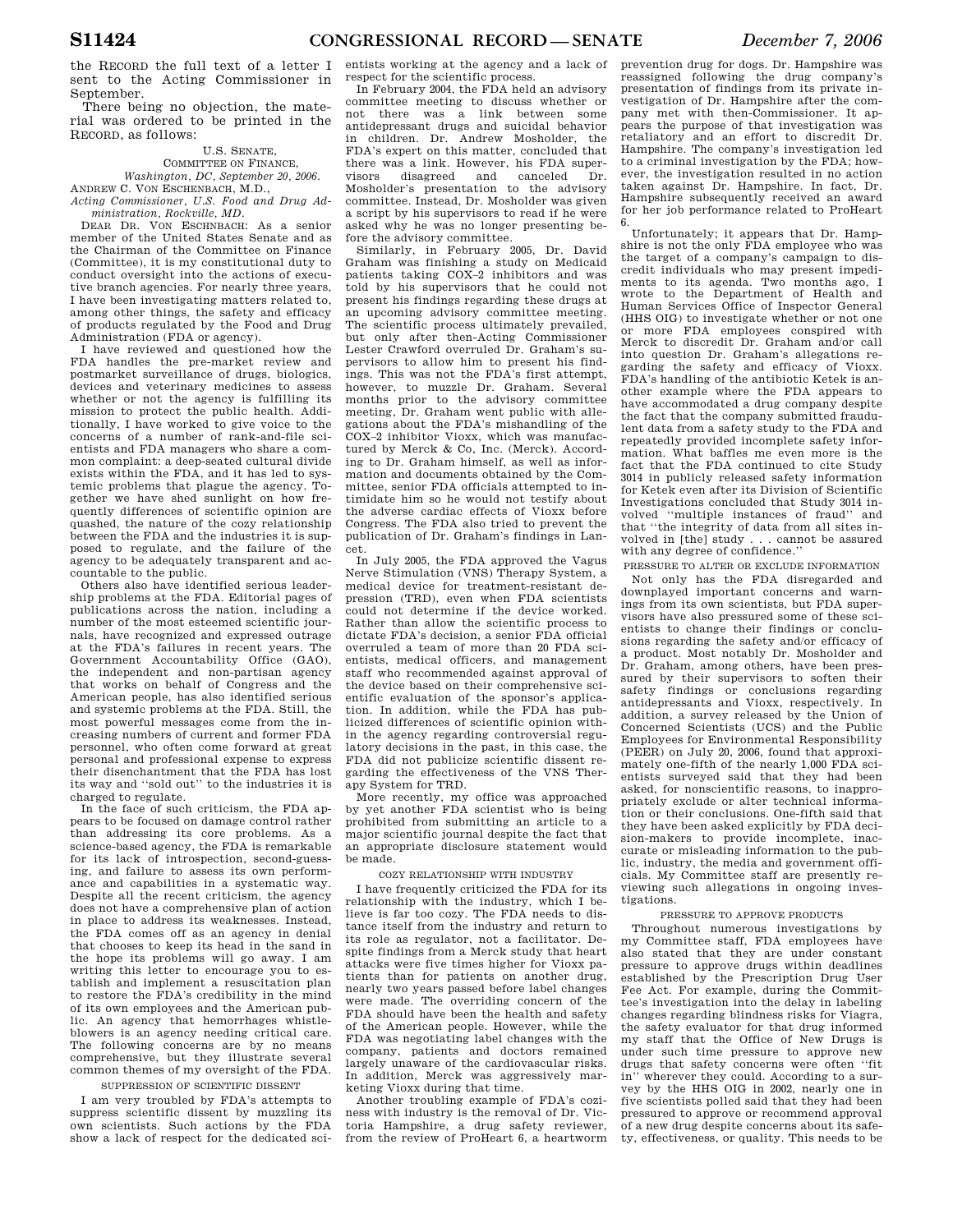corrected immediately, and FDA needs to re-

sume its science-based mission. ATMOSPHERE OF FEAR OF REPRISAL

According to the FDA, there are regulations and procedures in place to help resolve organizational and individual disagreements. However, my Committee staff continues to hear from FDA employees who experience intimidation and reassignments when they raise concerns about the integrity of FDA's work. In addition, the 2006 UCS and PEER survey found that over one-third of the FDA scientists who responded to the survey said they could not openly express any concerns about public health within FDA without fear of retaliation. Moreover, the GAO found that the dispute resolution processes for disagreements over postmarket drug safety decisions ''have not been used and may not be viewed as sufficiently independent.''

Your recent meeting with FDA staff involved in the review of Ketek is a disturbing example that FDA's internal dispute resolution processes are not working. Instead of reassuring FDA employees that they can raise concerns without being subjected to retaliation or intimidation, the meeting itself appears to be an act of intimidation. Scientists who speak up about problems and concerns, whether internally or externally, help ensure that our government operates efficiently, effectively, and in the best interest of the American people. FDA employees need to hear from the leader of the agency that they can freely voice their concerns without fear of reprisal.

### ORGANIZATIONAL CHALLENGES

The GAO report released on April 21, 2006, calls for long overdue reform at the FDA. Under the current FDA review system, patient safety takes a back seat to the fast approval of products. For example, the drug safety office, now known as the Office of Surveillance and Epidemiology, is under the thumb of the Office of New Drugs (OND), which is hampered by real and perceived conflicts of interest. According to the GAO report, the drug safety office is under-funded, lacks independence and lacks decision-making responsibility. OND—which is responsible for approving or disapproving drug applications in the first place—is the office responsible for taking regulatory actions related to the safety of drugs already on the market, not the drug safety office.

To improve the decision-making process for postmarket drug safety, the GAO has recommended that Congress expand the FDA's authority to require drug companies to conduct postmarket studies when additional data is needed. A number of us in Congress have repeatedly asked the FDA what additional authorities and/or resources are needed to enable the agency to achieve its mission. In a related matter, during private meetings with FDA management, the need to have pharmaceutical companies submit their applications for new drugs and other requests electronically comes up repeatedly as critical to improving the efficiency and effectiveness of the FDA. Yet, the FDA continuously denies the need for greater authority and resources. Why the FDA is resisting such offers from Congress is a mystery to me.

#### LACK OF LEADERSHIP

The FDA has been without a permanent leader more often than not in recent years. The agency needs and deserves a strong, permanent Commissioner who is unequivocally committed to the scientific process and can make the administrative reforms necessary to ensure greater transparency and accountability. While you are not the permanent Commissioner of the agency, you are nevertheless in the position, as Acting Commissioner, to turn things around and restore public confidence in the FDA. I sincerely hope you seize the opportunity to do just that.

Sincerely,

#### CHARLES E. GRASSLEY, *Chairman.*

Mr. GRASSLEY. The letter lays out the major problems at the FDA. I encourage my colleagues to read it and, maybe more important, emphasize again reading the Institute of Medicine's criticism of the Food and Drug Administration.

The FDA needs a permanent commissioner to tackle these problems. Unfortunately, I believe the nominee is not the person for the job. Over the past year, the nominee has failed to step to the plate and failed to keep his assurances to me. He has said the agency needs to be a facilitator, but think what the word ''facilitate'' means or what ''being a facilitator'' means. It could mean a cozy relationship between the FDA and industry. What is called for is someone who recognizes that the FDA is supposed to be a regulator, not a facilitator.

I am also afraid he will allow FDA management to continue pressuring FDA scientists to change their findings or conclusions and to approve the products despite concerns about the safety and efficacy of the product. Dr. Von Eschenbach is not prepared to provide the leadership necessary to restore confidence in the FDA.

Given these concerns, I hope my colleagues will take them in consideration before they vote. I intend to vote no. I hope my colleagues will so that we can have a person in this position who will change the culture but also cooperate with the constitutional responsibilities of the Congress of the United States to oversee the executive branch.

I yield the floor.

The PRESIDING OFFICER. The Senator from Wyoming is recognized.

Mr. THOMAS. Mr. President, I would like to take just 5 minutes as in morning business.

The PRESIDING OFFICER. Without objection, it is so ordered.

GRATITUDE FOR EXPRESSIONS OF CONCERN

Mr. THOMAS. Mr. President, I come to the Senate floor to express my gratitude for the response I have gotten over the last month from my friends and neighbors in the Senate.

As many of you know, about on election day I was diagnosed with leukemia, and I have spent the last month in the hospital. I got out last Saturday, and I am now back on the job, and I am very delighted to do that. Certainly Susan and I wish to express our real thank-you for all the comments and contacts, expressions of hope, and prayers we have gotten from the Members in the Senate. It is very meaningful. It is the first time I have been through a thing of this kind, and I can tell you that it means a great deal. We also got literally hundreds of comments from our voters in Wyoming. So

we are so pleased, so grateful for that kind of response.

The process has gone well. As I said, I was in there for a month. I have gone through the chemo, I have gone through the other activities and may have to go back for some additional treatments, but the fact is I am out, my blood cell count is up, and I am very positive.

I want to urge people to be very careful about their own health, and when there are signs of problems, to be sure they take care of them because Bethesda was a wonderful place for me to be.

Again, my real purpose here is just to express my gratitude for all the kind feelings I have had from the staff and from the Members of the Senate, and I appreciate it very much. It has been very helpful, and I am grateful.

I suggest the absence of a quorum.<br>The PRESIDING OFFICER The

The PRESIDING OFFICER. clerk will call the roll.

The legislative clerk proceeded to call the roll.

Mr. WARNER. Mr. President, I ask unanimous consent that the order for the quorum call be rescinded.

The PRESIDING OFFICER. Without objection, it is so ordered.

HONORING SENATORIAL SERVICE

Mr. WARNER. Mr. President, I have had the privilege of being here for the 28th year beginning shortly. I calculated not long ago that I have served with 261 individuals. I am not about to try and review all of the many magnificent friendships I am privileged to have through these years. Indeed, if one looks at the rewards, of which there are many serving in this historic institution, the Senate, it is the personal bonds, the friendships that we so firmly cement and that will last a lifetime as a consequence of our duties of serving the United States of America and in our respective States.

We are called ''United States'' Senators. I often believe it is the first obligation, our Nation, the Republic for which it stands.

#### GEORGE ALLEN

For my colleague now of 6 years, GEORGE ALLEN, this will be his last service as a Senator as this brief session closes. I have said it before, I will say it again and again, I rank him at the very top of the 261 Senators I have been privileged to serve with these many years.

In fact, I have looked back at the history of Virginia and would like to note for the record that my colleague, GEORGE ALLEN, is one of only five Virginians to have served in the Virginia General Assembly, as Governor, as a Member of the House of Representatives; and as a U.S. Senator—the first in more than 150 years of our State's history.

Together, we have shared a long history of serving the people of Virginia— I as a Senator and he as a member of the Virginia House of Delegates, House of Representatives, Governor, and U.S. Senator. I remember participating in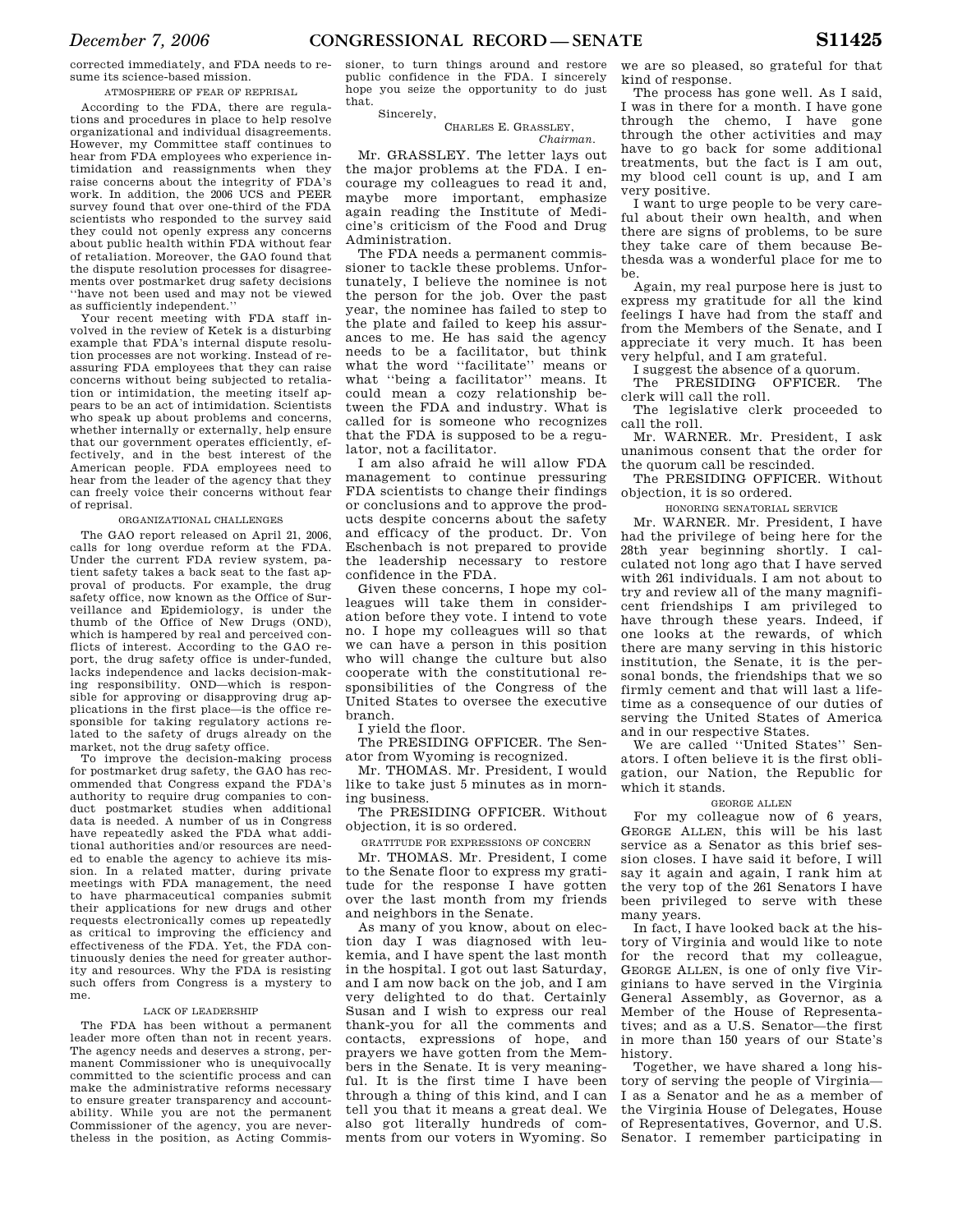his first campaign and all the successive campaigns. GEORGE ALLEN served the Commonwealth of Virginia in public office for 25 years. How well I know. I campaigned for him when he ran for the State legislature, then for the Congress, then for Governor, and he won those elections handily. Then he ran for the Senate. It was a tough race. Tough because he was up against a very able opponent, a man whom I admire, a man with whom I have served with in this Chamber. But the voters of Virginia—and therein rests the final decision—sent GEORGE ALLEN to the Senate where I believe he has served with great distinction.

I have been privileged to share the warmth and vigor of this magnificent man with his lovely wife Susan and their children, Tyler, Forest, and Brooke. What a privilege, a joy for me to see them as they have grown nourished by the love of two strong parents.

In 1981 he was elected to the Virginia House of Delegates to the seat once held by his philosophical inspiration, Thomas Jefferson. Throughout his career in public office, GEORGE ALLEN has consistently been guided by that same inspiration of smaller government and individual freedom. He has also been driven by the thoughts of two other leaders important to him; Ronald Reagan who said ''If not us who, if not now when?'' and his father who always told him ''The future is now.''

Throughout his career in public service GEORGE has worked as an advocate of economic development, recruiting companies to Virginia and espousing policies to create jobs. As Governor, he oversaw the creation of 312,000 new jobs in Virginia by making the Commonwealth a better place to do business. He reformed the parole system to keep repeat offenders off our streets and out of our neighborhoods. His welfare reform set the stage for the Congress to act to help people get back on their feet and get back to work. He implemented the Standards of Learning in our schools to make sure all of our children receive the same quality education.

I remember well our first effort together when he came to the Senate in 2001. As is often the case here in the Senate, there had been some problems confirming a federal judge who was ultimately recess appointed in late 2000. We came together and worked with the President to bring his nomination back to the Senate and as a result, Judge Roger Gregory was confirmed by the Senate to become the first African American seated on the Fourth Circuit of the U.S. Court of Appeals.

We were working partners. We shared everything—our staffs work together, our wives work together—and we crisscrossed this State from one end to the other over those 6 years. When either GEORGE ALLEN or I felt, for whatever reason, we could not keep an appointment somewhere in the State, one would fill in for the other.

We were quite parallel in our thinking, the philosophy, the things so im-

portant to Virginians, and I think to most Americans, first and foremost the preservations of our freedoms, a strong national defense, a right to work, to hold a job and to compete fairly, to hold that job and to advance, to have a system of health care that did not serve only those more affluent than others but would serve any individual who suffered from pain or the need for medical attention.

We have joined together in countless efforts for Virginia's communities; helping to fund museums, youth centers, innumerable infrastructure projects, and research at our colleges and universities. We also worked together on the Teacher Tax Relief Act. I am very hopeful if we pass this tax package, there will be a provision that GEORGE and I worked on together for many years, to be extended in statute; and that is, the Teacher Tax Relief Act. I will never forget, I was down visiting a small school. And as is so often the case, you are rushed through, and the teachers and the principal want you to meet as many students as you possibly can. It is always quite interesting to do that.

I remember I was rushed into one class, and I think they were first graders. They were all sitting on the floor, and the principal said: You have a few minutes. So I started talking away, and I asked the first graders: Is there a question you might have? And this absolutely magnificent little girl, who sat there riveted to every word I spoke, looked up and said: Yes. My question is, how much longer must we sit here until the Senator comes? Well, you don't forget those things. And I had difficulty answering the question, I was so taken aback. I felt I was universally recognized, but it is not the case in the first grade.

Then I was in another classroom, and for some reason I—I went through basic engineering school, and I have always been interested in pencils and writing instruments—and I saw a pencil, a rather fancy one, and I picked it up, and the teacher saw that I liked it, and she said: Take it. Keep it. I said: Oh, no, I don't take any gifts or anything. You know, we have rigid rules in the Senate, and nobody is going to bribe me with a pencil. And she said: Oh, please, please, please. It is not school property. I said: Oh? She said: Yes. Senator, you must understand that as teachers—and this is prevalent not only in Virginia but it is prevalent all across the land, particularly among teachers in the elementary grades—we have to take part of our own salary to buy what we deem are the essential tools that are needed to educate our students.

Well, I just could not believe this, because teachers are not among the more well paid. So GEORGE ALLEN and I fought for years to get the Teacher Tax Relief Act signed into law. It is on the books, and we need to extend it, and I am optimistic that will be done. But it simply says, if you can establish that

you took your own salary and you bought school supplies which were necessary for teaching and the profession you are in, you get a \$250 above the line deduction—a small amount of money, but a great sense of satisfaction.

GEORGE has been a strong member of the Commerce and Foreign Relations Committees seeking to make our nation a better place for business, ultimately creating more economic opportunity for all Americans.

We joined together after the tragic events of September 11, 2001, to try to help the people of Northern Virginia and indeed all America respond and recover.

We worked on behalf of the men and women of the Armed Forces. How proud we are in the Commonwealth of Virginia of the extensive number of bases and institutions of the U.S. military which we are privileged to have. There is no greater responsibility of the Congress of the United States than its specific—specific—obligation under the Constitution. As my great teacher and mentor, Senator BYRD, so often has told me, that is to provide for the care and the welfare, and to raise the armies and maintain the navies that this Nation requires. GEORGE ALLEN has been a partner with me as we have done those things for these many years.

In life we go through a series of stages. We are raised and nurtured by our parents, receive an education, raise a family of our own, and serve in various careers. GEORGE ALLEN and his family have been public servants to the people of Virginia and America for the past 25 years. The people have been fortunate to have such a dedicated Delegate, Congressman, Governor, and U.S. Senator. I am proud to have served with this man and to call him my friend all these years. Therefore, I bid him a fond farewell from this institution. But I look forward to working with him as he goes on and accepts challenges perhaps even greater than the ones he had in the years that he so loved serving in this Chamber.

The people of Virginia spoke, and GEORGE ALLEN, with great courage, took that decision and quickly said: I understand. He accepted it and has gone on about his business.

I would also like to pay tribute to nine other United States Senators who will retire from the Senate in the coming days.

I have previously spoken in honor of my colleague from the neighboring state of Maryland, Senator PAUL SAR-BANES. Since my first days in the Senate, Senator SARBANES and I worked together on a host of important regional initiatives, including: the restoration of the Chesapeake Bay; improvements to our Metro system; the creation of the office of the National Capital Region Coordinator; and on funding for the construction of the new Woodrow Wilson bridge. His retirement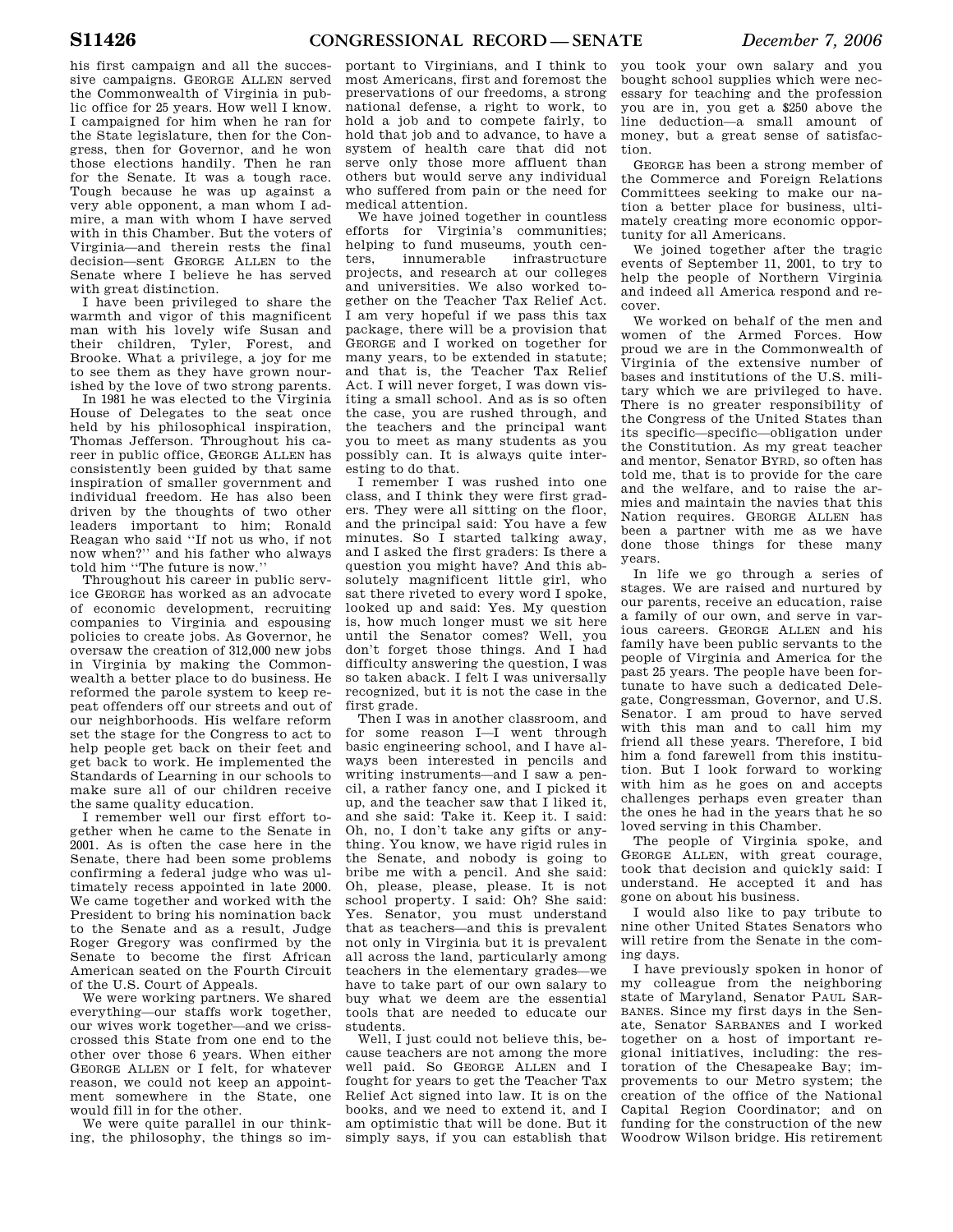is certainly a loss to the region as Senator SARBANES has been a true champion of many issues vital to the Maryland, Virginia, and DC metropolitan area.

Now, I would like to take a few moments to salute our majority leader— Senator FRIST—as well as Senators CHAFEE, BURNS, SANTORUM, DEWINE, JEFFORDS, TALENT, and DAYTON. Each and every one of these U.S. Senators has served his State and his country with great distinction.

Without a doubt, I could speak atlength in honor of each of these outstanding individuals. In light of time constraints, however, and the fact that so many of my colleagues wish to similarly pay tribute, I shall endeavor to keep my remarks brief.

First, I would like to say a few words about our distinguished majority leader, Senator BILL FRIST. You know, in this post-September 11, 2001, world, we think of national security as the most important issue of the day. Certainly, BILL has worked hard in that area over the years—not only as majority leader but as a hard-working member of the Senate Foreign Relations Committee. But, right behind national security comes the issue of the health of our citizens, and BILL FRIST has been at the forefront of every major piece of health care legislation during his 12 years in the Senate.

Whether it has been ensuring that America's seniors have access to a sorely needed Medicare prescription drug benefit or whether it has been his efforts to encourage the use of new technology in medicine so that the knowledge of one doctor in one part of the world could help a doctor and a patient in another part of the world, BILL FRIST has improved the healthcare system for all Americans.

The Senate will no doubt miss BILL FRIST's leadership, but I have no doubt that his public service will continue, particularly his heartfelt healthcare work in impoverished areas of the world. I wish him, and his magnificent wife Karen all of the best in their future.

Now, I will speak a few words about our colleague LINCOLN CHAFEE. I have known the Chafee family for many years, and count the late John Chafee and his wife Virginia as my dearest friends.

The year was 1969, this country was engulfed in a war in Vietnam, and I was privileged to be asked to serve as Under Secretary of the Navy. I was told that the Secretary of the Navy, who would be my boss one step up, would be a man named John Chafee, former Governor of the State of Rhode Island.

I will never forget we both served in the Marines, at different times. He was a captain and I was a captain in the Marine Corps Reserve, and we met on a cold day in February outside the Pentagon, shook hands, and walked upstairs. And there we were greeted by the Commandant of the Marine Corps and the Chief of Naval Operations.

Chafee turned to me, and he said: You know, the Navy and the Marine Corps constitute almost a million uniformed men and women. It was that large in the height of the war in Vietnam. And he said: Here we are, a couple of lowly captains, and now it is our responsibility. Let's square our jaws and stick out our chins, get this job done, and provide the leadership that these men and women of the Armed Forces so richly deserve.

John Chafee was an absolute teacher and mentor of mine in every way during those years we worked together in the Department of Defense. He would take his trip to Vietnam. I would stay back and man the store. He would return, and I would take my trip. We had problems throughout the world. It was in the middle of the Cold War with the Soviet Union. John Chafee was a magnificent man. He had been Governor of the State of Rhode Island three times, and he was a magnificent leader of the men and women of the Armed Forces.

He decided that he was going to move on and consider running for the Senate, and resigned, and I succeeded him then as Secretary. But I never lost the feeling that he was right there, should I need him to help carry out my duties. And then, as luck and good fortune would have it, he came to the Senate, and not too many years thereafter I came to the Senate and once again joined him.

I will never forget my first day in the Senate he came up to me and said: Do you remember I was Secretary and you were Under Secretary? I said: Yes, sir. He said: Well, that's the way it's going to be here for a while. You listen to what I say and what I do, and I will give you some advice as we go along.

That was the kind of man he was. I never heard him speak a harsh word about any other colleague. But he achieved his special niche in this institution through his absolute love for the environment as well as the men and women of the Armed Forces. Those were the two things on which he worked. And as luck would have it, his son came to join us, and he has so many of those magnificent attributes of his father and his mother. An absolutely magnificent human being, his mother, and all his family, as a matter of fact.

It is my honor to share with my colleagues some of the important accomplishment of LINCOLN CHAFEE during his 7 years as a member of this body, and to personally express my appreciation for his service to our country.

Senator LINC CHAFEE came to the Senate from local government serving on the city council and later as mayor of Warwick. I believe it is this experience of leading a major city that solidified his commitment to fiscal responsibility. In his service in the Senate he was steadfast in his belief to restore controls on the federal budget and to promote responsible government spending.

We were privileged to serve together on the Committee on Environment and

Public Works where he quickly became a skilled legislator. He successfully authored legislation to stimulate the redevelopment of brownfields areas previously contaminated by hazardous waste, that plague our urban areas. This law is already producing results in improving neighborhoods and bringing new industries back to urban areas.

Senator CHAFEE was also a leading voice in fostering bipartisanship in the Senate, and was an active member of our informal group of Senators known as the Gang of 14. We were a group of seven Republicans and seven Democrats, but we had no formal standing in the Senate. We would meet regularly to share our thoughts on judicial nominees pending on the Senate Calendar to ensure that the Senate could continue its responsibilities under article II, section 2, of the U.S. Constitution—the advice and consent clause. Senator CHAFEE was an integral part of this effort which allowed candid and respectful discussions of the qualifications of individuals to serve in the federal judiciary and prevented the continued use of party-led filibusters on judicial nominees except in extraordinary circumstances.

LINC CHAFEE will be remembered in this institution for his independence. We all fight to try to maintain that independence. We are respectful of our party leadership. We are respectful of our party affiliations. We know the demands of our State. But there are times when we feel we must act and make decisions that reflect our own innermost feelings of independence, and LINCOLN CHAFEE will be remembered for that.

As Senator CHAFEE prepares to depart the Senate, I thank him for his meaningful contributions to the Senate, and wish him, his wife Stephanie, and his children, Louisa, Caleb and Thea, "fair winds and following seas."

Now, Mr. President, I wish to say a few words about CONRAD BURNS. Senator CONRAD BURNS has an impressive record of public service, beginning with his service in the U.S. Marine Corps from 1955 to 1957. CONRAD has served the great State of Montana with distinction in the U.S. Senate since 1989.

I will never forget when his first campaign came along, I was asked to go out and campaign with him. I acknowledged I would do it. I didn't know him, so I went on out to Montana. I had been in Montana in earlier years. I had been actually an employee of the U.S. Park Service and had been a firefighter out in Montana in 1943 and then again in 1947, I think it was.

Most recently, in August I toured Malmstrom Air Force Base with Senator BURNS. On this tour, I saw firsthand the love and pride that Senator BURNS has for the people of his State. As a senior member of the Senate Defense Appropriations Subcommittee, he has worked tirelessly for the men and women in the Armed Forces.

And old CONRAD—he embodies all of those great qualities of Montana. Talk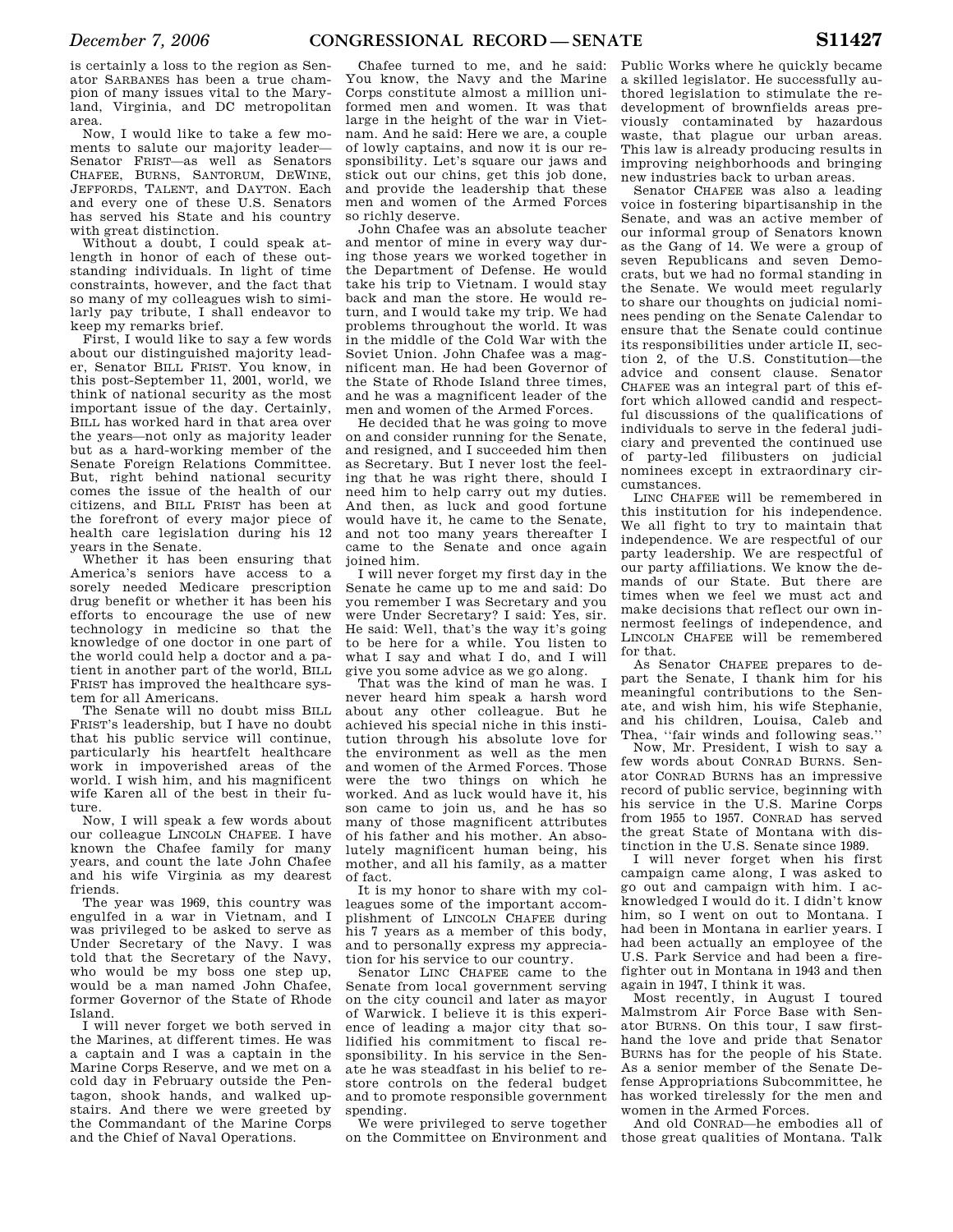about independence, he has it, and robustness, and a thirst for life and laughter. It was a sheer joy to campaign with CONRAD BURNS because wherever he went, he would walk into a room and he would tell a story, talk to his people.

He loves every square foot of that State. And I shall miss him. I shall dearly miss CONRAD BURNS. We have to have a few characters around here who do our duties and accept our daily bread, and he is one. And you could kind of go to the bank on what he told you. He was never at a loss for telling a story to cheer up a colleague. Whenever he felt that colleague was a bit down, CONRAD would cheer that colleague up. He and his lovely wife and family will go on to other challenges.

Senator RICK SANTORUM has an impressive record of public service. Subsequent to his service in local and state government, he was elected to the United States House of Representatives. In 1994, RICK was elected for the first time to the United States Senate. From his first day in the Senate until 2002 we had the opportunity to serve together on the Senate Armed Services Committee. Throughout his time on that Committee, and since he left the Committee, RICK could always be counted on for his deliberate and reasoned decisionmaking to ensure the best possible policies for the men and women in the armed forces. Since 2001, Senator SANTORUM has also played an important role in the Senate leadership as Republican conference chairman. As conference chairman, Senator SANTORUM has tirelessly represented the Republican Party as the party spokesman. There is no doubt in my mind that RICK SANTORUM's passion, enthusiasm, and leadership will be missed here in the Senate.

Senator MIKE DEWINE has been in public service nearly his entire adult life. He was an assistant prosecuting attorney, he has held various state elected positions, he was a member of the U.S. House of Representatives, and most recently, since 1995, he has served the state of Ohio in the U.S. Senate. I am pleased to have served on the HELP Committee with Senator DEWINE where we worked together on various children's health issues. There is not a bigger champion of children's health than Senator DEWINE. Senator DEWINE was also an instrumental member with me on the Gang of 14. Throughout his years in the Senate, Senator DEWINE has proven to be a thoughtful, highly respected member who has always been willing to do what is right. In my view, he is a true statesman.

From 1956 to 1959, Senator JIM JEF-FORDS served in the United States Navy. He later served in the Naval Reserves. In 1989, after JIM had served the citizens of Vermont in State positions and in the United House of Representatives, JIM was elected to the United States Senate. In the Senate, I have been pleased to work closely with him, particularly in serving with him on the

Health, Education, Labor, and Pensions Committee and on the Environment and Public Works Committee. JIM chaired both Committees during his years in the Senate.

While Senator JEFFORDS legislatively had many interests, I believe that improving the education of our children, particularly children with special needs, is the issue most dear to his heart. I remember him time and time again on the floor of the United States Senate pushing for increased funding for the Individuals with Disabilities Education Act, IDEA. And, I remember joining him, and others, in pushing hard for mandatory IDEA funding after it became clear that the Congress would be unable to fulfill its funding commitment through the discretionary funding process. While, to date, we have not achieved full funding, it is without question that JIM JEFFORDS' Senate career has left a lasting, positive imprint that will improve America's education system for years to come.

Over the past 4 years, I have been fortunate to have been given the opportunity to work closely with JIM TAL-ENT on the Senate Armed Services Committee. Since his first day on the Committee—JIM TALENT has been one of the hardest working Committee members.

As chairman of the Seapower Subcommittee, Senator TALENT has been at the forefront of the Committee's efforts to strengthen the Navy's shipbuilding program, working closely with the Chief of Naval Operations in the formation of the CNO's plan for a 313 ship Navy. He showed steadfast determination in working with the administration and the Congress to secure the funding required to build the future Navy; spearheading the effort to raise the top-line for shipbuilding by over 20 percent during the course of his tenure as Seapower Chairman.

Senator TALENT has also been passionate in his support for the needs of our brave men and women in uniform; championing quality-of-life and quality-of-service initiatives. Most notably, he has been a strong advocate for legislation that will put an end to predatory lending practices against military personnel and their families.

Senator DAYTON was elected to the Senate in 2000, and throughout his years in the Senate I have had the privilege of serving with him on the Senate Armed Services Committee. As a hard-working member of that Committee, MARK was a strong advocate for our armed forces. Notably, he was a strong supporter of increasing the death benefit gratuity for survivors of deceased members of the Armed Forces from a little more than \$12,000 to \$100,000. Thanks in part to his efforts, this increased death benefit gratuity is now law.

Senator DAYTON also reached across the aisle and worked closely with me in support of efforts to provide Medicare beneficiaries with a prescription drug

benefit. Together, we introduced legislation to provide America's seniors with a refundable tax credit to help offset the costs of prescription drugs.

In conclusion, over the years I have served with each of these 10 Senators, each has not only been a trusted colleague, each has also been my friend. I will miss serving with each of them in the Senate but know that each will continue in public service in some capacity. I wish each and every one of them well in the years ahead.

Mr. President, I see a number of colleagues here anxious to speak, and I have taken generously of the time the Presiding Officer has allowed me to speak.

I yield the floor.

The PRESIDING OFFICER. The Senator from Florida is recognized.

Mr. NELSON of Florida. Mr. President, I am mindful that the majority leader will be coming here in approximately 6 minutes to speak, and I am looking forward to his comments.

Mr. President, I want to say that one of the great delights of being a part of the Senate is to sit at the knee of such great leaders, such as the senior Senator from Virginia, and to learn from him and to hear the stories that so often he can weave into any circumstance that is facing us, that has some application of a story he had encountered in the past. I thank him for his leadership. I thank him for his contribution. And I thank him for being a mentor to so many of us in this Senate.

WATER RESOURCES DEVELOPMENT ACT

Mr. NELSON of Florida. Mr. President, in the remaining moments here, I want to say one of the things this Senator will address in the next Congress is the fact that we did not pass a Water Resources Development Act, which has so many important projects for this Nation. We have not had a Water Resources Development Act bill since 2000, and we are suffering for it.

As to this great ecological restoration project down in my State, the Everglades Restoration Project, there are two critical projects in this WRDA bill—the Indian River Lagoon and the Picayune Strand. The Indian River Lagoon is a 156-mile-long estuary that I grew up on as a boy. It runs from basically just north of Cape Canaveral all the way south to Palm Beach County. It has been altered by unnaturally large and poorly timed freshwater discharges arising out of the St. Lucie Canal. They have altered the water quality and depleted the water supplies in the Everglades ecosystem. So that is one project that is going to be necessarily addressed in the new Congress. There are many components to that project. The Everglades restoration is an \$8 billion project over 20 years, shared by the Federal and the State governments.

The other major project—I will close with this—is the Picayune Strand restoration project. It is going to remove roads and canals and other infrastructure to increase freshwater flows. It encompasses 94 square miles in Collier